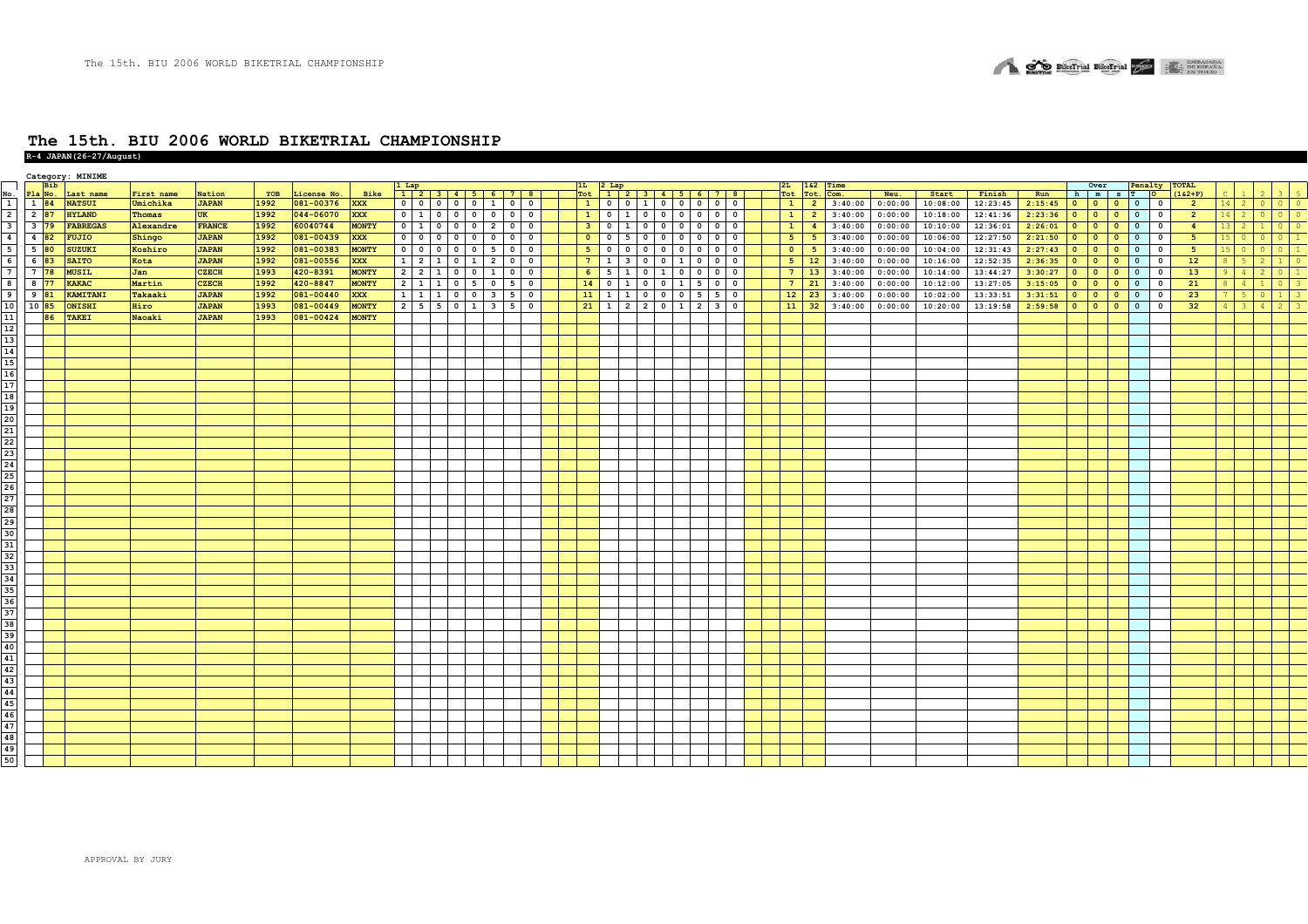

#### **The 15th. BIU 2006 WORLD BIKETRIAL CHAMPIONSHIP R-4 JAPAN(26-27/August)**

|                                                                                                                                                                                                                                |                                 |     | Category: BENJAMIN |            |               |      |             |              |                                 |                |                         |                                                 |                         |                |                |                         |                         |             |              |                   |                         |                |                |         |         |          |          |         |                             |              |                |                               |                 |         |             |    |
|--------------------------------------------------------------------------------------------------------------------------------------------------------------------------------------------------------------------------------|---------------------------------|-----|--------------------|------------|---------------|------|-------------|--------------|---------------------------------|----------------|-------------------------|-------------------------------------------------|-------------------------|----------------|----------------|-------------------------|-------------------------|-------------|--------------|-------------------|-------------------------|----------------|----------------|---------|---------|----------|----------|---------|-----------------------------|--------------|----------------|-------------------------------|-----------------|---------|-------------|----|
|                                                                                                                                                                                                                                |                                 | Bib |                    |            |               |      |             |              |                                 |                |                         | 1 Lap<br>  1    2    3    4    5    6    7    8 |                         |                |                |                         |                         |             |              |                   |                         | 2L             | 162            | Time    |         |          |          |         | Over                        |              |                | Penalty TOTAL                 |                 |         |             |    |
|                                                                                                                                                                                                                                |                                 |     | Last name          | First name | Nation        | YOB  | License No. | Bike         |                                 |                |                         |                                                 |                         |                |                |                         |                         |             |              |                   |                         | Tot            | Tot.           | Com.    | Neu.    | Start    | Finish   | Run     | h m s T O                   |              |                | $(162+P)$                     |                 |         |             |    |
|                                                                                                                                                                                                                                | No. Pla No.<br>1 1 94<br>2 2 93 |     | <b>MOLLA</b>       | Armand     | <b>SPAIN</b>  | 1994 | 34-08327    | <b>MONTY</b> | $1$ $1$ $0$ $0$ $0$             |                |                         | 1 0 0                                           |                         | 3 <sup>1</sup> |                | $1 \mid 1$              | $0 \t0 \t1$             |             |              | $0$ 0             |                         | 3 <sup>o</sup> | 6 <sup>1</sup> | 3:40:00 | 0:00:00 | 10:32:00 | 13:41:10 | 3:09:10 | $0$ 0                       | $\bullet$    | $\overline{0}$ | $\overline{\mathbf{0}}$<br>6  | 10 <sub>6</sub> | $\circ$ | $\Omega$    |    |
|                                                                                                                                                                                                                                |                                 |     | <b>JANOSKA</b>     | Ladislav   | <b>SLOVAK</b> | 1994 | 421-00012   | <b>MONTY</b> |                                 |                |                         | $1 \mid 5 \mid 0 \mid 0 \mid 0 \mid 5 \mid 0$   | $\overline{\mathbf{0}}$ | 11             | $\overline{0}$ | $\overline{\mathbf{3}}$ | $\overline{\mathbf{0}}$ | $0$ 0       |              | $1 \mid 1 \mid 0$ |                         | $5-1$          | 16             | 3:40:00 | 0:00:00 | 10:26:00 | 13:46:25 | 3:20:25 | $\bullet$<br>$\overline{0}$ | $\mathbf{0}$ | $\overline{0}$ | 16<br>$\mathbf 0$             |                 |         |             |    |
| $\overline{\mathbf{3}}$                                                                                                                                                                                                        | $3\overline{)92}$               |     | <b>TAMURA</b>      | Taichi     | <b>JAPAN</b>  | 1995 | 081-00447   | <b>MONTY</b> | $2 \mid 1 \mid 0 \mid 0 \mid 1$ |                |                         | $2 \mid 2 \mid$                                 | $\circ$                 | 8 <sup>1</sup> | 5              | $\overline{2}$          | $\mathbf{1}$            | $1 \mid 2$  |              | $5 \mid 1 \mid 0$ |                         | 17             | 25             | 3:40:00 | 0:00:00 | 10:24:00 | 13:39:22 | 3:15:22 | $\bullet$<br>$\overline{0}$ | $\circ$      | $\overline{0}$ | $\overline{0}$<br>25          |                 |         |             |    |
| $\overline{4}$                                                                                                                                                                                                                 | 4 91                            |     | <b>IINUMA</b>      | Hirosato   | <b>JAPAN</b>  | 1995 | 081-00499   | <b>MONTY</b> | $5 \mid 2 \mid 1$               | $\overline{2}$ | $\overline{2}$          | $2 \mid 5$                                      | $\mathbf 0$             | 19             | $\mathbf{1}$   | $\mathbf{1}$            | $\Omega$                |             |              | 5                 | $\overline{\mathbf{0}}$ | 15             | 34             | 3:40:00 | 0:00:00 | 10:34:00 | 13:55:52 | 3:21:52 | $\bullet$<br>$\bullet$      | $\circ$      | $\mathbf{o}$   | 34<br>$\mathbf 0$             |                 |         |             |    |
| $\overline{\phantom{a}}$                                                                                                                                                                                                       | 5 88                            |     | <b>AMARI</b>       | Yamato     | <b>JAPAN</b>  | 1995 | 081-00517   | MONTY        | $5 \quad 1 \quad 5$             | $\mathbf{3}$   | $\overline{\mathbf{3}}$ | $5 \quad 5$                                     | $\mathbf{1}$            | 28             | 3              | -5                      | $\mathbf{3}$            | 5<br>$_{3}$ | -5           | $2 \mid 1$        |                         | 27             | 55             | 3:40:00 | 0:00:00 | 10:28:00 | 13:52:31 | 3:24:31 | $\bullet$<br>$\bullet$      | $\mathbf{0}$ | $\overline{0}$ | 55<br>$\mathbf 0$             |                 |         |             |    |
| $6\overline{6}$                                                                                                                                                                                                                | $6\overline{90}$                |     | <b>KODAMA</b>      | Takeo      | <b>JAPAN</b>  | 1995 | 081-00500   | <b>MONTY</b> | $3 \mid 5 \mid 5 \mid 1$        |                | 5                       | 5 5                                             | $\overline{\mathbf{3}}$ | 32             | $\overline{2}$ | 5                       | 5                       | 2 3         | $\mathbf{3}$ | $5 \mid 1$        |                         | 26             | 58             | 3:40:00 | 0:00:00 | 10:22:00 | 13:42:54 | 3:20:54 | $\bullet$<br>$\bullet$      | $\bullet$    | $\overline{0}$ | $\mathbf 0$<br>58             |                 |         | $4^{\circ}$ |    |
| $\overline{ }$                                                                                                                                                                                                                 | $7^{89}$                        |     | <b>ODA</b>         | Takafumi   | <b>JAPAN</b>  | 1995 | 081-00516   | <b>MONTY</b> | 55555                           |                | 5                       | $5 \mid 5 \mid$                                 | 5                       | 40             |                | $5 \mid 5$              | 5                       | $5 \quad 5$ | l 3 l        | $5 \mid 3$        |                         | 36             | 76             | 3:40:00 | 0:00:00 | 10:30:00 | 13:48:49 | 3:18:49 | $0$ 0 0                     |              | $\bullet$      | 76<br>$\overline{\mathbf{0}}$ |                 |         |             | 14 |
|                                                                                                                                                                                                                                |                                 |     |                    |            |               |      |             |              |                                 |                |                         |                                                 |                         |                |                |                         |                         |             |              |                   |                         |                |                |         |         |          |          |         |                             |              |                |                               |                 |         |             |    |
|                                                                                                                                                                                                                                |                                 |     |                    |            |               |      |             |              |                                 |                |                         |                                                 |                         |                |                |                         |                         |             |              |                   |                         |                |                |         |         |          |          |         |                             |              |                |                               |                 |         |             |    |
|                                                                                                                                                                                                                                |                                 |     |                    |            |               |      |             |              |                                 |                |                         |                                                 |                         |                |                |                         |                         |             |              |                   |                         |                |                |         |         |          |          |         |                             |              |                |                               |                 |         |             |    |
|                                                                                                                                                                                                                                |                                 |     |                    |            |               |      |             |              |                                 |                |                         |                                                 |                         |                |                |                         |                         |             |              |                   |                         |                |                |         |         |          |          |         |                             |              |                |                               |                 |         |             |    |
|                                                                                                                                                                                                                                |                                 |     |                    |            |               |      |             |              |                                 |                |                         |                                                 |                         |                |                |                         |                         |             |              |                   |                         |                |                |         |         |          |          |         |                             |              |                |                               |                 |         |             |    |
|                                                                                                                                                                                                                                |                                 |     |                    |            |               |      |             |              |                                 |                |                         |                                                 |                         |                |                |                         |                         |             |              |                   |                         |                |                |         |         |          |          |         |                             |              |                |                               |                 |         |             |    |
|                                                                                                                                                                                                                                |                                 |     |                    |            |               |      |             |              |                                 |                |                         |                                                 |                         |                |                |                         |                         |             |              |                   |                         |                |                |         |         |          |          |         |                             |              |                |                               |                 |         |             |    |
|                                                                                                                                                                                                                                |                                 |     |                    |            |               |      |             |              |                                 |                |                         |                                                 |                         |                |                |                         |                         |             |              |                   |                         |                |                |         |         |          |          |         |                             |              |                |                               |                 |         |             |    |
|                                                                                                                                                                                                                                |                                 |     |                    |            |               |      |             |              |                                 |                |                         |                                                 |                         |                |                |                         |                         |             |              |                   |                         |                |                |         |         |          |          |         |                             |              |                |                               |                 |         |             |    |
|                                                                                                                                                                                                                                |                                 |     |                    |            |               |      |             |              |                                 |                |                         |                                                 |                         |                |                |                         |                         |             |              |                   |                         |                |                |         |         |          |          |         |                             |              |                |                               |                 |         |             |    |
|                                                                                                                                                                                                                                |                                 |     |                    |            |               |      |             |              |                                 |                |                         |                                                 |                         |                |                |                         |                         |             |              |                   |                         |                |                |         |         |          |          |         |                             |              |                |                               |                 |         |             |    |
|                                                                                                                                                                                                                                |                                 |     |                    |            |               |      |             |              |                                 |                |                         |                                                 |                         |                |                |                         |                         |             |              |                   |                         |                |                |         |         |          |          |         |                             |              |                |                               |                 |         |             |    |
|                                                                                                                                                                                                                                |                                 |     |                    |            |               |      |             |              |                                 |                |                         |                                                 |                         |                |                |                         |                         |             |              |                   |                         |                |                |         |         |          |          |         |                             |              |                |                               |                 |         |             |    |
|                                                                                                                                                                                                                                |                                 |     |                    |            |               |      |             |              |                                 |                |                         |                                                 |                         |                |                |                         |                         |             |              |                   |                         |                |                |         |         |          |          |         |                             |              |                |                               |                 |         |             |    |
|                                                                                                                                                                                                                                |                                 |     |                    |            |               |      |             |              |                                 |                |                         |                                                 |                         |                |                |                         |                         |             |              |                   |                         |                |                |         |         |          |          |         |                             |              |                |                               |                 |         |             |    |
|                                                                                                                                                                                                                                |                                 |     |                    |            |               |      |             |              |                                 |                |                         |                                                 |                         |                |                |                         |                         |             |              |                   |                         |                |                |         |         |          |          |         |                             |              |                |                               |                 |         |             |    |
|                                                                                                                                                                                                                                |                                 |     |                    |            |               |      |             |              |                                 |                |                         |                                                 |                         |                |                |                         |                         |             |              |                   |                         |                |                |         |         |          |          |         |                             |              |                |                               |                 |         |             |    |
|                                                                                                                                                                                                                                |                                 |     |                    |            |               |      |             |              |                                 |                |                         |                                                 |                         |                |                |                         |                         |             |              |                   |                         |                |                |         |         |          |          |         |                             |              |                |                               |                 |         |             |    |
|                                                                                                                                                                                                                                |                                 |     |                    |            |               |      |             |              |                                 |                |                         |                                                 |                         |                |                |                         |                         |             |              |                   |                         |                |                |         |         |          |          |         |                             |              |                |                               |                 |         |             |    |
|                                                                                                                                                                                                                                |                                 |     |                    |            |               |      |             |              |                                 |                |                         |                                                 |                         |                |                |                         |                         |             |              |                   |                         |                |                |         |         |          |          |         |                             |              |                |                               |                 |         |             |    |
|                                                                                                                                                                                                                                |                                 |     |                    |            |               |      |             |              |                                 |                |                         |                                                 |                         |                |                |                         |                         |             |              |                   |                         |                |                |         |         |          |          |         |                             |              |                |                               |                 |         |             |    |
|                                                                                                                                                                                                                                |                                 |     |                    |            |               |      |             |              |                                 |                |                         |                                                 |                         |                |                |                         |                         |             |              |                   |                         |                |                |         |         |          |          |         |                             |              |                |                               |                 |         |             |    |
|                                                                                                                                                                                                                                |                                 |     |                    |            |               |      |             |              |                                 |                |                         |                                                 |                         |                |                |                         |                         |             |              |                   |                         |                |                |         |         |          |          |         |                             |              |                |                               |                 |         |             |    |
|                                                                                                                                                                                                                                |                                 |     |                    |            |               |      |             |              |                                 |                |                         |                                                 |                         |                |                |                         |                         |             |              |                   |                         |                |                |         |         |          |          |         |                             |              |                |                               |                 |         |             |    |
|                                                                                                                                                                                                                                |                                 |     |                    |            |               |      |             |              |                                 |                |                         |                                                 |                         |                |                |                         |                         |             |              |                   |                         |                |                |         |         |          |          |         |                             |              |                |                               |                 |         |             |    |
|                                                                                                                                                                                                                                |                                 |     |                    |            |               |      |             |              |                                 |                |                         |                                                 |                         |                |                |                         |                         |             |              |                   |                         |                |                |         |         |          |          |         |                             |              |                |                               |                 |         |             |    |
|                                                                                                                                                                                                                                |                                 |     |                    |            |               |      |             |              |                                 |                |                         |                                                 |                         |                |                |                         |                         |             |              |                   |                         |                |                |         |         |          |          |         |                             |              |                |                               |                 |         |             |    |
|                                                                                                                                                                                                                                |                                 |     |                    |            |               |      |             |              |                                 |                |                         |                                                 |                         |                |                |                         |                         |             |              |                   |                         |                |                |         |         |          |          |         |                             |              |                |                               |                 |         |             |    |
| @    علم المالم المالم    علم المالم    علم    علم    علم    علم    علم    علم    علم    علم    علم    علم   <br>  علم    علم    علم    علم    علم    علم    علم    علم    علم    علم    علم    علم    علم    علم    علم    عل |                                 |     |                    |            |               |      |             |              |                                 |                |                         |                                                 |                         |                |                |                         |                         |             |              |                   |                         |                |                |         |         |          |          |         |                             |              |                |                               |                 |         |             |    |
|                                                                                                                                                                                                                                |                                 |     |                    |            |               |      |             |              |                                 |                |                         |                                                 |                         |                |                |                         |                         |             |              |                   |                         |                |                |         |         |          |          |         |                             |              |                |                               |                 |         |             |    |
|                                                                                                                                                                                                                                |                                 |     |                    |            |               |      |             |              |                                 |                |                         |                                                 |                         |                |                |                         |                         |             |              |                   |                         |                |                |         |         |          |          |         |                             |              |                |                               |                 |         |             |    |
|                                                                                                                                                                                                                                |                                 |     |                    |            |               |      |             |              |                                 |                |                         |                                                 |                         |                |                |                         |                         |             |              |                   |                         |                |                |         |         |          |          |         |                             |              |                |                               |                 |         |             |    |
|                                                                                                                                                                                                                                |                                 |     |                    |            |               |      |             |              |                                 |                |                         |                                                 |                         |                |                |                         |                         |             |              |                   |                         |                |                |         |         |          |          |         |                             |              |                |                               |                 |         |             |    |
|                                                                                                                                                                                                                                |                                 |     |                    |            |               |      |             |              |                                 |                |                         |                                                 |                         |                |                |                         |                         |             |              |                   |                         |                |                |         |         |          |          |         |                             |              |                |                               |                 |         |             |    |
|                                                                                                                                                                                                                                |                                 |     |                    |            |               |      |             |              |                                 |                |                         |                                                 |                         |                |                |                         |                         |             |              |                   |                         |                |                |         |         |          |          |         |                             |              |                |                               |                 |         |             |    |
|                                                                                                                                                                                                                                |                                 |     |                    |            |               |      |             |              |                                 |                |                         |                                                 |                         |                |                |                         |                         |             |              |                   |                         |                |                |         |         |          |          |         |                             |              |                |                               |                 |         |             |    |
|                                                                                                                                                                                                                                |                                 |     |                    |            |               |      |             |              |                                 |                |                         |                                                 |                         |                |                |                         |                         |             |              |                   |                         |                |                |         |         |          |          |         |                             |              |                |                               |                 |         |             |    |
|                                                                                                                                                                                                                                |                                 |     |                    |            |               |      |             |              |                                 |                |                         |                                                 |                         |                |                |                         |                         |             |              |                   |                         |                |                |         |         |          |          |         |                             |              |                |                               |                 |         |             |    |
|                                                                                                                                                                                                                                |                                 |     |                    |            |               |      |             |              |                                 |                |                         |                                                 |                         |                |                |                         |                         |             |              |                   |                         |                |                |         |         |          |          |         |                             |              |                |                               |                 |         |             |    |
|                                                                                                                                                                                                                                |                                 |     |                    |            |               |      |             |              |                                 |                |                         |                                                 |                         |                |                |                         |                         |             |              |                   |                         |                |                |         |         |          |          |         |                             |              |                |                               |                 |         |             |    |
|                                                                                                                                                                                                                                |                                 |     |                    |            |               |      |             |              |                                 |                |                         |                                                 |                         |                |                |                         |                         |             |              |                   |                         |                |                |         |         |          |          |         |                             |              |                |                               |                 |         |             |    |
|                                                                                                                                                                                                                                |                                 |     |                    |            |               |      |             |              |                                 |                |                         |                                                 |                         |                |                |                         |                         |             |              |                   |                         |                |                |         |         |          |          |         |                             |              |                |                               |                 |         |             |    |
|                                                                                                                                                                                                                                |                                 |     |                    |            |               |      |             |              |                                 |                |                         |                                                 |                         |                |                |                         |                         |             |              |                   |                         |                |                |         |         |          |          |         |                             |              |                |                               |                 |         |             |    |
|                                                                                                                                                                                                                                |                                 |     |                    |            |               |      |             |              |                                 |                |                         |                                                 |                         |                |                |                         |                         |             |              |                   |                         |                |                |         |         |          |          |         |                             |              |                |                               |                 |         |             |    |
|                                                                                                                                                                                                                                |                                 |     |                    |            |               |      |             |              |                                 |                |                         |                                                 |                         |                |                |                         |                         |             |              |                   |                         |                |                |         |         |          |          |         |                             |              |                |                               |                 |         |             |    |
| 50                                                                                                                                                                                                                             |                                 |     |                    |            |               |      |             |              |                                 |                |                         |                                                 |                         |                |                |                         |                         |             |              |                   |                         |                |                |         |         |          |          |         |                             |              |                |                               |                 |         |             |    |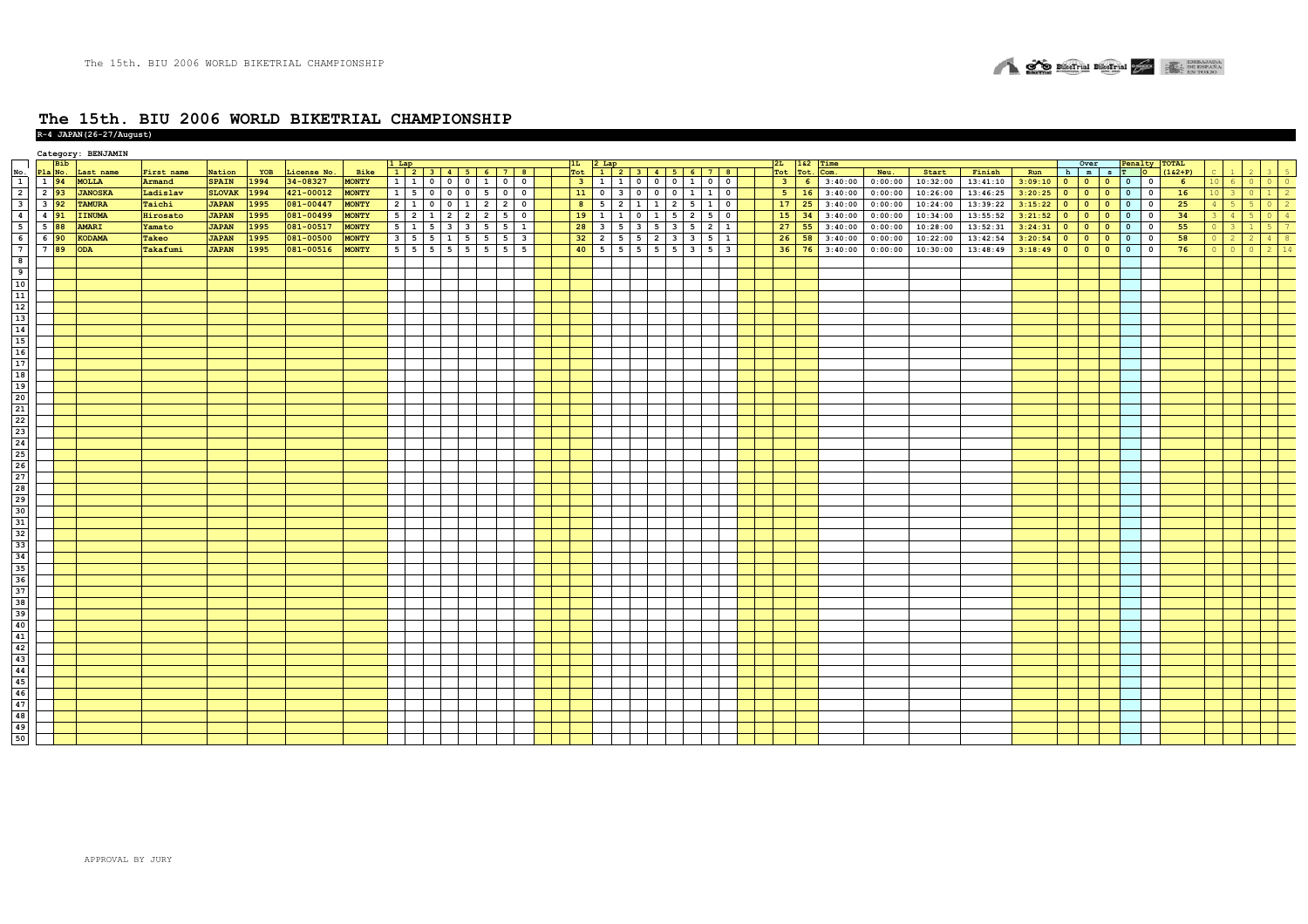**R-4 JAPAN(26-27/August)**

|                                                                                       |                  |                   | Category: POUSSIN |               |               |      |             |              |              |                                 |                                  |                |                          |                |                         |                              |                         |                                                     |                                           |                          |                |                |         |         |          |          |         |           |                          |                |                                            |                         |                            |         |         |         |
|---------------------------------------------------------------------------------------|------------------|-------------------|-------------------|---------------|---------------|------|-------------|--------------|--------------|---------------------------------|----------------------------------|----------------|--------------------------|----------------|-------------------------|------------------------------|-------------------------|-----------------------------------------------------|-------------------------------------------|--------------------------|----------------|----------------|---------|---------|----------|----------|---------|-----------|--------------------------|----------------|--------------------------------------------|-------------------------|----------------------------|---------|---------|---------|
|                                                                                       |                  | Bib               |                   |               |               |      |             |              | 1 Lap        |                                 |                                  |                |                          | 1L             | 2 Lap                   |                              |                         |                                                     |                                           |                          | 2L             | 162            | Time    |         |          |          |         |           | Over                     |                |                                            | Penalty TOTAL           |                            |         |         |         |
| No<br>$\overline{1}$                                                                  | Pla No.          |                   | Last name         | First name    | Nation        | YOB  | License No. | Bike         |              |                                 | 1 2 3 4 5 6 7 8                  |                |                          | Tot            |                         |                              |                         | 1 2 3 4 5 6 7 8                                     |                                           |                          | Tot            | Tot.           | Com.    | Neu.    | Start    | Finish   | Run     |           | h m                      |                | $S$ T O                                    | $(162 + P)$             |                            |         |         |         |
|                                                                                       | 1 96             |                   | <b>FABREGAS</b>   | Ludovic       | FRANCE 1996   |      | 64071930    | <b>MONTY</b> |              | 0 0 0 0 0 0                     | $\circ$                          |                | $0$ 0                    | $\bullet$      |                         |                              |                         |                                                     |                                           |                          | $\bullet$      | $\bullet$      | 3:40:00 | 0:00:00 | 10:32:00 | 12:42:29 | 2:10:29 | $\bullet$ | $\bullet$                | $\bullet$      | $\overline{0}$<br>$\overline{\phantom{0}}$ | $\bullet$               | $\overline{\phantom{0}}$ 0 | $\circ$ | $\circ$ | $\circ$ |
| $\overline{2}$                                                                        |                  | $2 \quad 104$     | <b>KOLARIK</b>    | Miroslav      | <b>SLOVAK</b> | 1996 | 421-00002   | <b>MONTY</b> |              |                                 |                                  |                |                          | $\bullet$      |                         |                              |                         | 0 0 0 0 0 0 0 0 0                                   |                                           |                          | $\bullet$      | $\overline{0}$ | 3:40:00 | 0:00:00 | 10:20:00 | 12:36:31 | 2:16:31 | $\bullet$ | $\bullet$                | $\bullet$      | $\mathbf{0}$<br>$\Omega$                   | $\overline{0}$          | $\sqrt{0}$                 |         |         | $\circ$ |
| $\overline{\mathbf{3}}$                                                               |                  | $3\overline{100}$ | <b>TAKEI</b>      | <b>Masaya</b> | <b>JAPAN</b>  | 1997 | 081-00474   | <b>XXX</b>   | $\circ$      |                                 | $\mathbf 0$                      |                | $0$ 0                    | $\bullet$      | $\overline{\mathbf{0}}$ | 1 0                          |                         | $0\quad 0\quad 0$                                   | $\overline{\mathbf{0}}$                   | $\overline{\mathbf{0}}$  | 1              | $\mathbf{1}$   | 3:40:00 | 0:00:00 | 10:16:00 | 12:46:04 | 2:30:04 | $\bullet$ | $\circ$                  | $\overline{0}$ | $\mathbf{0}$<br>$\mathbf 0$                | $\mathbf{1}$            |                            |         |         |         |
| $\overline{\mathbf{4}}$                                                               | 4 9 9            |                   | IZUMI             | Daisuke       | <b>JAPAN</b>  | 1996 | 081-00506   | <b>MONTY</b> |              | $0 0 0 5 0$                     | $\overline{0}$                   | $\circ$        | $\overline{\phantom{0}}$ | 5 <sub>1</sub> | $\mathbf{1}$            | $0$ 0                        |                         | 0 0 0                                               | $\overline{\mathbf{0}}$                   | $\mathbf 0$              | $\mathbf{1}$   | $6^{\circ}$    | 3:40:00 | 0:00:00 | 10:18:00 | 12:47:08 | 2:29:08 | $\bullet$ | $\overline{\mathbf{0}}$  | $\bullet$      | $\mathbf{0}$<br>$\mathbf 0$                | $6^{\circ}$             |                            |         |         |         |
| $\overline{\phantom{a}}$                                                              | $5\,103$         |                   | <b>TSUTIYA</b>    | Ryoga         | <b>JAPAN</b>  | 1999 | 081-00552   | <b>MONTY</b> | $\circ$      | $0 \t 0 \t 1 \t 5$              | $\mathbf{0}$                     | $\overline{0}$ | $\overline{\phantom{0}}$ | 6 <sup>1</sup> | $\overline{0}$          | 2 <br>$\overline{0}$         | $\overline{\mathbf{0}}$ | $\overline{\mathbf{0}}$<br>$\overline{\phantom{0}}$ | $\overline{\mathbf{0}}$                   | $\overline{\mathbf{0}}$  | $\overline{2}$ | 8              | 3:40:00 | 0:00:00 | 10:24:00 | 12:48:53 | 2:24:53 | $\bullet$ | $\bullet$                | $\bullet$      | $\mathbf{0}$<br>$\overline{\mathbf{0}}$    | $\overline{\mathbf{8}}$ |                            |         |         |         |
| - 6                                                                                   | $6\overline{95}$ |                   | <b>SENK</b>       | Ondrej        | <b>CZECH</b>  | 1996 | 420-9038    | <b>MONTY</b> | $\mathbf{1}$ |                                 | $\mathbf{1}$                     |                | $0 \quad 2$              | $\overline{4}$ |                         | $0 \t 0 \t 3$                | $\mathbf{1}$            | 0 0 1                                               |                                           | $\overline{0}$           | 5 <sup>7</sup> | 9              | 3:40:00 | 0:00:00 | 10:34:00 | 13:08:33 | 2:34:33 | $\bullet$ | $\overline{\phantom{0}}$ | $\overline{0}$ | $\mathbf{0}$<br>$\overline{\mathbf{0}}$    | 9                       | $\overline{4}$             |         |         |         |
| $7\phantom{1}$                                                                        | 7 97             |                   | <b>TSUBOI</b>     | Daichi        | <b>JAPAN</b>  | 1996 | 081-00547   | <b>XXX</b>   |              |                                 | $0 \ 2 \ 0 \ 1 \ 0 \ 10 \ 5 \ 0$ |                |                          | 18             |                         | $0 \quad 0 \quad 0$          | $\overline{\mathbf{0}}$ | $\overline{\mathbf{0}}$<br>$\overline{\mathbf{0}}$  | $\overline{\mathbf{0}}$                   | $\overline{\phantom{a}}$ | $\circ$        | 18             | 3:40:00 | 0:00:00 | 10:26:00 | 12:47:30 | 2:21:30 | $\bullet$ | $\bullet$                | $\overline{0}$ | $\mathbf{0}$<br>$\overline{\mathbf{0}}$    | 18                      | $\overline{1}$             |         |         |         |
| R                                                                                     | 8 98             |                   | OOISHI            | Izuki         | <b>JAPAN</b>  | 1996 | 081-00535   | <b>XXX</b>   |              | $0 \t1 \t1 \t1 \t1$             | $\overline{\phantom{a}}$         |                | $0 \quad 0$              | 9              | $\mathbf 0$             | $5 \quad 2$                  | $\mathbf{1}$            | $\mathbf{3}$<br>$\mathbf 0$                         | $\mathbf{1}$                              | $\overline{\mathbf{0}}$  | 12             | 21             | 3:40:00 | 0:00:00 | 10:30:00 | 13:30:40 | 3:00:40 | $\bullet$ | $\circ$                  | $\bullet$      | $\mathbf{0}$<br>$\mathbf 0$                | 21                      |                            |         |         |         |
| 9                                                                                     | $9 \vert 101$    |                   | <b>KATO</b>       | Eiji          | <b>JAPAN</b>  | 1998 | 081-00555   | <b>XXX</b>   |              | $1 \mid 3 \mid 3 \mid 2 \mid 5$ | $\overline{\mathbf{3}}$          |                | $5 \mid 1$               | 23             | $\mathbf{1}$            | $5 \quad 3$                  | $\overline{\mathbf{0}}$ | $\overline{\mathbf{3}}$                             | $\overline{1}$<br>$\overline{\mathbf{3}}$ | $\mathbf{1}$             |                | $17 \mid 40$   | 3:40:00 | 0:00:00 | 10:28:00 | 13:21:30 | 2:53:30 | $\bullet$ | $\circ$                  | $\bullet$      | $\mathbf{0}$<br>$\mathbf 0$                | 40                      | -5                         |         |         |         |
| 10                                                                                    |                  | 10 102            | <b>SAITO</b>      | Natsuki       | <b>JAPAN</b>  | 1998 | 081-00549   | <b>XXX</b>   |              | $3 \mid 5 \mid 5 \mid 3 \mid 2$ | 5                                |                | $2 \mid 1$               |                |                         | $26 \quad 5 \quad 5 \quad 3$ |                         | $3 \quad 2 \quad 3 \quad 0$                         |                                           | $\mathbf{1}$             | 22             | 48             | 3:40:00 | 0:00:00 | 10:22:00 | 12:50:54 | 2:28:54 | $\bullet$ | $\circ$                  | $\bullet$      | $\mathbf{0}$<br>$\mathbf 0$                | 48                      |                            |         |         |         |
| 11                                                                                    |                  |                   |                   |               |               |      |             |              |              |                                 |                                  |                |                          |                |                         |                              |                         |                                                     |                                           |                          |                |                |         |         |          |          |         |           |                          |                |                                            |                         |                            |         |         |         |
| $\frac{12}{13}$                                                                       |                  |                   |                   |               |               |      |             |              |              |                                 |                                  |                |                          |                |                         |                              |                         |                                                     |                                           |                          |                |                |         |         |          |          |         |           |                          |                |                                            |                         |                            |         |         |         |
|                                                                                       |                  |                   |                   |               |               |      |             |              |              |                                 |                                  |                |                          |                |                         |                              |                         |                                                     |                                           |                          |                |                |         |         |          |          |         |           |                          |                |                                            |                         |                            |         |         |         |
| $\overline{14}$                                                                       |                  |                   |                   |               |               |      |             |              |              |                                 |                                  |                |                          |                |                         |                              |                         |                                                     |                                           |                          |                |                |         |         |          |          |         |           |                          |                |                                            |                         |                            |         |         |         |
| 15                                                                                    |                  |                   |                   |               |               |      |             |              |              |                                 |                                  |                |                          |                |                         |                              |                         |                                                     |                                           |                          |                |                |         |         |          |          |         |           |                          |                |                                            |                         |                            |         |         |         |
|                                                                                       |                  |                   |                   |               |               |      |             |              |              |                                 |                                  |                |                          |                |                         |                              |                         |                                                     |                                           |                          |                |                |         |         |          |          |         |           |                          |                |                                            |                         |                            |         |         |         |
| $\begin{array}{r} 16 \\ \hline 17 \\ \hline 18 \\ \hline 19 \\ \hline 20 \end{array}$ |                  |                   |                   |               |               |      |             |              |              |                                 |                                  |                |                          |                |                         |                              |                         |                                                     |                                           |                          |                |                |         |         |          |          |         |           |                          |                |                                            |                         |                            |         |         |         |
|                                                                                       |                  |                   |                   |               |               |      |             |              |              |                                 |                                  |                |                          |                |                         |                              |                         |                                                     |                                           |                          |                |                |         |         |          |          |         |           |                          |                |                                            |                         |                            |         |         |         |
|                                                                                       |                  |                   |                   |               |               |      |             |              |              |                                 |                                  |                |                          |                |                         |                              |                         |                                                     |                                           |                          |                |                |         |         |          |          |         |           |                          |                |                                            |                         |                            |         |         |         |
|                                                                                       |                  |                   |                   |               |               |      |             |              |              |                                 |                                  |                |                          |                |                         |                              |                         |                                                     |                                           |                          |                |                |         |         |          |          |         |           |                          |                |                                            |                         |                            |         |         |         |
|                                                                                       |                  |                   |                   |               |               |      |             |              |              |                                 |                                  |                |                          |                |                         |                              |                         |                                                     |                                           |                          |                |                |         |         |          |          |         |           |                          |                |                                            |                         |                            |         |         |         |
|                                                                                       |                  |                   |                   |               |               |      |             |              |              |                                 |                                  |                |                          |                |                         |                              |                         |                                                     |                                           |                          |                |                |         |         |          |          |         |           |                          |                |                                            |                         |                            |         |         |         |
| $\begin{array}{c} 21 \\ 22 \\ 23 \end{array}$                                         |                  |                   |                   |               |               |      |             |              |              |                                 |                                  |                |                          |                |                         |                              |                         |                                                     |                                           |                          |                |                |         |         |          |          |         |           |                          |                |                                            |                         |                            |         |         |         |
| 24                                                                                    |                  |                   |                   |               |               |      |             |              |              |                                 |                                  |                |                          |                |                         |                              |                         |                                                     |                                           |                          |                |                |         |         |          |          |         |           |                          |                |                                            |                         |                            |         |         |         |
|                                                                                       |                  |                   |                   |               |               |      |             |              |              |                                 |                                  |                |                          |                |                         |                              |                         |                                                     |                                           |                          |                |                |         |         |          |          |         |           |                          |                |                                            |                         |                            |         |         |         |
| $\frac{25}{26}$                                                                       |                  |                   |                   |               |               |      |             |              |              |                                 |                                  |                |                          |                |                         |                              |                         |                                                     |                                           |                          |                |                |         |         |          |          |         |           |                          |                |                                            |                         |                            |         |         |         |
| $\overline{27}$                                                                       |                  |                   |                   |               |               |      |             |              |              |                                 |                                  |                |                          |                |                         |                              |                         |                                                     |                                           |                          |                |                |         |         |          |          |         |           |                          |                |                                            |                         |                            |         |         |         |
|                                                                                       |                  |                   |                   |               |               |      |             |              |              |                                 |                                  |                |                          |                |                         |                              |                         |                                                     |                                           |                          |                |                |         |         |          |          |         |           |                          |                |                                            |                         |                            |         |         |         |
| $\frac{28}{29}$                                                                       |                  |                   |                   |               |               |      |             |              |              |                                 |                                  |                |                          |                |                         |                              |                         |                                                     |                                           |                          |                |                |         |         |          |          |         |           |                          |                |                                            |                         |                            |         |         |         |
| $\overline{30}$                                                                       |                  |                   |                   |               |               |      |             |              |              |                                 |                                  |                |                          |                |                         |                              |                         |                                                     |                                           |                          |                |                |         |         |          |          |         |           |                          |                |                                            |                         |                            |         |         |         |
| 31                                                                                    |                  |                   |                   |               |               |      |             |              |              |                                 |                                  |                |                          |                |                         |                              |                         |                                                     |                                           |                          |                |                |         |         |          |          |         |           |                          |                |                                            |                         |                            |         |         |         |
| 32                                                                                    |                  |                   |                   |               |               |      |             |              |              |                                 |                                  |                |                          |                |                         |                              |                         |                                                     |                                           |                          |                |                |         |         |          |          |         |           |                          |                |                                            |                         |                            |         |         |         |
| $\frac{1}{33}$                                                                        |                  |                   |                   |               |               |      |             |              |              |                                 |                                  |                |                          |                |                         |                              |                         |                                                     |                                           |                          |                |                |         |         |          |          |         |           |                          |                |                                            |                         |                            |         |         |         |
| 34                                                                                    |                  |                   |                   |               |               |      |             |              |              |                                 |                                  |                |                          |                |                         |                              |                         |                                                     |                                           |                          |                |                |         |         |          |          |         |           |                          |                |                                            |                         |                            |         |         |         |
|                                                                                       |                  |                   |                   |               |               |      |             |              |              |                                 |                                  |                |                          |                |                         |                              |                         |                                                     |                                           |                          |                |                |         |         |          |          |         |           |                          |                |                                            |                         |                            |         |         |         |
| $\frac{35}{36}$                                                                       |                  |                   |                   |               |               |      |             |              |              |                                 |                                  |                |                          |                |                         |                              |                         |                                                     |                                           |                          |                |                |         |         |          |          |         |           |                          |                |                                            |                         |                            |         |         |         |
|                                                                                       |                  |                   |                   |               |               |      |             |              |              |                                 |                                  |                |                          |                |                         |                              |                         |                                                     |                                           |                          |                |                |         |         |          |          |         |           |                          |                |                                            |                         |                            |         |         |         |
| 37                                                                                    |                  |                   |                   |               |               |      |             |              |              |                                 |                                  |                |                          |                |                         |                              |                         |                                                     |                                           |                          |                |                |         |         |          |          |         |           |                          |                |                                            |                         |                            |         |         |         |
| 38<br>$\overline{39}$                                                                 |                  |                   |                   |               |               |      |             |              |              |                                 |                                  |                |                          |                |                         |                              |                         |                                                     |                                           |                          |                |                |         |         |          |          |         |           |                          |                |                                            |                         |                            |         |         |         |
|                                                                                       |                  |                   |                   |               |               |      |             |              |              |                                 |                                  |                |                          |                |                         |                              |                         |                                                     |                                           |                          |                |                |         |         |          |          |         |           |                          |                |                                            |                         |                            |         |         |         |
| 40                                                                                    |                  |                   |                   |               |               |      |             |              |              |                                 |                                  |                |                          |                |                         |                              |                         |                                                     |                                           |                          |                |                |         |         |          |          |         |           |                          |                |                                            |                         |                            |         |         |         |
| $\frac{41}{42}$                                                                       |                  |                   |                   |               |               |      |             |              |              |                                 |                                  |                |                          |                |                         |                              |                         |                                                     |                                           |                          |                |                |         |         |          |          |         |           |                          |                |                                            |                         |                            |         |         |         |
|                                                                                       |                  |                   |                   |               |               |      |             |              |              |                                 |                                  |                |                          |                |                         |                              |                         |                                                     |                                           |                          |                |                |         |         |          |          |         |           |                          |                |                                            |                         |                            |         |         |         |
| 43                                                                                    |                  |                   |                   |               |               |      |             |              |              |                                 |                                  |                |                          |                |                         |                              |                         |                                                     |                                           |                          |                |                |         |         |          |          |         |           |                          |                |                                            |                         |                            |         |         |         |
| 44                                                                                    |                  |                   |                   |               |               |      |             |              |              |                                 |                                  |                |                          |                |                         |                              |                         |                                                     |                                           |                          |                |                |         |         |          |          |         |           |                          |                |                                            |                         |                            |         |         |         |
| 45                                                                                    |                  |                   |                   |               |               |      |             |              |              |                                 |                                  |                |                          |                |                         |                              |                         |                                                     |                                           |                          |                |                |         |         |          |          |         |           |                          |                |                                            |                         |                            |         |         |         |
| 46                                                                                    |                  |                   |                   |               |               |      |             |              |              |                                 |                                  |                |                          |                |                         |                              |                         |                                                     |                                           |                          |                |                |         |         |          |          |         |           |                          |                |                                            |                         |                            |         |         |         |
| $\frac{47}{48}$                                                                       |                  |                   |                   |               |               |      |             |              |              |                                 |                                  |                |                          |                |                         |                              |                         |                                                     |                                           |                          |                |                |         |         |          |          |         |           |                          |                |                                            |                         |                            |         |         |         |
|                                                                                       |                  |                   |                   |               |               |      |             |              |              |                                 |                                  |                |                          |                |                         |                              |                         |                                                     |                                           |                          |                |                |         |         |          |          |         |           |                          |                |                                            |                         |                            |         |         |         |
| $\frac{1}{49}$                                                                        |                  |                   |                   |               |               |      |             |              |              |                                 |                                  |                |                          |                |                         |                              |                         |                                                     |                                           |                          |                |                |         |         |          |          |         |           |                          |                |                                            |                         |                            |         |         |         |
|                                                                                       |                  |                   |                   |               |               |      |             |              |              |                                 |                                  |                |                          |                |                         |                              |                         |                                                     |                                           |                          |                |                |         |         |          |          |         |           |                          |                |                                            |                         |                            |         |         |         |

**CONSERVERSE DESCRIPTION OF A PROPERTY OF BUSINESS**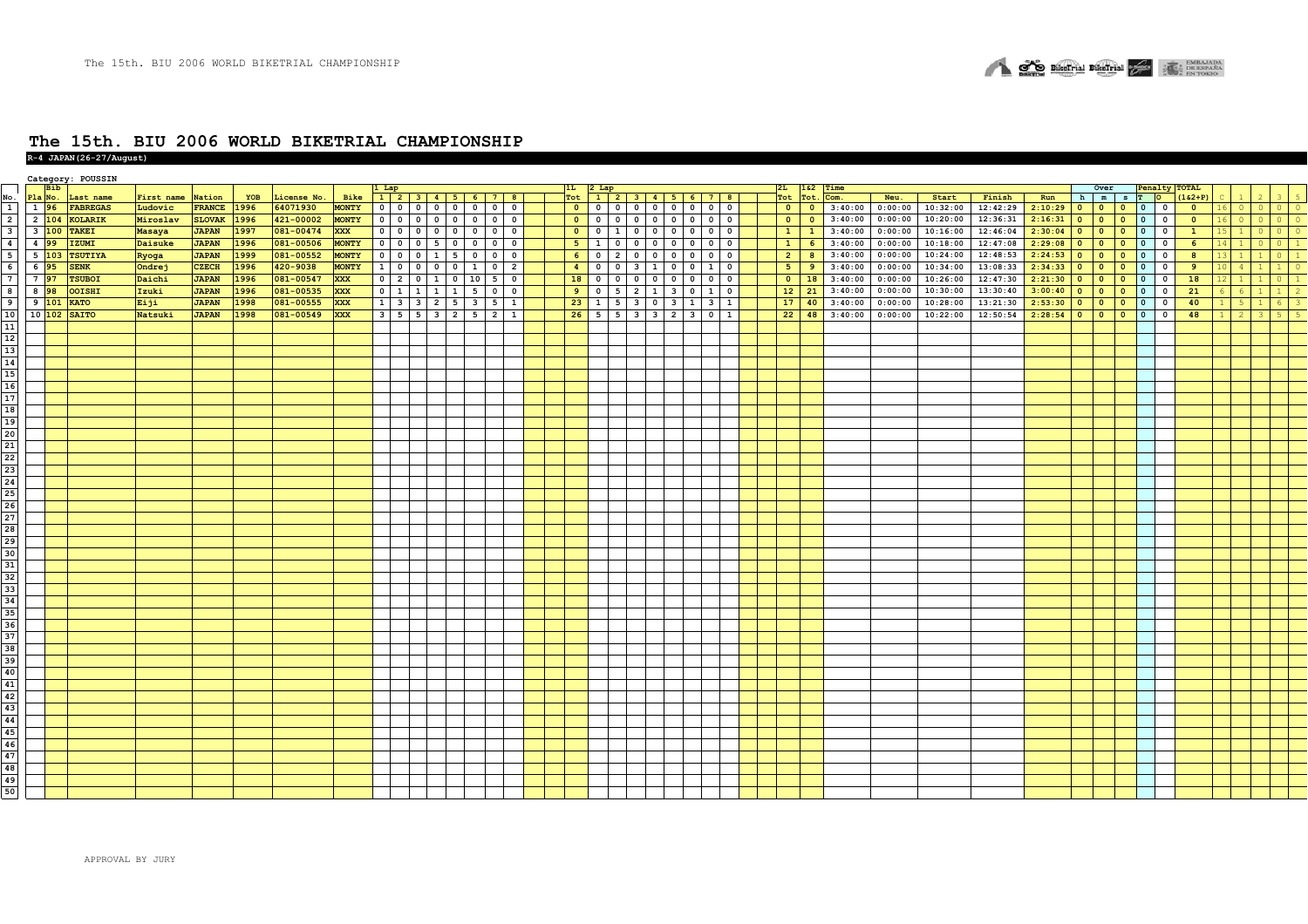

|  | $R-4$ JAPAN (26-27/August) |  |
|--|----------------------------|--|
|  |                            |  |

|                                    |                          |            | Category: FEMINA           |            |                        |      |             |                                               |                     |                                        |                     |             |    |                                  |  |                                               |        |                                                                  |         |         |          |          |                             |                                                       |                                       |                          |                      |             |                            |                                  |         |
|------------------------------------|--------------------------|------------|----------------------------|------------|------------------------|------|-------------|-----------------------------------------------|---------------------|----------------------------------------|---------------------|-------------|----|----------------------------------|--|-----------------------------------------------|--------|------------------------------------------------------------------|---------|---------|----------|----------|-----------------------------|-------------------------------------------------------|---------------------------------------|--------------------------|----------------------|-------------|----------------------------|----------------------------------|---------|
|                                    |                          | <b>Bib</b> |                            |            |                        | YOB  | License No. |                                               |                     | 1 Lap<br>1   2   3   4   5   6   7   8 |                     |             |    | $1L$ 2 Lap                       |  |                                               |        | 2L 1&2 Time<br>Tot Tot.                                          | Com.    |         |          |          |                             |                                                       | Over                                  |                          | Penalty Handic TOTAL | $(162 + P)$ |                            |                                  |         |
| $\frac{\text{No}}{1}$              | Pla No.<br>$1 \quad 105$ |            | Last name<br><b>OSHIRO</b> | First name | Nation<br><b>JAPAN</b> | 1985 |             | Bike<br><b>MONTY</b>                          |                     |                                        |                     | $0$ 0       |    | Tot $12345678$                   |  |                                               |        | $0$ 0                                                            | 3:40:00 | Neu.    | Start    | Finish   | Run                         |                                                       | h m s T O                             | $\overline{\mathbf{0}}$  |                      |             |                            |                                  | $\circ$ |
|                                    |                          |            |                            | Masumi     |                        |      | 081-00387   |                                               |                     | 0 0 0 0 0 0                            |                     |             |    |                                  |  |                                               |        |                                                                  |         | 0:00:00 | 10:00:00 | 12:47:38 | 2:47:38                     |                                                       |                                       |                          | $0 \mid x1.3$        | $\bullet$   | $\circ$<br>16 <sup>1</sup> | $\circ$                          |         |
| $\overline{2}$                     | $2 \quad 112$            |            | <b>MORGAN</b>              | Lois       | <b>UK</b>              | 1988 | 044-06012   | <b>MONTY</b>                                  |                     | $0 \mid 1 \mid 0 \mid 0 \mid 0$        |                     | $0$ 0       |    | 1 0                              |  | $0$ 0 0 0 0 0 0 0                             |        | $0 \mid 1$                                                       | 3:40:00 | 0:00:00 | 10:06:00 | 12:30:17 | 2:24:17                     | $\bullet$                                             | $\bullet$<br>$\overline{0}$           | $\mathbf{0}$             | $0 \times 1.3$       | 1,3         | $\mathbf{1}$               | $\circ$                          |         |
| $\overline{\overline{\mathbf{3}}}$ | 3 110                    |            | <b>LEE</b>                 | Charissa   | <b>SINGAPORE</b>       | 1992 | 065-00035   | <b>MONTY</b>                                  |                     | 0 5 1 2 2 0                            |                     | $1 \vert 0$ |    | $11$ 0                           |  | $0$ 2 5 3 1 2 0                               |        | $\begin{array}{ c c c }\n\hline\n13 & 24 \\ \hline\n\end{array}$ | 3:40:00 | 0:00:00 | 10:12:00 | 13:50:33 | 3:38:33                     | $0$ 0                                                 | $\bullet$                             | $\circ$                  | $0 \times 1.2$       | 28,8        | 3 <sup>1</sup>             | 4<br>$\mathbf{1}$                |         |
| $\overline{4}$                     | 4 106                    |            | <b>HIRANO</b>              | Yuna       | <b>JAPAN</b>           | 1994 | 081-00441   | <b>MONTY</b>                                  |                     | $1 \quad 5 \quad 3 \quad 2 \quad$      | $0$ 0               | $1 \vert 0$ |    | $12 \mid 1$                      |  | $5 \mid 2 \mid 3 \mid 0 \mid 0 \mid 5 \mid 2$ |        | $18$ $30$                                                        | 3:40:00 | 0:00:00 | 10:02:00 | 13:54:36 | 3:52:36                     | $\begin{array}{ c c c }\n\hline\n0 & 12\n\end{array}$ | 36                                    | $\overline{\mathbf{3}}$  | $0 \times 1.1$       | 36,3        | 3 <sup>2</sup>             |                                  |         |
| $5^{\circ}$                        | $5\vert 108$             |            | YAGIHASHI                  | Honoka     | <b>JAPAN</b>           | 1994 | 081-00539   | <b>XXX</b>                                    |                     | $1 \mid 5 \mid 5 \mid 5 \mid 5 \mid 3$ |                     | $5 \mid 2$  |    | $31 \mid 1 \mid$                 |  | $5 \mid 5 \mid 3 \mid 5 \mid 2 \mid 5 \mid 1$ |        | $27$ 58                                                          | 3:40:00 | 0:00:00 | 10:08:00 | 13:07:07 | 2:59:07                     | $\circ$                                               | $\bullet$<br>$\bullet$                | $\mathbf{0}$             | $0 \times 1.1$       | 63, 8       | $\overline{\mathbf{3}}$    | $\overline{2}$<br>$\overline{2}$ |         |
| 6                                  | $6\sqrt{109}$            |            | YAGIHASHI                  | Kisaki     | <b>JAPAN</b>           | 1996 | 081-00542   | <b>XXX</b>                                    |                     | $5 \mid 5 \mid 5 \mid 5 \mid 5 \mid 5$ |                     | $5 \mid 5$  | 40 | 5 <sub>1</sub><br>5 <sub>5</sub> |  | $5 \mid 5 \mid 5 \mid 5 \mid 5$               | 5      | $40 \vert 80$                                                    | 3:40:00 | 0:00:00 | 10:04:00 | 13:04:56 | 3:00:56                     | $\bullet$                                             | $\bullet$<br>$\bullet$                | $\circ$                  | 0 x1.0               | 80          | $\circ$                    |                                  |         |
| $\overline{7}$                     | $7\vert 107$             |            | <b>SIMOHARA</b>            | Suzuka     | <b>JAPAN</b>           | 1994 | 081-00553   | <b>XXX</b>                                    | $2 \quad 5 \quad 5$ |                                        | $5 \quad 5 \quad 5$ | 5 5         |    | $37$ 5 5 5 5 5 5                 |  | 5                                             | 5<br>5 | 40 77                                                            | 3:40:00 | 0:00:00 | 10:14:00 | 13:29:38 | 3:15:38                     | $\circ$                                               | $\overline{\phantom{a}}$<br>$\bullet$ | $\mathbf{0}$             | $0 \times 1.1$       | 84,7        |                            |                                  |         |
|                                    |                          | 111        | <b>JOHANSON</b>            | Linnea     | <b>SWEDEN</b>          | 1988 | 046-06008   | $\overline{\mathbf{X} \mathbf{X} \mathbf{X}}$ | $5 \mid 5 \mid 5$   |                                        |                     |             |    |                                  |  |                                               |        |                                                                  | 3:40:00 | 0:00:00 | 10:10:00 | 0:00:00  | $+$ ############  0   0   0 |                                                       |                                       | $\overline{\phantom{0}}$ | $0 \mid x1.3$        | $\bullet$   | $\Omega$                   | $\Omega$                         |         |
|                                    |                          |            |                            |            |                        |      |             |                                               |                     |                                        |                     |             |    |                                  |  |                                               |        |                                                                  |         |         |          |          |                             |                                                       |                                       |                          |                      |             |                            |                                  |         |
|                                    |                          |            |                            |            |                        |      |             |                                               |                     |                                        |                     |             |    |                                  |  |                                               |        |                                                                  |         |         |          |          |                             |                                                       |                                       |                          |                      |             |                            |                                  |         |
|                                    |                          |            |                            |            |                        |      |             |                                               |                     |                                        |                     |             |    |                                  |  |                                               |        |                                                                  |         |         |          |          |                             |                                                       |                                       |                          |                      |             |                            |                                  |         |
|                                    |                          |            |                            |            |                        |      |             |                                               |                     |                                        |                     |             |    |                                  |  |                                               |        |                                                                  |         |         |          |          |                             |                                                       |                                       |                          |                      |             |                            |                                  |         |
|                                    |                          |            |                            |            |                        |      |             |                                               |                     |                                        |                     |             |    |                                  |  |                                               |        |                                                                  |         |         |          |          |                             |                                                       |                                       |                          |                      |             |                            |                                  |         |
|                                    |                          |            |                            |            |                        |      |             |                                               |                     |                                        |                     |             |    |                                  |  |                                               |        |                                                                  |         |         |          |          |                             |                                                       |                                       |                          |                      |             |                            |                                  |         |
|                                    |                          |            |                            |            |                        |      |             |                                               |                     |                                        |                     |             |    |                                  |  |                                               |        |                                                                  |         |         |          |          |                             |                                                       |                                       |                          |                      |             |                            |                                  |         |
|                                    |                          |            |                            |            |                        |      |             |                                               |                     |                                        |                     |             |    |                                  |  |                                               |        |                                                                  |         |         |          |          |                             |                                                       |                                       |                          |                      |             |                            |                                  |         |
|                                    |                          |            |                            |            |                        |      |             |                                               |                     |                                        |                     |             |    |                                  |  |                                               |        |                                                                  |         |         |          |          |                             |                                                       |                                       |                          |                      |             |                            |                                  |         |
|                                    |                          |            |                            |            |                        |      |             |                                               |                     |                                        |                     |             |    |                                  |  |                                               |        |                                                                  |         |         |          |          |                             |                                                       |                                       |                          |                      |             |                            |                                  |         |
|                                    |                          |            |                            |            |                        |      |             |                                               |                     |                                        |                     |             |    |                                  |  |                                               |        |                                                                  |         |         |          |          |                             |                                                       |                                       |                          |                      |             |                            |                                  |         |
|                                    |                          |            |                            |            |                        |      |             |                                               |                     |                                        |                     |             |    |                                  |  |                                               |        |                                                                  |         |         |          |          |                             |                                                       |                                       |                          |                      |             |                            |                                  |         |
|                                    |                          |            |                            |            |                        |      |             |                                               |                     |                                        |                     |             |    |                                  |  |                                               |        |                                                                  |         |         |          |          |                             |                                                       |                                       |                          |                      |             |                            |                                  |         |
|                                    |                          |            |                            |            |                        |      |             |                                               |                     |                                        |                     |             |    |                                  |  |                                               |        |                                                                  |         |         |          |          |                             |                                                       |                                       |                          |                      |             |                            |                                  |         |
|                                    |                          |            |                            |            |                        |      |             |                                               |                     |                                        |                     |             |    |                                  |  |                                               |        |                                                                  |         |         |          |          |                             |                                                       |                                       |                          |                      |             |                            |                                  |         |
|                                    |                          |            |                            |            |                        |      |             |                                               |                     |                                        |                     |             |    |                                  |  |                                               |        |                                                                  |         |         |          |          |                             |                                                       |                                       |                          |                      |             |                            |                                  |         |
|                                    |                          |            |                            |            |                        |      |             |                                               |                     |                                        |                     |             |    |                                  |  |                                               |        |                                                                  |         |         |          |          |                             |                                                       |                                       |                          |                      |             |                            |                                  |         |
|                                    |                          |            |                            |            |                        |      |             |                                               |                     |                                        |                     |             |    |                                  |  |                                               |        |                                                                  |         |         |          |          |                             |                                                       |                                       |                          |                      |             |                            |                                  |         |
|                                    |                          |            |                            |            |                        |      |             |                                               |                     |                                        |                     |             |    |                                  |  |                                               |        |                                                                  |         |         |          |          |                             |                                                       |                                       |                          |                      |             |                            |                                  |         |
|                                    |                          |            |                            |            |                        |      |             |                                               |                     |                                        |                     |             |    |                                  |  |                                               |        |                                                                  |         |         |          |          |                             |                                                       |                                       |                          |                      |             |                            |                                  |         |
|                                    |                          |            |                            |            |                        |      |             |                                               |                     |                                        |                     |             |    |                                  |  |                                               |        |                                                                  |         |         |          |          |                             |                                                       |                                       |                          |                      |             |                            |                                  |         |
|                                    |                          |            |                            |            |                        |      |             |                                               |                     |                                        |                     |             |    |                                  |  |                                               |        |                                                                  |         |         |          |          |                             |                                                       |                                       |                          |                      |             |                            |                                  |         |
|                                    |                          |            |                            |            |                        |      |             |                                               |                     |                                        |                     |             |    |                                  |  |                                               |        |                                                                  |         |         |          |          |                             |                                                       |                                       |                          |                      |             |                            |                                  |         |
|                                    |                          |            |                            |            |                        |      |             |                                               |                     |                                        |                     |             |    |                                  |  |                                               |        |                                                                  |         |         |          |          |                             |                                                       |                                       |                          |                      |             |                            |                                  |         |
|                                    |                          |            |                            |            |                        |      |             |                                               |                     |                                        |                     |             |    |                                  |  |                                               |        |                                                                  |         |         |          |          |                             |                                                       |                                       |                          |                      |             |                            |                                  |         |
|                                    |                          |            |                            |            |                        |      |             |                                               |                     |                                        |                     |             |    |                                  |  |                                               |        |                                                                  |         |         |          |          |                             |                                                       |                                       |                          |                      |             |                            |                                  |         |
|                                    |                          |            |                            |            |                        |      |             |                                               |                     |                                        |                     |             |    |                                  |  |                                               |        |                                                                  |         |         |          |          |                             |                                                       |                                       |                          |                      |             |                            |                                  |         |
|                                    |                          |            |                            |            |                        |      |             |                                               |                     |                                        |                     |             |    |                                  |  |                                               |        |                                                                  |         |         |          |          |                             |                                                       |                                       |                          |                      |             |                            |                                  |         |
|                                    |                          |            |                            |            |                        |      |             |                                               |                     |                                        |                     |             |    |                                  |  |                                               |        |                                                                  |         |         |          |          |                             |                                                       |                                       |                          |                      |             |                            |                                  |         |
|                                    |                          |            |                            |            |                        |      |             |                                               |                     |                                        |                     |             |    |                                  |  |                                               |        |                                                                  |         |         |          |          |                             |                                                       |                                       |                          |                      |             |                            |                                  |         |
|                                    |                          |            |                            |            |                        |      |             |                                               |                     |                                        |                     |             |    |                                  |  |                                               |        |                                                                  |         |         |          |          |                             |                                                       |                                       |                          |                      |             |                            |                                  |         |
|                                    |                          |            |                            |            |                        |      |             |                                               |                     |                                        |                     |             |    |                                  |  |                                               |        |                                                                  |         |         |          |          |                             |                                                       |                                       |                          |                      |             |                            |                                  |         |
|                                    |                          |            |                            |            |                        |      |             |                                               |                     |                                        |                     |             |    |                                  |  |                                               |        |                                                                  |         |         |          |          |                             |                                                       |                                       |                          |                      |             |                            |                                  |         |
|                                    |                          |            |                            |            |                        |      |             |                                               |                     |                                        |                     |             |    |                                  |  |                                               |        |                                                                  |         |         |          |          |                             |                                                       |                                       |                          |                      |             |                            |                                  |         |
|                                    |                          |            |                            |            |                        |      |             |                                               |                     |                                        |                     |             |    |                                  |  |                                               |        |                                                                  |         |         |          |          |                             |                                                       |                                       |                          |                      |             |                            |                                  |         |
|                                    |                          |            |                            |            |                        |      |             |                                               |                     |                                        |                     |             |    |                                  |  |                                               |        |                                                                  |         |         |          |          |                             |                                                       |                                       |                          |                      |             |                            |                                  |         |
|                                    |                          |            |                            |            |                        |      |             |                                               |                     |                                        |                     |             |    |                                  |  |                                               |        |                                                                  |         |         |          |          |                             |                                                       |                                       |                          |                      |             |                            |                                  |         |
|                                    |                          |            |                            |            |                        |      |             |                                               |                     |                                        |                     |             |    |                                  |  |                                               |        |                                                                  |         |         |          |          |                             |                                                       |                                       |                          |                      |             |                            |                                  |         |
|                                    |                          |            |                            |            |                        |      |             |                                               |                     |                                        |                     |             |    |                                  |  |                                               |        |                                                                  |         |         |          |          |                             |                                                       |                                       |                          |                      |             |                            |                                  |         |
|                                    |                          |            |                            |            |                        |      |             |                                               |                     |                                        |                     |             |    |                                  |  |                                               |        |                                                                  |         |         |          |          |                             |                                                       |                                       |                          |                      |             |                            |                                  |         |
|                                    |                          |            |                            |            |                        |      |             |                                               |                     |                                        |                     |             |    |                                  |  |                                               |        |                                                                  |         |         |          |          |                             |                                                       |                                       |                          |                      |             |                            |                                  |         |
|                                    |                          |            |                            |            |                        |      |             |                                               |                     |                                        |                     |             |    |                                  |  |                                               |        |                                                                  |         |         |          |          |                             |                                                       |                                       |                          |                      |             |                            |                                  |         |
|                                    |                          |            |                            |            |                        |      |             |                                               |                     |                                        |                     |             |    |                                  |  |                                               |        |                                                                  |         |         |          |          |                             |                                                       |                                       |                          |                      |             |                            |                                  |         |
|                                    |                          |            |                            |            |                        |      |             |                                               |                     |                                        |                     |             |    |                                  |  |                                               |        |                                                                  |         |         |          |          |                             |                                                       |                                       |                          |                      |             |                            |                                  |         |
|                                    |                          |            |                            |            |                        |      |             |                                               |                     |                                        |                     |             |    |                                  |  |                                               |        |                                                                  |         |         |          |          |                             |                                                       |                                       |                          |                      |             |                            |                                  |         |
|                                    |                          |            |                            |            |                        |      |             |                                               |                     |                                        |                     |             |    |                                  |  |                                               |        |                                                                  |         |         |          |          |                             |                                                       |                                       |                          |                      |             |                            |                                  |         |
|                                    |                          |            |                            |            |                        |      |             |                                               |                     |                                        |                     |             |    |                                  |  |                                               |        |                                                                  |         |         |          |          |                             |                                                       |                                       |                          |                      |             |                            |                                  |         |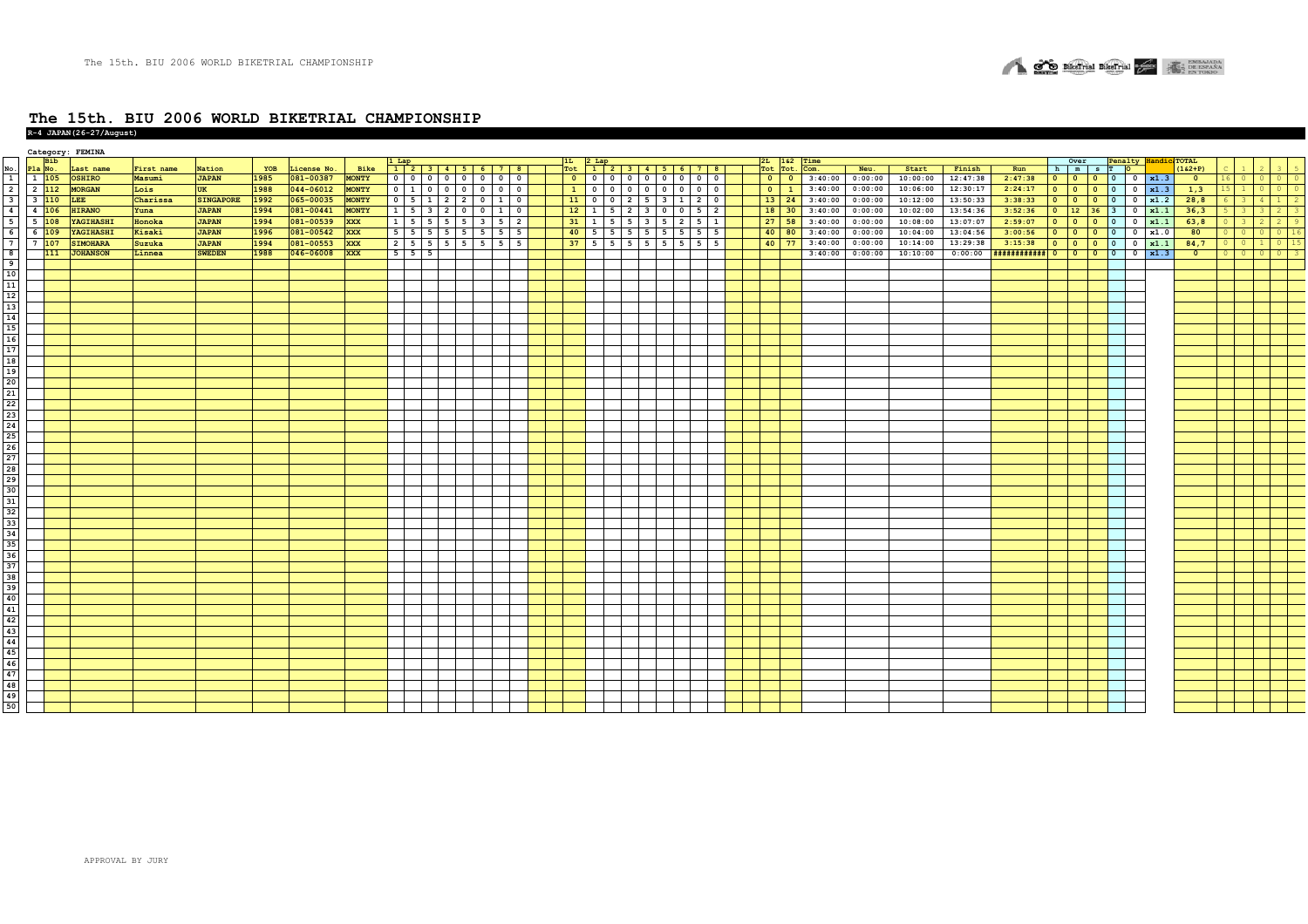

|                                      | <b>Bib</b> | Category: ELITE |              |              |      |             |              |                    |                          |           |  |  |                             |  |  |  |                                                                                                            |                |                                                           |                   |         |          |                  |                                   |                                         |                 |              |                        |            |
|--------------------------------------|------------|-----------------|--------------|--------------|------|-------------|--------------|--------------------|--------------------------|-----------|--|--|-----------------------------|--|--|--|------------------------------------------------------------------------------------------------------------|----------------|-----------------------------------------------------------|-------------------|---------|----------|------------------|-----------------------------------|-----------------------------------------|-----------------|--------------|------------------------|------------|
|                                      |            | Last name       | First name   | Nation       | YOB  | License No. | Bike         |                    |                          |           |  |  |                             |  |  |  |                                                                                                            |                | $\frac{162}{\text{Tot.}} \frac{\text{Time}}{\text{Com.}}$ | Neu.              | Start   | Finish   | Run              | Over Penalty<br>h   m   s   T   O |                                         | TOTAL $(162+P)$ | $\mathbf{c}$ |                        |            |
| Pla No.<br>14                        |            | <b>TERAI</b>    | Kazuki       | <b>JAPAN</b> | 1985 | 081-00056   | <b>MONTY</b> | $\overline{\circ}$ | $\overline{\phantom{a}}$ |           |  |  |                             |  |  |  | 0 0 0 2 0 1 0 <mark> 3</mark>  0 0 0 0 0 1 0 0 2 0 <mark> 3</mark>                                         | 6 <sup>6</sup> |                                                           | $5:00:00$ 0:00:00 | 9:56:00 | 14:31:43 | $4:35:43$ 0      |                                   | $\bullet$<br>$\overline{\phantom{a}}$   | $6^{\circ}$     |              | $\overline{2}$         | $0$ 0      |
| $2\overline{22}$                     |            | MIYAOKA         | Keita        | <b>JAPAN</b> | 1983 | 081-00288   | <b>XXX</b>   | $\overline{\circ}$ | $\circ$                  |           |  |  | 0 0 0 0 0 5 1 6 0 5 5 5 0 0 |  |  |  | 0 0 5 0 20                                                                                                 | 26             | 5:00:00                                                   | 0:00:00           | 9:50:00 | 14:39:00 | $4:49:00$ 0      | $0$ 0                             | $\bullet$<br>$\overline{\mathbf{0}}$    | 26              | $14 1$       |                        | $0 \mid 5$ |
| $3 \overline{24}$                    |            | <b>TAKAGI</b>   | Yuki         | <b>JAPAN</b> | 1986 | 081-00119   | <b>XXX</b>   | 55                 | $\overline{\mathbf{0}}$  | $\bullet$ |  |  |                             |  |  |  | $1 \t2 \t3 \t1 \t18$                                                                                       | 31             | 5:00:00                                                   | 0:00:00           | 9:54:00 | 14:55:21 | $5:01:21$ 0 1 21 |                                   | $\overline{\mathbf{0}}$<br>$\mathbf{1}$ | 32              |              |                        | $2 \mid 3$ |
| $4\overline{10}$<br>$5\overline{21}$ |            | <b>ALONSO</b>   | Javier       | <b>SPAIN</b> | 1983 | 34-33036    | <b>MONTY</b> |                    | $2 1 1 1$                |           |  |  |                             |  |  |  | 0   5   5   0   3   3   0   <mark>20  </mark> 1   0   5   0   1   0   1   2   5   3 <mark>  18   38</mark> |                | 5:00:00                                                   | 0:00:00           | 9:48:00 | 14:41:21 | $4:53:21$ 0      | $0$ 0                             | $\bullet$<br>$\overline{\mathbf{0}}$    | 38              | - 6          | $-5$<br>$\overline{2}$ | $3 \mid 4$ |
|                                      |            | <b>HYLAND</b>   | <b>James</b> | <b>UK</b>    | 1986 | 044-06071   | <b>XXX</b>   |                    |                          |           |  |  |                             |  |  |  |                                                                                                            |                |                                                           |                   |         |          |                  |                                   |                                         |                 |              |                        |            |
|                                      |            |                 |              |              |      |             |              |                    |                          |           |  |  |                             |  |  |  |                                                                                                            |                |                                                           |                   |         |          |                  |                                   |                                         |                 |              |                        |            |
|                                      |            |                 |              |              |      |             |              |                    |                          |           |  |  |                             |  |  |  |                                                                                                            |                |                                                           |                   |         |          |                  |                                   |                                         |                 |              |                        |            |
|                                      |            |                 |              |              |      |             |              |                    |                          |           |  |  |                             |  |  |  |                                                                                                            |                |                                                           |                   |         |          |                  |                                   |                                         |                 |              |                        |            |
|                                      |            |                 |              |              |      |             |              |                    |                          |           |  |  |                             |  |  |  |                                                                                                            |                |                                                           |                   |         |          |                  |                                   |                                         |                 |              |                        |            |
|                                      |            |                 |              |              |      |             |              |                    |                          |           |  |  |                             |  |  |  |                                                                                                            |                |                                                           |                   |         |          |                  |                                   |                                         |                 |              |                        |            |
|                                      |            |                 |              |              |      |             |              |                    |                          |           |  |  |                             |  |  |  |                                                                                                            |                |                                                           |                   |         |          |                  |                                   |                                         |                 |              |                        |            |
|                                      |            |                 |              |              |      |             |              |                    |                          |           |  |  |                             |  |  |  |                                                                                                            |                |                                                           |                   |         |          |                  |                                   |                                         |                 |              |                        |            |
|                                      |            |                 |              |              |      |             |              |                    |                          |           |  |  |                             |  |  |  |                                                                                                            |                |                                                           |                   |         |          |                  |                                   |                                         |                 |              |                        |            |
|                                      |            |                 |              |              |      |             |              |                    |                          |           |  |  |                             |  |  |  |                                                                                                            |                |                                                           |                   |         |          |                  |                                   |                                         |                 |              |                        |            |
|                                      |            |                 |              |              |      |             |              |                    |                          |           |  |  |                             |  |  |  |                                                                                                            |                |                                                           |                   |         |          |                  |                                   |                                         |                 |              |                        |            |
|                                      |            |                 |              |              |      |             |              |                    |                          |           |  |  |                             |  |  |  |                                                                                                            |                |                                                           |                   |         |          |                  |                                   |                                         |                 |              |                        |            |
|                                      |            |                 |              |              |      |             |              |                    |                          |           |  |  |                             |  |  |  |                                                                                                            |                |                                                           |                   |         |          |                  |                                   |                                         |                 |              |                        |            |
|                                      |            |                 |              |              |      |             |              |                    |                          |           |  |  |                             |  |  |  |                                                                                                            |                |                                                           |                   |         |          |                  |                                   |                                         |                 |              |                        |            |
|                                      |            |                 |              |              |      |             |              |                    |                          |           |  |  |                             |  |  |  |                                                                                                            |                |                                                           |                   |         |          |                  |                                   |                                         |                 |              |                        |            |
|                                      |            |                 |              |              |      |             |              |                    |                          |           |  |  |                             |  |  |  |                                                                                                            |                |                                                           |                   |         |          |                  |                                   |                                         |                 |              |                        |            |
|                                      |            |                 |              |              |      |             |              |                    |                          |           |  |  |                             |  |  |  |                                                                                                            |                |                                                           |                   |         |          |                  |                                   |                                         |                 |              |                        |            |
|                                      |            |                 |              |              |      |             |              |                    |                          |           |  |  |                             |  |  |  |                                                                                                            |                |                                                           |                   |         |          |                  |                                   |                                         |                 |              |                        |            |
|                                      |            |                 |              |              |      |             |              |                    |                          |           |  |  |                             |  |  |  |                                                                                                            |                |                                                           |                   |         |          |                  |                                   |                                         |                 |              |                        |            |
|                                      |            |                 |              |              |      |             |              |                    |                          |           |  |  |                             |  |  |  |                                                                                                            |                |                                                           |                   |         |          |                  |                                   |                                         |                 |              |                        |            |
|                                      |            |                 |              |              |      |             |              |                    |                          |           |  |  |                             |  |  |  |                                                                                                            |                |                                                           |                   |         |          |                  |                                   |                                         |                 |              |                        |            |
|                                      |            |                 |              |              |      |             |              |                    |                          |           |  |  |                             |  |  |  |                                                                                                            |                |                                                           |                   |         |          |                  |                                   |                                         |                 |              |                        |            |
|                                      |            |                 |              |              |      |             |              |                    |                          |           |  |  |                             |  |  |  |                                                                                                            |                |                                                           |                   |         |          |                  |                                   |                                         |                 |              |                        |            |
|                                      |            |                 |              |              |      |             |              |                    |                          |           |  |  |                             |  |  |  |                                                                                                            |                |                                                           |                   |         |          |                  |                                   |                                         |                 |              |                        |            |
|                                      |            |                 |              |              |      |             |              |                    |                          |           |  |  |                             |  |  |  |                                                                                                            |                |                                                           |                   |         |          |                  |                                   |                                         |                 |              |                        |            |
|                                      |            |                 |              |              |      |             |              |                    |                          |           |  |  |                             |  |  |  |                                                                                                            |                |                                                           |                   |         |          |                  |                                   |                                         |                 |              |                        |            |
|                                      |            |                 |              |              |      |             |              |                    |                          |           |  |  |                             |  |  |  |                                                                                                            |                |                                                           |                   |         |          |                  |                                   |                                         |                 |              |                        |            |
|                                      |            |                 |              |              |      |             |              |                    |                          |           |  |  |                             |  |  |  |                                                                                                            |                |                                                           |                   |         |          |                  |                                   |                                         |                 |              |                        |            |
|                                      |            |                 |              |              |      |             |              |                    |                          |           |  |  |                             |  |  |  |                                                                                                            |                |                                                           |                   |         |          |                  |                                   |                                         |                 |              |                        |            |
|                                      |            |                 |              |              |      |             |              |                    |                          |           |  |  |                             |  |  |  |                                                                                                            |                |                                                           |                   |         |          |                  |                                   |                                         |                 |              |                        |            |
|                                      |            |                 |              |              |      |             |              |                    |                          |           |  |  |                             |  |  |  |                                                                                                            |                |                                                           |                   |         |          |                  |                                   |                                         |                 |              |                        |            |
|                                      |            |                 |              |              |      |             |              |                    |                          |           |  |  |                             |  |  |  |                                                                                                            |                |                                                           |                   |         |          |                  |                                   |                                         |                 |              |                        |            |
|                                      |            |                 |              |              |      |             |              |                    |                          |           |  |  |                             |  |  |  |                                                                                                            |                |                                                           |                   |         |          |                  |                                   |                                         |                 |              |                        |            |
|                                      |            |                 |              |              |      |             |              |                    |                          |           |  |  |                             |  |  |  |                                                                                                            |                |                                                           |                   |         |          |                  |                                   |                                         |                 |              |                        |            |
|                                      |            |                 |              |              |      |             |              |                    |                          |           |  |  |                             |  |  |  |                                                                                                            |                |                                                           |                   |         |          |                  |                                   |                                         |                 |              |                        |            |
|                                      |            |                 |              |              |      |             |              |                    |                          |           |  |  |                             |  |  |  |                                                                                                            |                |                                                           |                   |         |          |                  |                                   |                                         |                 |              |                        |            |
|                                      |            |                 |              |              |      |             |              |                    |                          |           |  |  |                             |  |  |  |                                                                                                            |                |                                                           |                   |         |          |                  |                                   |                                         |                 |              |                        |            |
|                                      |            |                 |              |              |      |             |              |                    |                          |           |  |  |                             |  |  |  |                                                                                                            |                |                                                           |                   |         |          |                  |                                   |                                         |                 |              |                        |            |
|                                      |            |                 |              |              |      |             |              |                    |                          |           |  |  |                             |  |  |  |                                                                                                            |                |                                                           |                   |         |          |                  |                                   |                                         |                 |              |                        |            |
|                                      |            |                 |              |              |      |             |              |                    |                          |           |  |  |                             |  |  |  |                                                                                                            |                |                                                           |                   |         |          |                  |                                   |                                         |                 |              |                        |            |
|                                      |            |                 |              |              |      |             |              |                    |                          |           |  |  |                             |  |  |  |                                                                                                            |                |                                                           |                   |         |          |                  |                                   |                                         |                 |              |                        |            |
|                                      |            |                 |              |              |      |             |              |                    |                          |           |  |  |                             |  |  |  |                                                                                                            |                |                                                           |                   |         |          |                  |                                   |                                         |                 |              |                        |            |
|                                      |            |                 |              |              |      |             |              |                    |                          |           |  |  |                             |  |  |  |                                                                                                            |                |                                                           |                   |         |          |                  |                                   |                                         |                 |              |                        |            |
|                                      |            |                 |              |              |      |             |              |                    |                          |           |  |  |                             |  |  |  |                                                                                                            |                |                                                           |                   |         |          |                  |                                   |                                         |                 |              |                        |            |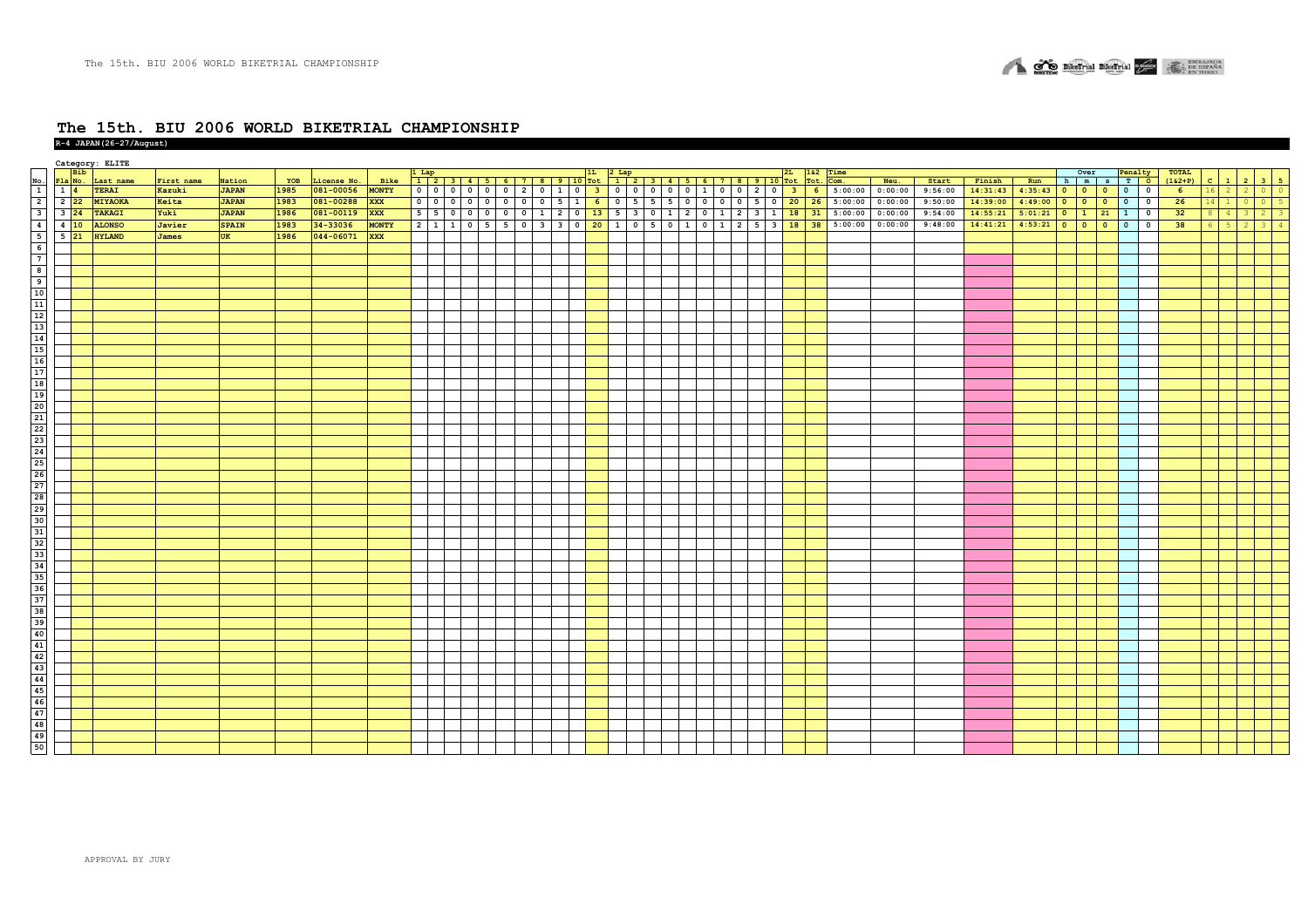

|                         |                            | Category: SENIOR |                 |                  |      |            |              |                     |                |                                                                         |                                 |                                                        |                         |                      |                |                     |                                                                                           |                         |                         |                     |                              |                                           |                |                 |         |         |         |          |             |                          |                         |                         |                          |              |                         |  |  |
|-------------------------|----------------------------|------------------|-----------------|------------------|------|------------|--------------|---------------------|----------------|-------------------------------------------------------------------------|---------------------------------|--------------------------------------------------------|-------------------------|----------------------|----------------|---------------------|-------------------------------------------------------------------------------------------|-------------------------|-------------------------|---------------------|------------------------------|-------------------------------------------|----------------|-----------------|---------|---------|---------|----------|-------------|--------------------------|-------------------------|-------------------------|--------------------------|--------------|-------------------------|--|--|
|                         | <b>Bib</b>                 |                  |                 |                  |      |            |              |                     |                |                                                                         |                                 |                                                        |                         |                      |                |                     | $2 L_{\text{ap}}$ $2 L_{\text{ap}}$ $2 L_{\text{ap}}$ $2 L_{\text{ap}}$ $2 L_{\text{ap}}$ |                         |                         |                     |                              |                                           |                | 1&2 Time        |         |         |         |          |             |                          | Over                    |                         | Penalty                  |              | <b>TOTAL</b>            |  |  |
|                         | la No.                     | Last name        | First name      | Nation           | YOB  | icense No. | Bike         |                     |                | $1 \mid 2 \mid 3 \mid 4 \mid 5 \mid 6 \mid 7 \mid 8 \mid 9 \mid 10$ Tot |                                 |                                                        |                         |                      |                |                     |                                                                                           |                         |                         |                     |                              |                                           |                | Tot. Com.       |         | Neu.    | Start   | Finish   | Run         | h                        | m                       | $S$ T                   |                          | $\circ$      | $(162+P)$               |  |  |
| $\overline{\mathbf{1}}$ | $1\overline{48}$           | <b>SHIBATA</b>   | <b>Yasutaka</b> | <b>JAPAN</b>     | 1989 | 081-00328  | <b>MONTY</b> | 0 0 0               |                | $0 \mid 1$                                                              | 0 0 0 0 0 1                     |                                                        |                         |                      |                |                     | 0 0 0 0 0 0 0 0 0 0 2 0                                                                   |                         |                         |                     |                              |                                           | $\overline{2}$ | 3 <sup>1</sup>  | 5:00:00 | 0:00:00 | 8:48:00 | 13:08:00 | $4:20:00$ 0 |                          | $\bullet$               | $\overline{0}$          | $\overline{\phantom{0}}$ | $\mathbf 0$  | $\overline{\mathbf{3}}$ |  |  |
| $\overline{2}$          | $2\overline{54}$           | <b>MUZIGA</b>    | Peter           | <b>SLOVAK</b>    | 1983 | 421-00031  | <b>MONTY</b> |                     |                | $0 \mid 5 \mid 0 \mid 0 \mid 0$                                         | 0 0 0 0 0 0 0                   |                                                        |                         |                      | 5              |                     |                                                                                           |                         |                         |                     |                              |                                           | $\overline{0}$ | 5               | 5:00:00 | 0:00:00 | 8:54:00 | 12:09:53 | $3:15:53$ 0 |                          | $\bullet$               | $\overline{\mathbf{0}}$ | $\overline{\phantom{0}}$ | $\circ$      | 5                       |  |  |
| $\overline{\mathbf{3}}$ | $3\overline{)32}$          | <b>JUGAND</b>    | Stephane        | <b>FRANCE</b>    | 1980 | 48054859   | <b>MONTY</b> |                     |                | 0 0 1 0                                                                 | $0 0 0 1 0 1 5 1 1 1$           |                                                        |                         |                      | 7 <sup>7</sup> |                     | 0 0 0 0 0                                                                                 | $\circ$                 |                         | $0 \t 0 \t 0$       |                              | $0$ 0                                     | $\bullet$      | 7 <sup>7</sup>  | 5:00:00 | 0:00:00 | 9:04:00 | 12:42:56 | 3:38:56     | $\bullet$                | $\bullet$               | $\overline{0}$          | $\mathbf 0$              | $\mathbf 0$  | $7^{\circ}$             |  |  |
| $\overline{\mathbf{4}}$ | 4 56                       | <b>LEVIN</b>     | Bjorn           | <b>SWEDEN</b>    | 1986 | 046-06001  | <b>XXX</b>   | $1 \quad 0$         |                | $0 \quad 0 \quad 0$                                                     |                                 | $0\quad 0\quad 0$                                      |                         | $5 \mid 3 \mid$      | 9              |                     | 0 0 0 0 0                                                                                 | $\circ$                 | $\circ$                 | $\circ$             | $\circ$                      | $\overline{0}$<br>$\overline{\mathbf{0}}$ | $\bullet$      | 9               | 5:00:00 | 0:00:00 | 8:56:00 | 12:39:49 | $3:43:49$ 0 |                          | $\bullet$               | $\Omega$                | $\mathbf 0$              | $^{\circ}$   | 9                       |  |  |
| 5                       | $5\overline{47}$           | <b>MINO</b>      | Atomu           | <b>JAPAN</b>     | 1989 | 081-00300  | <b>XXX</b>   | $0$ 0               | $\circ$        | $5 \mid 1$                                                              |                                 | 0 0 0                                                  |                         | $1 \vert 0 \vert$    | $7^{\circ}$    | $0 \mid 1 \mid$     | $0$ 0                                                                                     | $\Omega$                | 1 <sup>1</sup>          | $0$ 0               |                              | $0$ 0                                     | $\overline{2}$ | 9 <sup>°</sup>  | 5:00:00 | 0:00:00 | 9:12:00 | 13:09:16 | 3:57:16     | $\bullet$                | $\bullet$               | $\Omega$                | $\mathbf 0$              | $\mathbf 0$  | 9                       |  |  |
| 6                       | $6\overline{42}$           | YAMAMOTO         | <b>Masaya</b>   | <b>JAPAN</b>     | 1987 | 081-00422  | <b>MONTY</b> |                     |                | 1 1 0 2 0                                                               | $\overline{0}$                  | $0 \mid 1$                                             |                         | 1 0                  | - 6            |                     | $1 \quad 1 \quad 0 \quad 0$                                                               |                         | $\circ$ 1               | $0 \quad 0$         |                              | $0 \mid 1$                                |                | 9               | 5:00:00 | 0:00:00 | 9:10:00 | 13:47:17 | $4:37:17$ 0 |                          | $\bullet$               | $\overline{0}$          | $\circ$                  | $\mathbf 0$  | 9                       |  |  |
| $\overline{7}$          | 7 <sup>37</sup>            | <b>ISHIGURO</b>  | Masashi         | <b>JAPAN</b>     | 1982 | 081-00159  | <b>MONTY</b> | 0 0 0               |                | $0$ 0                                                                   | $\mathbf{1}$                    | $0$ 0                                                  |                         | $0 \quad 1$          | $\overline{2}$ | $0$ 0               | $0 \mid 1$                                                                                | $\overline{0}$          |                         | 2 0 5               |                              | $0$ 0                                     | 8              | 10              | 5:00:00 | 0:00:00 | 8:42:00 | 12:14:11 | 3:32:11     | $\bullet$                | $\bullet$               | $\overline{0}$          | $\circ$                  | $\mathbf{0}$ | 10                      |  |  |
|                         | 8 44                       | YAMAGUCHI        | Takumi          | <b>JAPAN</b>     | 1988 | 081-00393  | <b>MONTY</b> |                     |                |                                                                         |                                 | $0 \t 0 \t 0$                                          |                         | $0$ $0$ $1$          |                |                     | $0$ $0$                                                                                   | $\circ$                 |                         |                     |                              | 1 0                                       | $\overline{4}$ |                 | 5:00:00 | 0:00:00 | 9:34:00 | 14:33:55 |             |                          | $\bullet$               | $\overline{0}$          |                          | $\mathbf 0$  | 10                      |  |  |
| 8                       |                            |                  |                 |                  |      |            |              | 5 0 0               |                | $0\quad1$                                                               |                                 |                                                        |                         |                      | 6              | $1 \mid 2 \mid$     |                                                                                           |                         |                         | 0 0 0               |                              |                                           |                | 10              |         |         |         |          | $4:59:55$ 0 |                          |                         |                         | $\bullet$                |              |                         |  |  |
| $^{\circ}$              | $9 \overline{31}$          | <b>PROCHAZKA</b> | Adam            | <b>CZECH</b>     | 1981 | 420-1573   | <b>XXX</b>   | 1 1 0               |                | $0$ 0                                                                   |                                 | 0 0 0                                                  |                         | $1 \mid 3 \mid$      | 6              |                     | 1 5 0 0                                                                                   | $\circ$ 1               |                         | 0 0 0               |                              | $0 \mid 2$                                |                | 14              | 5:00:00 | 0:00:00 | 9:30:00 | 13:57:42 | $4:27:42$ 0 |                          | $\overline{\mathbf{0}}$ | $\overline{0}$          | $\overline{0}$           | $^{\circ}$   | 14                      |  |  |
| 10                      | 10 41                      | <b>FURUKAWA</b>  | Naoki           | <b>JAPAN</b>     | 1986 | 081-00364  | <b>MONTY</b> |                     |                | $1 1 0 0 1$                                                             |                                 | $0 \t 0 \t 1$                                          |                         | $1 \vert 0 \vert$    | 5              | $1 \mid$<br>$\circ$ | $0 \mid 1$                                                                                | $\overline{2}$          | $\circ$ 1               | $\overline{2}$      | $\mathbf{1}$                 | $2 \mid 0$                                |                | 14              | 5:00:00 | 0:00:00 | 9:18:00 | 14:11:45 | 4:53:45     | $\bullet$                | $\bullet$               | $\bullet$               | $\mathbf{0}$             | $\mathbf 0$  | 14                      |  |  |
| 11                      | 11 36                      | <b>TOBISATO</b>  | Atsushi         | <b>JAPAN</b>     | 1981 | 81-00243   | <b>MONTY</b> | $1 \vert 0$         |                | $0 \quad 3 \quad 1$                                                     |                                 | 0 0 0 1                                                |                         | 5 5                  | 15             |                     | 1200                                                                                      | 1 <sup>1</sup>          | $\overline{0}$          | $\mathbf{0}$        | $\overline{0}$               | $\mathbf{1}$<br>$\overline{\mathbf{3}}$   |                | 23              | 5:00:00 | 0:00:00 | 8:46:00 | 13:33:25 | 4:47:25     | $\bullet$                | $\bullet$               | $\Omega$                | $\mathbf{o}$             | $\mathbf{o}$ | 23                      |  |  |
| 12                      | $12$ 55                    | DE PFAFF         | Enrique         | <b>SPAIN</b>     | 1984 | 34-08256   | <b>MONTY</b> |                     |                | $2 1 0 2 1$                                                             | $1 0 1 2 5$                     |                                                        |                         |                      | 15             |                     | 2 1 0 3                                                                                   | $\circ$                 |                         | $0$ 0               | $\overline{\mathbf{0}}$      | $5 \mid 1 \mid$                           | 12             | 27              | 5:00:00 | 0:00:00 | 9:28:00 | 13:30:58 | 4:02:58     | $\bullet$                | $\bullet$               | $\overline{0}$          | $\circ$                  | $\mathbf 0$  | 27                      |  |  |
| 13                      | 13 35                      | <b>MURATA</b>    | Riki            | <b>JAPAN</b>     | 1980 | 081-00430  | <b>XXX</b>   |                     |                | $3 \mid 1 \mid 0 \mid 1 \mid 2$                                         | 0112                            |                                                        |                         | $1 \quad 1 \quad 12$ |                |                     | $1 0 0 1 1$                                                                               | $\overline{\mathbf{3}}$ |                         | 5 1 0               |                              | $1 \mid 5 \mid$                           | 17             | $\overline{29}$ | 5:00:00 | 0:00:00 | 9:00:00 | 12:48:17 | $3:48:17$ 0 |                          | $\bullet$               | $\overline{0}$          | $\overline{0}$           | $\Omega$     | 29                      |  |  |
| 14                      | 14 50                      | <b>TAKEUCHI</b>  | Yasutaka        | <b>JAPAN</b>     | 1989 | 081-00454  | <b>MONTY</b> | $3 \mid 1 \mid 5$   |                | $3 \mid 0$                                                              | $\overline{0}$                  | $0 \quad 3$                                            |                         | $3 \mid 3 \mid$      | 21             | $2 \mid 1 \mid$     | 5 0                                                                                       |                         | $\circ$                 | $\circ$             | $\overline{\mathbf{0}}$      | 5 1                                       | 15             | 36              | 5:00:00 | 0:00:00 | 9:06:00 | 13:10:23 | 4:04:23     | $\circ$                  | $\bullet$               | $\Omega$                | $\mathbf{0}$             | $\Omega$     | 36                      |  |  |
| 15                      | $15 \overline{\smash{38}}$ | KAJITANI         | Ryuta           | <b>JAPAN</b>     | 1982 | 081-00261  | <b>XXX</b>   |                     |                | 53020                                                                   | 2 1 0                           |                                                        |                         | $5 \quad 5 \quad 23$ |                |                     | 3   1   0   1   1   1   0   3   5   0                                                     |                         |                         |                     |                              |                                           | 15             | 38              | 5:00:00 | 0:00:00 | 9:24:00 | 14:11:01 | $4:47:01$ 0 |                          | $\overline{0}$          | $\circ$                 | $\circ$                  | $\mathbf 0$  | 38                      |  |  |
| 16                      |                            |                  |                 |                  |      |            |              |                     |                |                                                                         |                                 |                                                        |                         |                      |                |                     |                                                                                           |                         |                         |                     |                              |                                           |                |                 |         |         | 9:14:00 |          |             |                          |                         | $\Omega$                |                          |              |                         |  |  |
|                         | 16 59                      | <b>SHAW</b>      | Duncan          | UK               | 1987 | 044-06030  | <b>XXX</b>   | $5 \quad 0$         | $\mathbf{0}$   | $2 \mid 1$                                                              | $\mathbf 0$                     | 0 <sub>1</sub>                                         | $\overline{\mathbf{3}}$ | $\overline{5}$       | 17             | $3 \mid 0$          | $0 \mid 10$                                                                               | 1 <sup>1</sup>          | $\circ$                 | 1 <sup>1</sup>      | $\overline{1}$               | 5 <sup>1</sup><br>5                       | 26             | 43              | 5:00:00 | 0:00:00 |         | 13:13:27 | 3:59:27     | $\circ$                  | $\overline{0}$          |                         | $\circ$                  | $\mathbf 0$  | 43                      |  |  |
| 17                      | $17 \, 57$                 | <b>REW</b>       | Peter           | <b>UK</b>        | 1984 | 044-06085  | <b>XXX</b>   | 5 5 0               |                | $3 \mid 0$                                                              |                                 | $3 \t 0 \t 2$                                          |                         | $5 \quad 5 \quad 28$ |                |                     | 1 5 0 5                                                                                   |                         | $\circ$                 | 1 <sup>1</sup>      |                              | $0 \quad 3 \quad 3$                       | 20             | 48              | 5:00:00 | 0:00:00 | 9:16:00 | 13:45:42 | $4:29:42$ 0 |                          | $\overline{0}$          | $\overline{0}$          | $\circ$                  | $^{\circ}$   | 48                      |  |  |
| 18                      | $18 \vert 40$              | <b>HAGIWARA</b>  | Takuya          | <b>JAPAN</b>     | 1985 | 081-00112  | <b>MONTY</b> | $5 \mid 2$          | 5 <sub>1</sub> | $1 \vert 0$                                                             | $\circ$                         | $0$ 0                                                  |                         | $2 \mid 2 \mid$      | 17             |                     | $5 \mid 1 \mid 5 \mid 2$                                                                  |                         | $\circ$                 | 5                   | 5 <sub>1</sub>               | 5 <sup>1</sup><br>5                       | 34             | 51              | 5:00:00 | 0:00:00 | 8:52:00 | 13:37:13 | 4:45:13     | $\overline{\mathbf{0}}$  | $\bullet$               | $\overline{0}$          | $\overline{\mathbf{0}}$  | $\mathbf 0$  | 51                      |  |  |
| 19                      | 19 39                      | <b>MISHIMA</b>   | Narihito        | <b>JAPAN</b>     | 1984 | 081-00401  | <b>MONTY</b> |                     |                | $5 \mid 5 \mid 0 \mid 3 \mid 1$                                         | 0 1 5 2 5 27                    |                                                        |                         |                      |                |                     | $5 \mid 5 \mid 1 \mid 5 \mid 5 \mid 1 \mid 0 \mid 3 \mid 5 \mid 5 \mid 35$                |                         |                         |                     |                              |                                           |                | 62              | 5:00:00 | 0:00:00 | 8:44:00 | 13:11:21 | $4:27:21$ 0 |                          | $\bullet$               | $\bullet$               | $\overline{\mathbf{0}}$  | $\mathbf{0}$ | 62                      |  |  |
| 20                      | $20 \overline{46}$         | <b>OSAWA</b>     | Shin            | <b>JAPAN</b>     | 1988 | 081-00314  | <b>MONTY</b> |                     |                | $5 \mid 5 \mid 5 \mid 5 \mid 1$                                         | $0 \mid 5 \mid 1 \mid 5 \mid 3$ |                                                        |                         |                      | 35             |                     | 5 5 2 1                                                                                   | $\mathbf{1}$            |                         | $1 \quad 2 \quad 5$ | $\overline{\mathbf{3}}$      | <b>3</b>                                  | 28             | 63              | 5:00:00 | 0:00:00 | 8:50:00 | 13:15:40 | $4:25:40$ 0 |                          | $\bullet$               | $\overline{0}$          | $\circ$                  | $\mathbf 0$  | 63                      |  |  |
| 21                      | $21$ 30                    | <b>BOUDA</b>     | Daniel          | <b>CZECH</b>     | 1978 | 420-4290   | <b>MONTY</b> | $5 \mid 5 \mid 5$   |                | $3 \mid 2$                                                              |                                 | $0 \quad 3$                                            |                         |                      | 32             | $5 \mid 5 \mid$     | $5 \mid 2$                                                                                |                         | 1 <sup>1</sup>          |                     |                              | $0 \quad 3 \quad 5 \quad 5$               | 32             | 64              | 5:00:00 | 0:00:00 | 9:36:00 | 14:28:45 | $4:52:45$ 0 |                          | $\bullet$               | $\Omega$                | $\mathbf{0}$             | $\Omega$     | 64                      |  |  |
| 22                      | $22\overline{58}$          | <b>ASTBURY</b>   | Thomas          | <b>UK</b>        | 1986 | 044-06024  | <b>XXX</b>   | $3 \mid 5$          | $\circ$        | $5 \mid 5$                                                              |                                 | $\overline{\phantom{a}}$<br>$\overline{2}$             |                         |                      | 31             | 5<br>5 <sub>1</sub> | $5 \mid 5$                                                                                |                         |                         | $\overline{2}$      | $\overline{0}$               | 5<br>$\overline{0}$                       | 35             | 66              | 5:00:00 | 0:00:00 | 8:40:00 | 12:38:55 | 3:58:55     | $\bullet$                | $\overline{0}$          | $\Omega$                | $\circ$                  | $\Omega$     | 66                      |  |  |
| 23                      | $23 \, 43$                 | <b>NAKATANI</b>  | Chikara         | <b>JAPAN</b>     | 1987 | 081-00510  | <b>XXX</b>   | $5 \mid 3 \mid 1$   |                | $5 \mid 5$                                                              | $\overline{0}$                  | 5 5                                                    |                         | $5 \quad 5 \quad 39$ |                | $5 \mid 2 \mid$     | 5 5                                                                                       |                         | -11                     | 3                   | 5<br>$\overline{\mathbf{3}}$ | $\overline{2}$                            | 36             | 75              | 5:00:00 | 0:00:00 | 9:20:00 | 14:01:34 | 4:41:34     | $\overline{\phantom{a}}$ | $\bullet$               | $\Omega$                | $\overline{0}$           | $\mathbf 0$  | 75                      |  |  |
|                         |                            |                  |                 |                  |      |            |              |                     |                |                                                                         |                                 |                                                        |                         |                      |                |                     |                                                                                           |                         |                         |                     |                              |                                           |                |                 |         |         |         |          |             |                          |                         |                         |                          |              |                         |  |  |
| 24                      | 24 49                      | <b>ISHIHARA</b>  | Taku            | <b>JAPAN</b>     | 1989 | 081-00492  | <b>XXX</b>   | $5 \quad 5 \quad 5$ |                | $5 \mid 5$                                                              | $\overline{0}$                  | $\overline{\phantom{a}}$<br>$\overline{\phantom{a}}$ 3 | 5                       | 5 <sup>1</sup>       | 41             | 5 3 1               | 5 5                                                                                       |                         |                         | $5 \quad 3$         | 5 <sup>1</sup>               | $5 \mid 5 \mid$                           | 46             | 87              | 5:00:00 | 0:00:00 | 9:22:00 | 14:04:39 | 4:42:39     | $\overline{\mathbf{0}}$  | $\overline{0}$          | $\Omega$                | $\overline{\mathbf{0}}$  | $\Omega$     | 87                      |  |  |
| 25                      | 25 33                      | <b>NISHIZAKI</b> | Katsuya         | <b>JAPAN</b>     | 1958 | 081-00476  | <b>MONTY</b> |                     |                | $5 \mid 5 \mid 5 \mid 5 \mid 5$                                         | <sup>1</sup>                    | $5 \quad 3$                                            |                         | 55                   | 44             |                     | $5 \mid 5 \mid 5 \mid 5$                                                                  |                         |                         | 33                  | 5                            | 5<br>5                                    | 46             | 90              | 5:00:00 | 0:00:00 | 8:58:00 | 13:21:41 | $4:23:41$ 0 |                          | $\bullet$               | $\overline{\mathbf{0}}$ | $\overline{0}$           | $^{\circ}$   | 90                      |  |  |
| 26                      | 26 34                      | <b>OHTA</b>      | Jiro            | <b>JAPAN</b>     | 1970 | 081-00477  | <b>MONTY</b> |                     |                | $5 \mid 5 \mid 5 \mid 5 \mid 5$                                         | 5                               | l 5<br>5 <sup>5</sup>                                  |                         | 5                    | 50             | 5                   | $5 \mid 5 \mid 5$                                                                         |                         | $\overline{\mathbf{3}}$ | 5                   | 5 <sub>1</sub>               | 5<br>5                                    | 48             | 98              | 5:00:00 | 0:00:00 | 9:02:00 | 13:21:45 | 4:19:45     | $\overline{0}$           | $\bullet$               | $\overline{0}$          | $\mathbf{0}$             | $\mathbf 0$  | 98                      |  |  |
| 27                      | $27$ 51                    | LOW              | YangMing        | <b>SINGAPORE</b> | 1984 | 065-00002  | <b>XXX</b>   | $5 \mid 5$          | 5 <sub>1</sub> | 55                                                                      | 5                               | $\overline{2}$<br>$\overline{5}$                       |                         | 5                    | 47             |                     | 5 5 5 5                                                                                   |                         | 5                       | 5                   | 5<br>5                       | 5                                         | 50             | 97              | 5:00:00 | 0:00:00 | 9:26:00 | 15:00:39 | 5:34:39     | $\overline{\mathbf{0}}$  | 34                      | 39                      | $7\phantom{.0}$          | $\Omega$     | 104                     |  |  |
| 28                      | 28 52                      | TAN              | Matthew         | <b>SINGAPORE</b> | 1984 | 065-00026  | <b>XXX</b>   | $5 \mid 5$          | - 5 I          | 55                                                                      | 5                               | $5 \mid 5 \mid$                                        |                         |                      | 50             |                     | 5 5 5 5                                                                                   |                         |                         | $5 \mid 5 \mid 5$   |                              | $5 \mid 5 \mid$                           | 50             | 100             | 5:00:00 | 0:00:00 | 9:38:00 | 15:02:46 | 5:24:46     | $\overline{0}$           | 24                      | 46                      | 5                        | $\Omega$     | 105                     |  |  |
| 29                      | 29 53                      | <b>CHUA</b>      | ZhenPeng        | <b>SINGAPORE</b> | 1986 | 065-00042  | <b>XXX</b>   | $5 \mid 5 \mid 5$   |                | $5 \quad 5$                                                             | 5                               |                                                        | 5 5 5 5 5 50            |                      |                |                     | 5 5 5 5 5 5 5 5 5 5 5 5 5 6                                                               |                         |                         |                     |                              |                                           |                | 100             | 5:00:00 | 0:00:00 | 9:32:00 | 14:59:48 | $5:27:48$ 0 |                          | 27                      | 48                      | $6\overline{6}$          | $^{\circ}$   | 106                     |  |  |
| 30                      | 45                         | <b>KABASAWA</b>  | Takumi          | <b>JAPAN</b>     | 1988 | 081-00333  | <b>MONTY</b> |                     |                |                                                                         |                                 |                                                        |                         |                      |                |                     |                                                                                           |                         |                         |                     |                              |                                           |                |                 |         |         |         |          |             |                          |                         |                         |                          |              |                         |  |  |
| 31                      |                            |                  |                 |                  |      |            |              |                     |                |                                                                         |                                 |                                                        |                         |                      |                |                     |                                                                                           |                         |                         |                     |                              |                                           |                |                 |         |         |         |          |             |                          |                         |                         |                          |              |                         |  |  |
| 32                      |                            |                  |                 |                  |      |            |              |                     |                |                                                                         |                                 |                                                        |                         |                      |                |                     |                                                                                           |                         |                         |                     |                              |                                           |                |                 |         |         |         |          |             |                          |                         |                         |                          |              |                         |  |  |
|                         |                            |                  |                 |                  |      |            |              |                     |                |                                                                         |                                 |                                                        |                         |                      |                |                     |                                                                                           |                         |                         |                     |                              |                                           |                |                 |         |         |         |          |             |                          |                         |                         |                          |              |                         |  |  |
| 33                      |                            |                  |                 |                  |      |            |              |                     |                |                                                                         |                                 |                                                        |                         |                      |                |                     |                                                                                           |                         |                         |                     |                              |                                           |                |                 |         |         |         |          |             |                          |                         |                         |                          |              |                         |  |  |
| 34                      |                            |                  |                 |                  |      |            |              |                     |                |                                                                         |                                 |                                                        |                         |                      |                |                     |                                                                                           |                         |                         |                     |                              |                                           |                |                 |         |         |         |          |             |                          |                         |                         |                          |              |                         |  |  |
| 35                      |                            |                  |                 |                  |      |            |              |                     |                |                                                                         |                                 |                                                        |                         |                      |                |                     |                                                                                           |                         |                         |                     |                              |                                           |                |                 |         |         |         |          |             |                          |                         |                         |                          |              |                         |  |  |
| 36                      |                            |                  |                 |                  |      |            |              |                     |                |                                                                         |                                 |                                                        |                         |                      |                |                     |                                                                                           |                         |                         |                     |                              |                                           |                |                 |         |         |         |          |             |                          |                         |                         |                          |              |                         |  |  |
| 37                      |                            |                  |                 |                  |      |            |              |                     |                |                                                                         |                                 |                                                        |                         |                      |                |                     |                                                                                           |                         |                         |                     |                              |                                           |                |                 |         |         |         |          |             |                          |                         |                         |                          |              |                         |  |  |
| 38                      |                            |                  |                 |                  |      |            |              |                     |                |                                                                         |                                 |                                                        |                         |                      |                |                     |                                                                                           |                         |                         |                     |                              |                                           |                |                 |         |         |         |          |             |                          |                         |                         |                          |              |                         |  |  |
| 39                      |                            |                  |                 |                  |      |            |              |                     |                |                                                                         |                                 |                                                        |                         |                      |                |                     |                                                                                           |                         |                         |                     |                              |                                           |                |                 |         |         |         |          |             |                          |                         |                         |                          |              |                         |  |  |
| 40                      |                            |                  |                 |                  |      |            |              |                     |                |                                                                         |                                 |                                                        |                         |                      |                |                     |                                                                                           |                         |                         |                     |                              |                                           |                |                 |         |         |         |          |             |                          |                         |                         |                          |              |                         |  |  |
|                         |                            |                  |                 |                  |      |            |              |                     |                |                                                                         |                                 |                                                        |                         |                      |                |                     |                                                                                           |                         |                         |                     |                              |                                           |                |                 |         |         |         |          |             |                          |                         |                         |                          |              |                         |  |  |
| 41                      |                            |                  |                 |                  |      |            |              |                     |                |                                                                         |                                 |                                                        |                         |                      |                |                     |                                                                                           |                         |                         |                     |                              |                                           |                |                 |         |         |         |          |             |                          |                         |                         |                          |              |                         |  |  |
| 42                      |                            |                  |                 |                  |      |            |              |                     |                |                                                                         |                                 |                                                        |                         |                      |                |                     |                                                                                           |                         |                         |                     |                              |                                           |                |                 |         |         |         |          |             |                          |                         |                         |                          |              |                         |  |  |
| 43                      |                            |                  |                 |                  |      |            |              |                     |                |                                                                         |                                 |                                                        |                         |                      |                |                     |                                                                                           |                         |                         |                     |                              |                                           |                |                 |         |         |         |          |             |                          |                         |                         |                          |              |                         |  |  |
| 44                      |                            |                  |                 |                  |      |            |              |                     |                |                                                                         |                                 |                                                        |                         |                      |                |                     |                                                                                           |                         |                         |                     |                              |                                           |                |                 |         |         |         |          |             |                          |                         |                         |                          |              |                         |  |  |
| 45                      |                            |                  |                 |                  |      |            |              |                     |                |                                                                         |                                 |                                                        |                         |                      |                |                     |                                                                                           |                         |                         |                     |                              |                                           |                |                 |         |         |         |          |             |                          |                         |                         |                          |              |                         |  |  |
| 46                      |                            |                  |                 |                  |      |            |              |                     |                |                                                                         |                                 |                                                        |                         |                      |                |                     |                                                                                           |                         |                         |                     |                              |                                           |                |                 |         |         |         |          |             |                          |                         |                         |                          |              |                         |  |  |
| 47                      |                            |                  |                 |                  |      |            |              |                     |                |                                                                         |                                 |                                                        |                         |                      |                |                     |                                                                                           |                         |                         |                     |                              |                                           |                |                 |         |         |         |          |             |                          |                         |                         |                          |              |                         |  |  |
| 48                      |                            |                  |                 |                  |      |            |              |                     |                |                                                                         |                                 |                                                        |                         |                      |                |                     |                                                                                           |                         |                         |                     |                              |                                           |                |                 |         |         |         |          |             |                          |                         |                         |                          |              |                         |  |  |
|                         |                            |                  |                 |                  |      |            |              |                     |                |                                                                         |                                 |                                                        |                         |                      |                |                     |                                                                                           |                         |                         |                     |                              |                                           |                |                 |         |         |         |          |             |                          |                         |                         |                          |              |                         |  |  |
| 49                      |                            |                  |                 |                  |      |            |              |                     |                |                                                                         |                                 |                                                        |                         |                      |                |                     |                                                                                           |                         |                         |                     |                              |                                           |                |                 |         |         |         |          |             |                          |                         |                         |                          |              |                         |  |  |
| 50                      |                            |                  |                 |                  |      |            |              |                     |                |                                                                         |                                 |                                                        |                         |                      |                |                     |                                                                                           |                         |                         |                     |                              |                                           |                |                 |         |         |         |          |             |                          |                         |                         |                          |              |                         |  |  |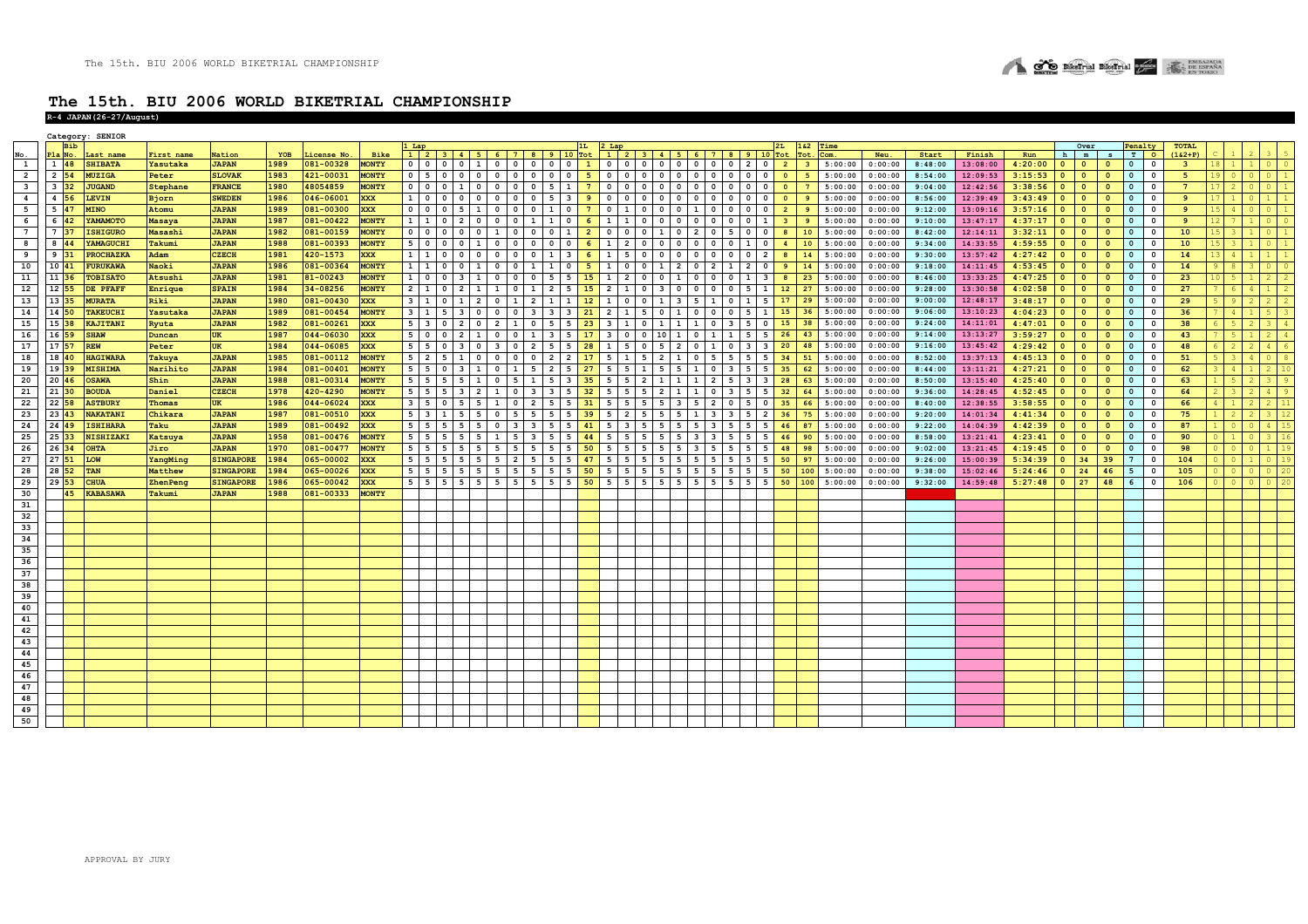

| Over<br><b>Bib</b><br>1&2 Time<br>Penalty<br>Pla No.<br>License No.<br>Bike<br>Tot. Com.<br>Neu.<br>Start<br>$(162+P)$<br>Last name<br>First name<br>Nation<br>YOB<br>Finish<br>Run<br>h m s T O<br>$\frac{\text{No}}{1}$<br>1 213 SAVAGE<br><b>XXX</b><br>1 0 1 0 3 0 1 1 3 0 10 0 0 1 1 3 0 1 1 3 0 1 1 1 0 8 18 5:00:00 0:00:00<br>1987<br>044-06022<br>9:48:00<br>$4:23:52$ 0 0<br>18<br>14:11:52<br>Ben<br><b>UK</b><br>$\bullet$<br>$0-1$<br>300<br>$8 \mid 9$<br>$\overline{2}$<br>0 1 3 0 5 2 1 1 2 0 15 0 1 2 1 3 0 1 1 1 1 1 1 2 6 5:00:00<br>421-00039<br>0:00:00<br>2 205 PCOLA<br><b>Stefan</b><br><b>SLOVAK</b><br>1973<br><b>XXX</b><br>9:50:00<br>14:38:08<br>$4:48:08$ 0 0<br>26<br>$\bullet$<br>$5 \t9 \t3 \t2 \t1$<br>0 0 5 0 5 5 5 7 2 2 2 2 0 5 1 0 3 0 1 1 1 0 12 38 5:00:00<br>0:00:00<br>38<br>$3\overline{202}$<br>$4:49:33$ 0 0<br><b>CZECH</b><br>1977<br>420-6642<br><b>XXX</b><br>9:52:00<br>14:41:33<br>$\bullet$<br>$\overline{\mathbf{3}}$<br><b>CHVOJKA</b><br>Roman<br>$1 \mid 5$<br>$\vert 4 \vert$<br>$3-1$<br>0 2 2 0 3 3 1 1 1 5 18 0 5 2 0 3 5 1 1 1 2 20 38 5:00:00<br>376-00001<br>0:00:00<br>4:47:48 0 0 0 0 0<br>4 219 CASAS<br><b>ANDORRA</b><br><b>XXX</b><br>9:56:00<br>14:43:48<br>38<br>Xavi<br>1979<br>$4 \quad 3 \quad 3$<br>$\overline{4}$<br>$4 \quad 6$<br>1 1 1 5 5 5 6 7 5 6 5 6 7 8 7 8 7 8 7 8 7 8 7 8 9 70 7 8 9 70 71 8 72 73 8 9 00:00<br><b>XXX</b><br>$4:39:53$ 0 0 0 0 0 0<br>5 218 HUSINECKY<br>Ivo<br>420-6628<br>0:00:00<br>75<br><b>CZECH</b><br>1975<br>9:54:00<br>14:33:53<br>$1 \mid 13$<br>5<br>$0 \t 5$<br>1 <sup>1</sup><br>$-6$<br>$\overline{7}$<br>$\overline{\mathbf{8}}$<br>$\overline{9}$<br>10<br>11<br>$12\,$<br>13<br>14<br>15<br>16<br>17<br>18<br>19<br>20<br>$\overline{21}$<br>$\frac{1}{22}$<br>$\frac{23}{24}$<br>25<br>$\frac{26}{27}$<br>28<br>29<br>30<br>$\begin{array}{r} 31 \\ 32 \\ 33 \\ 34 \end{array}$<br>$\frac{1}{35}$<br>$\frac{36}{37}$<br>38<br>$\frac{39}{40}$<br>41<br>42<br>$\frac{43}{44}$ |  | Category: MASTER |  |  |  |  |  |  |  |  |  |  |  |  |  |  |  |  |              |  |  |
|-------------------------------------------------------------------------------------------------------------------------------------------------------------------------------------------------------------------------------------------------------------------------------------------------------------------------------------------------------------------------------------------------------------------------------------------------------------------------------------------------------------------------------------------------------------------------------------------------------------------------------------------------------------------------------------------------------------------------------------------------------------------------------------------------------------------------------------------------------------------------------------------------------------------------------------------------------------------------------------------------------------------------------------------------------------------------------------------------------------------------------------------------------------------------------------------------------------------------------------------------------------------------------------------------------------------------------------------------------------------------------------------------------------------------------------------------------------------------------------------------------------------------------------------------------------------------------------------------------------------------------------------------------------------------------------------------------------------------------------------------------------------------------------------------------------------------------------------------------------------------------------------------------------------------------------------------------------------------------------------------------|--|------------------|--|--|--|--|--|--|--|--|--|--|--|--|--|--|--|--|--------------|--|--|
|                                                                                                                                                                                                                                                                                                                                                                                                                                                                                                                                                                                                                                                                                                                                                                                                                                                                                                                                                                                                                                                                                                                                                                                                                                                                                                                                                                                                                                                                                                                                                                                                                                                                                                                                                                                                                                                                                                                                                                                                       |  |                  |  |  |  |  |  |  |  |  |  |  |  |  |  |  |  |  | <b>TOTAL</b> |  |  |
|                                                                                                                                                                                                                                                                                                                                                                                                                                                                                                                                                                                                                                                                                                                                                                                                                                                                                                                                                                                                                                                                                                                                                                                                                                                                                                                                                                                                                                                                                                                                                                                                                                                                                                                                                                                                                                                                                                                                                                                                       |  |                  |  |  |  |  |  |  |  |  |  |  |  |  |  |  |  |  |              |  |  |
|                                                                                                                                                                                                                                                                                                                                                                                                                                                                                                                                                                                                                                                                                                                                                                                                                                                                                                                                                                                                                                                                                                                                                                                                                                                                                                                                                                                                                                                                                                                                                                                                                                                                                                                                                                                                                                                                                                                                                                                                       |  |                  |  |  |  |  |  |  |  |  |  |  |  |  |  |  |  |  |              |  |  |
|                                                                                                                                                                                                                                                                                                                                                                                                                                                                                                                                                                                                                                                                                                                                                                                                                                                                                                                                                                                                                                                                                                                                                                                                                                                                                                                                                                                                                                                                                                                                                                                                                                                                                                                                                                                                                                                                                                                                                                                                       |  |                  |  |  |  |  |  |  |  |  |  |  |  |  |  |  |  |  |              |  |  |
|                                                                                                                                                                                                                                                                                                                                                                                                                                                                                                                                                                                                                                                                                                                                                                                                                                                                                                                                                                                                                                                                                                                                                                                                                                                                                                                                                                                                                                                                                                                                                                                                                                                                                                                                                                                                                                                                                                                                                                                                       |  |                  |  |  |  |  |  |  |  |  |  |  |  |  |  |  |  |  |              |  |  |
|                                                                                                                                                                                                                                                                                                                                                                                                                                                                                                                                                                                                                                                                                                                                                                                                                                                                                                                                                                                                                                                                                                                                                                                                                                                                                                                                                                                                                                                                                                                                                                                                                                                                                                                                                                                                                                                                                                                                                                                                       |  |                  |  |  |  |  |  |  |  |  |  |  |  |  |  |  |  |  |              |  |  |
|                                                                                                                                                                                                                                                                                                                                                                                                                                                                                                                                                                                                                                                                                                                                                                                                                                                                                                                                                                                                                                                                                                                                                                                                                                                                                                                                                                                                                                                                                                                                                                                                                                                                                                                                                                                                                                                                                                                                                                                                       |  |                  |  |  |  |  |  |  |  |  |  |  |  |  |  |  |  |  |              |  |  |
|                                                                                                                                                                                                                                                                                                                                                                                                                                                                                                                                                                                                                                                                                                                                                                                                                                                                                                                                                                                                                                                                                                                                                                                                                                                                                                                                                                                                                                                                                                                                                                                                                                                                                                                                                                                                                                                                                                                                                                                                       |  |                  |  |  |  |  |  |  |  |  |  |  |  |  |  |  |  |  |              |  |  |
|                                                                                                                                                                                                                                                                                                                                                                                                                                                                                                                                                                                                                                                                                                                                                                                                                                                                                                                                                                                                                                                                                                                                                                                                                                                                                                                                                                                                                                                                                                                                                                                                                                                                                                                                                                                                                                                                                                                                                                                                       |  |                  |  |  |  |  |  |  |  |  |  |  |  |  |  |  |  |  |              |  |  |
|                                                                                                                                                                                                                                                                                                                                                                                                                                                                                                                                                                                                                                                                                                                                                                                                                                                                                                                                                                                                                                                                                                                                                                                                                                                                                                                                                                                                                                                                                                                                                                                                                                                                                                                                                                                                                                                                                                                                                                                                       |  |                  |  |  |  |  |  |  |  |  |  |  |  |  |  |  |  |  |              |  |  |
|                                                                                                                                                                                                                                                                                                                                                                                                                                                                                                                                                                                                                                                                                                                                                                                                                                                                                                                                                                                                                                                                                                                                                                                                                                                                                                                                                                                                                                                                                                                                                                                                                                                                                                                                                                                                                                                                                                                                                                                                       |  |                  |  |  |  |  |  |  |  |  |  |  |  |  |  |  |  |  |              |  |  |
|                                                                                                                                                                                                                                                                                                                                                                                                                                                                                                                                                                                                                                                                                                                                                                                                                                                                                                                                                                                                                                                                                                                                                                                                                                                                                                                                                                                                                                                                                                                                                                                                                                                                                                                                                                                                                                                                                                                                                                                                       |  |                  |  |  |  |  |  |  |  |  |  |  |  |  |  |  |  |  |              |  |  |
|                                                                                                                                                                                                                                                                                                                                                                                                                                                                                                                                                                                                                                                                                                                                                                                                                                                                                                                                                                                                                                                                                                                                                                                                                                                                                                                                                                                                                                                                                                                                                                                                                                                                                                                                                                                                                                                                                                                                                                                                       |  |                  |  |  |  |  |  |  |  |  |  |  |  |  |  |  |  |  |              |  |  |
|                                                                                                                                                                                                                                                                                                                                                                                                                                                                                                                                                                                                                                                                                                                                                                                                                                                                                                                                                                                                                                                                                                                                                                                                                                                                                                                                                                                                                                                                                                                                                                                                                                                                                                                                                                                                                                                                                                                                                                                                       |  |                  |  |  |  |  |  |  |  |  |  |  |  |  |  |  |  |  |              |  |  |
|                                                                                                                                                                                                                                                                                                                                                                                                                                                                                                                                                                                                                                                                                                                                                                                                                                                                                                                                                                                                                                                                                                                                                                                                                                                                                                                                                                                                                                                                                                                                                                                                                                                                                                                                                                                                                                                                                                                                                                                                       |  |                  |  |  |  |  |  |  |  |  |  |  |  |  |  |  |  |  |              |  |  |
|                                                                                                                                                                                                                                                                                                                                                                                                                                                                                                                                                                                                                                                                                                                                                                                                                                                                                                                                                                                                                                                                                                                                                                                                                                                                                                                                                                                                                                                                                                                                                                                                                                                                                                                                                                                                                                                                                                                                                                                                       |  |                  |  |  |  |  |  |  |  |  |  |  |  |  |  |  |  |  |              |  |  |
|                                                                                                                                                                                                                                                                                                                                                                                                                                                                                                                                                                                                                                                                                                                                                                                                                                                                                                                                                                                                                                                                                                                                                                                                                                                                                                                                                                                                                                                                                                                                                                                                                                                                                                                                                                                                                                                                                                                                                                                                       |  |                  |  |  |  |  |  |  |  |  |  |  |  |  |  |  |  |  |              |  |  |
|                                                                                                                                                                                                                                                                                                                                                                                                                                                                                                                                                                                                                                                                                                                                                                                                                                                                                                                                                                                                                                                                                                                                                                                                                                                                                                                                                                                                                                                                                                                                                                                                                                                                                                                                                                                                                                                                                                                                                                                                       |  |                  |  |  |  |  |  |  |  |  |  |  |  |  |  |  |  |  |              |  |  |
|                                                                                                                                                                                                                                                                                                                                                                                                                                                                                                                                                                                                                                                                                                                                                                                                                                                                                                                                                                                                                                                                                                                                                                                                                                                                                                                                                                                                                                                                                                                                                                                                                                                                                                                                                                                                                                                                                                                                                                                                       |  |                  |  |  |  |  |  |  |  |  |  |  |  |  |  |  |  |  |              |  |  |
|                                                                                                                                                                                                                                                                                                                                                                                                                                                                                                                                                                                                                                                                                                                                                                                                                                                                                                                                                                                                                                                                                                                                                                                                                                                                                                                                                                                                                                                                                                                                                                                                                                                                                                                                                                                                                                                                                                                                                                                                       |  |                  |  |  |  |  |  |  |  |  |  |  |  |  |  |  |  |  |              |  |  |
|                                                                                                                                                                                                                                                                                                                                                                                                                                                                                                                                                                                                                                                                                                                                                                                                                                                                                                                                                                                                                                                                                                                                                                                                                                                                                                                                                                                                                                                                                                                                                                                                                                                                                                                                                                                                                                                                                                                                                                                                       |  |                  |  |  |  |  |  |  |  |  |  |  |  |  |  |  |  |  |              |  |  |
|                                                                                                                                                                                                                                                                                                                                                                                                                                                                                                                                                                                                                                                                                                                                                                                                                                                                                                                                                                                                                                                                                                                                                                                                                                                                                                                                                                                                                                                                                                                                                                                                                                                                                                                                                                                                                                                                                                                                                                                                       |  |                  |  |  |  |  |  |  |  |  |  |  |  |  |  |  |  |  |              |  |  |
|                                                                                                                                                                                                                                                                                                                                                                                                                                                                                                                                                                                                                                                                                                                                                                                                                                                                                                                                                                                                                                                                                                                                                                                                                                                                                                                                                                                                                                                                                                                                                                                                                                                                                                                                                                                                                                                                                                                                                                                                       |  |                  |  |  |  |  |  |  |  |  |  |  |  |  |  |  |  |  |              |  |  |
|                                                                                                                                                                                                                                                                                                                                                                                                                                                                                                                                                                                                                                                                                                                                                                                                                                                                                                                                                                                                                                                                                                                                                                                                                                                                                                                                                                                                                                                                                                                                                                                                                                                                                                                                                                                                                                                                                                                                                                                                       |  |                  |  |  |  |  |  |  |  |  |  |  |  |  |  |  |  |  |              |  |  |
|                                                                                                                                                                                                                                                                                                                                                                                                                                                                                                                                                                                                                                                                                                                                                                                                                                                                                                                                                                                                                                                                                                                                                                                                                                                                                                                                                                                                                                                                                                                                                                                                                                                                                                                                                                                                                                                                                                                                                                                                       |  |                  |  |  |  |  |  |  |  |  |  |  |  |  |  |  |  |  |              |  |  |
|                                                                                                                                                                                                                                                                                                                                                                                                                                                                                                                                                                                                                                                                                                                                                                                                                                                                                                                                                                                                                                                                                                                                                                                                                                                                                                                                                                                                                                                                                                                                                                                                                                                                                                                                                                                                                                                                                                                                                                                                       |  |                  |  |  |  |  |  |  |  |  |  |  |  |  |  |  |  |  |              |  |  |
|                                                                                                                                                                                                                                                                                                                                                                                                                                                                                                                                                                                                                                                                                                                                                                                                                                                                                                                                                                                                                                                                                                                                                                                                                                                                                                                                                                                                                                                                                                                                                                                                                                                                                                                                                                                                                                                                                                                                                                                                       |  |                  |  |  |  |  |  |  |  |  |  |  |  |  |  |  |  |  |              |  |  |
|                                                                                                                                                                                                                                                                                                                                                                                                                                                                                                                                                                                                                                                                                                                                                                                                                                                                                                                                                                                                                                                                                                                                                                                                                                                                                                                                                                                                                                                                                                                                                                                                                                                                                                                                                                                                                                                                                                                                                                                                       |  |                  |  |  |  |  |  |  |  |  |  |  |  |  |  |  |  |  |              |  |  |
|                                                                                                                                                                                                                                                                                                                                                                                                                                                                                                                                                                                                                                                                                                                                                                                                                                                                                                                                                                                                                                                                                                                                                                                                                                                                                                                                                                                                                                                                                                                                                                                                                                                                                                                                                                                                                                                                                                                                                                                                       |  |                  |  |  |  |  |  |  |  |  |  |  |  |  |  |  |  |  |              |  |  |
|                                                                                                                                                                                                                                                                                                                                                                                                                                                                                                                                                                                                                                                                                                                                                                                                                                                                                                                                                                                                                                                                                                                                                                                                                                                                                                                                                                                                                                                                                                                                                                                                                                                                                                                                                                                                                                                                                                                                                                                                       |  |                  |  |  |  |  |  |  |  |  |  |  |  |  |  |  |  |  |              |  |  |
|                                                                                                                                                                                                                                                                                                                                                                                                                                                                                                                                                                                                                                                                                                                                                                                                                                                                                                                                                                                                                                                                                                                                                                                                                                                                                                                                                                                                                                                                                                                                                                                                                                                                                                                                                                                                                                                                                                                                                                                                       |  |                  |  |  |  |  |  |  |  |  |  |  |  |  |  |  |  |  |              |  |  |
|                                                                                                                                                                                                                                                                                                                                                                                                                                                                                                                                                                                                                                                                                                                                                                                                                                                                                                                                                                                                                                                                                                                                                                                                                                                                                                                                                                                                                                                                                                                                                                                                                                                                                                                                                                                                                                                                                                                                                                                                       |  |                  |  |  |  |  |  |  |  |  |  |  |  |  |  |  |  |  |              |  |  |
|                                                                                                                                                                                                                                                                                                                                                                                                                                                                                                                                                                                                                                                                                                                                                                                                                                                                                                                                                                                                                                                                                                                                                                                                                                                                                                                                                                                                                                                                                                                                                                                                                                                                                                                                                                                                                                                                                                                                                                                                       |  |                  |  |  |  |  |  |  |  |  |  |  |  |  |  |  |  |  |              |  |  |
|                                                                                                                                                                                                                                                                                                                                                                                                                                                                                                                                                                                                                                                                                                                                                                                                                                                                                                                                                                                                                                                                                                                                                                                                                                                                                                                                                                                                                                                                                                                                                                                                                                                                                                                                                                                                                                                                                                                                                                                                       |  |                  |  |  |  |  |  |  |  |  |  |  |  |  |  |  |  |  |              |  |  |
|                                                                                                                                                                                                                                                                                                                                                                                                                                                                                                                                                                                                                                                                                                                                                                                                                                                                                                                                                                                                                                                                                                                                                                                                                                                                                                                                                                                                                                                                                                                                                                                                                                                                                                                                                                                                                                                                                                                                                                                                       |  |                  |  |  |  |  |  |  |  |  |  |  |  |  |  |  |  |  |              |  |  |
|                                                                                                                                                                                                                                                                                                                                                                                                                                                                                                                                                                                                                                                                                                                                                                                                                                                                                                                                                                                                                                                                                                                                                                                                                                                                                                                                                                                                                                                                                                                                                                                                                                                                                                                                                                                                                                                                                                                                                                                                       |  |                  |  |  |  |  |  |  |  |  |  |  |  |  |  |  |  |  |              |  |  |
|                                                                                                                                                                                                                                                                                                                                                                                                                                                                                                                                                                                                                                                                                                                                                                                                                                                                                                                                                                                                                                                                                                                                                                                                                                                                                                                                                                                                                                                                                                                                                                                                                                                                                                                                                                                                                                                                                                                                                                                                       |  |                  |  |  |  |  |  |  |  |  |  |  |  |  |  |  |  |  |              |  |  |
|                                                                                                                                                                                                                                                                                                                                                                                                                                                                                                                                                                                                                                                                                                                                                                                                                                                                                                                                                                                                                                                                                                                                                                                                                                                                                                                                                                                                                                                                                                                                                                                                                                                                                                                                                                                                                                                                                                                                                                                                       |  |                  |  |  |  |  |  |  |  |  |  |  |  |  |  |  |  |  |              |  |  |
|                                                                                                                                                                                                                                                                                                                                                                                                                                                                                                                                                                                                                                                                                                                                                                                                                                                                                                                                                                                                                                                                                                                                                                                                                                                                                                                                                                                                                                                                                                                                                                                                                                                                                                                                                                                                                                                                                                                                                                                                       |  |                  |  |  |  |  |  |  |  |  |  |  |  |  |  |  |  |  |              |  |  |
|                                                                                                                                                                                                                                                                                                                                                                                                                                                                                                                                                                                                                                                                                                                                                                                                                                                                                                                                                                                                                                                                                                                                                                                                                                                                                                                                                                                                                                                                                                                                                                                                                                                                                                                                                                                                                                                                                                                                                                                                       |  |                  |  |  |  |  |  |  |  |  |  |  |  |  |  |  |  |  |              |  |  |
|                                                                                                                                                                                                                                                                                                                                                                                                                                                                                                                                                                                                                                                                                                                                                                                                                                                                                                                                                                                                                                                                                                                                                                                                                                                                                                                                                                                                                                                                                                                                                                                                                                                                                                                                                                                                                                                                                                                                                                                                       |  |                  |  |  |  |  |  |  |  |  |  |  |  |  |  |  |  |  |              |  |  |
|                                                                                                                                                                                                                                                                                                                                                                                                                                                                                                                                                                                                                                                                                                                                                                                                                                                                                                                                                                                                                                                                                                                                                                                                                                                                                                                                                                                                                                                                                                                                                                                                                                                                                                                                                                                                                                                                                                                                                                                                       |  |                  |  |  |  |  |  |  |  |  |  |  |  |  |  |  |  |  |              |  |  |
|                                                                                                                                                                                                                                                                                                                                                                                                                                                                                                                                                                                                                                                                                                                                                                                                                                                                                                                                                                                                                                                                                                                                                                                                                                                                                                                                                                                                                                                                                                                                                                                                                                                                                                                                                                                                                                                                                                                                                                                                       |  |                  |  |  |  |  |  |  |  |  |  |  |  |  |  |  |  |  |              |  |  |
|                                                                                                                                                                                                                                                                                                                                                                                                                                                                                                                                                                                                                                                                                                                                                                                                                                                                                                                                                                                                                                                                                                                                                                                                                                                                                                                                                                                                                                                                                                                                                                                                                                                                                                                                                                                                                                                                                                                                                                                                       |  |                  |  |  |  |  |  |  |  |  |  |  |  |  |  |  |  |  |              |  |  |
|                                                                                                                                                                                                                                                                                                                                                                                                                                                                                                                                                                                                                                                                                                                                                                                                                                                                                                                                                                                                                                                                                                                                                                                                                                                                                                                                                                                                                                                                                                                                                                                                                                                                                                                                                                                                                                                                                                                                                                                                       |  |                  |  |  |  |  |  |  |  |  |  |  |  |  |  |  |  |  |              |  |  |
|                                                                                                                                                                                                                                                                                                                                                                                                                                                                                                                                                                                                                                                                                                                                                                                                                                                                                                                                                                                                                                                                                                                                                                                                                                                                                                                                                                                                                                                                                                                                                                                                                                                                                                                                                                                                                                                                                                                                                                                                       |  |                  |  |  |  |  |  |  |  |  |  |  |  |  |  |  |  |  |              |  |  |
|                                                                                                                                                                                                                                                                                                                                                                                                                                                                                                                                                                                                                                                                                                                                                                                                                                                                                                                                                                                                                                                                                                                                                                                                                                                                                                                                                                                                                                                                                                                                                                                                                                                                                                                                                                                                                                                                                                                                                                                                       |  |                  |  |  |  |  |  |  |  |  |  |  |  |  |  |  |  |  |              |  |  |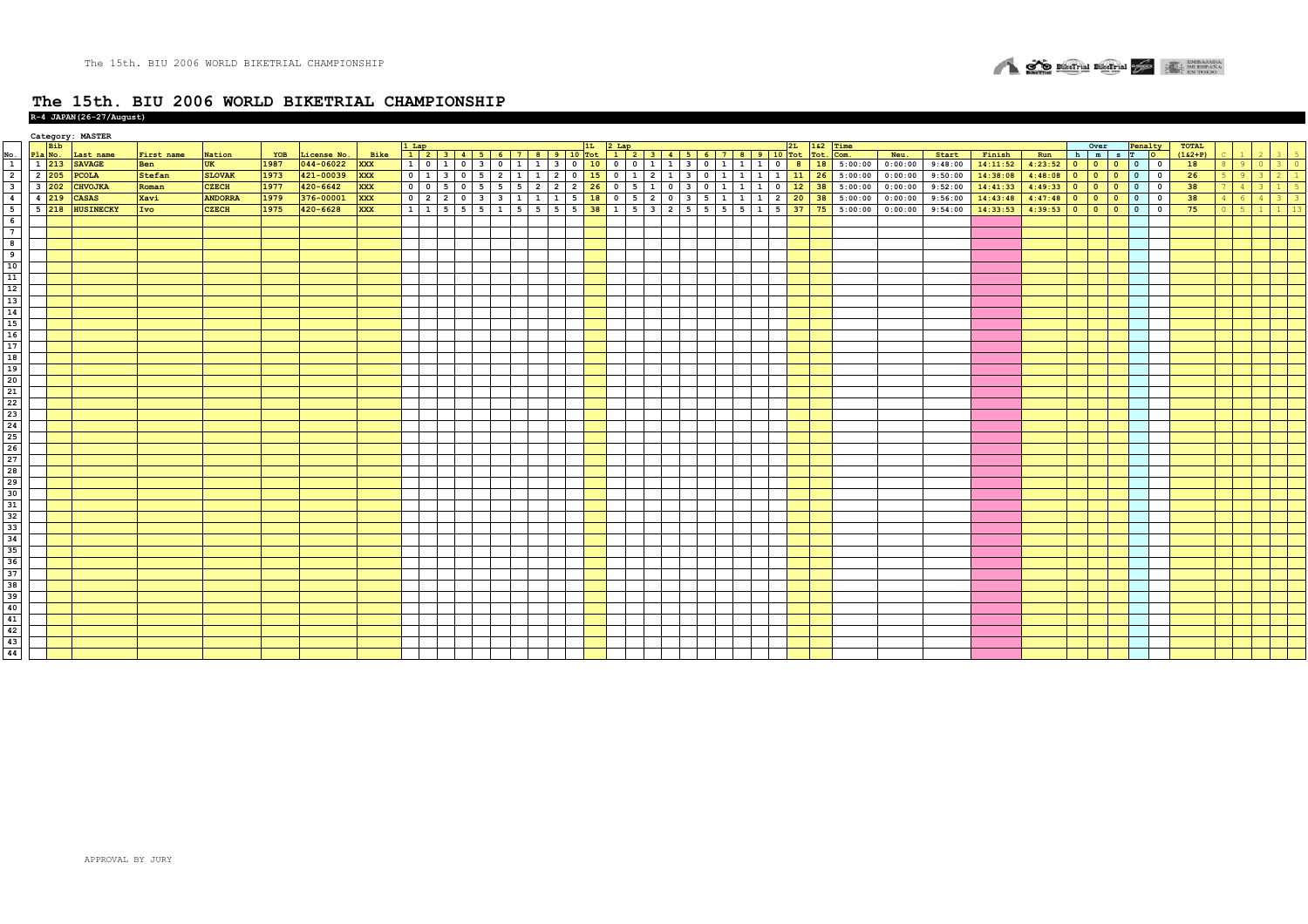### **R-4 JAPAN(26-27/August)**

|                                                                       |                    |            | Category: CADET   |                      |                  |      |              |              |                 |                    |                                        |                                              |                 |                      |                      |                 |                 |                         |                        |                         |                                          |                         |                |         |         |         |          |                       |           |                                            |                                      |                          |              |                             |             |  |
|-----------------------------------------------------------------------|--------------------|------------|-------------------|----------------------|------------------|------|--------------|--------------|-----------------|--------------------|----------------------------------------|----------------------------------------------|-----------------|----------------------|----------------------|-----------------|-----------------|-------------------------|------------------------|-------------------------|------------------------------------------|-------------------------|----------------|---------|---------|---------|----------|-----------------------|-----------|--------------------------------------------|--------------------------------------|--------------------------|--------------|-----------------------------|-------------|--|
|                                                                       |                    | <b>Bib</b> |                   |                      |                  |      |              |              | l Lap           |                    |                                        |                                              |                 |                      | 1L                   |                 |                 |                         |                        |                         | $2 \text{ Lap}$ 1 2 3 4 5 6 7 8 9 10 Tot |                         | 162            | Time    |         |         |          |                       |           | Over                                       |                                      | Penalty                  | <b>TOTAL</b> |                             |             |  |
|                                                                       |                    |            | Pla No. Last name | First name<br>Vaclav | Nation           | YOB  | License No.  | Bike         |                 |                    |                                        | $1 \ 2 \ 3 \ 4 \ 5 \ 6 \ 7 \ 8 \ 9 \ 10$ Tot |                 |                      |                      |                 |                 |                         |                        |                         |                                          |                         | Tot.           | Com.    | Neu.    | Start   | Finish   | Run                   | h         | $m$ s $T$                                  |                                      | <b>DO</b>                | $(162+P)$    |                             |             |  |
|                                                                       | $1\overline{63}$   |            | <b>KOLAR</b>      |                      | <b>CZECH</b>     | 1991 | $420 - 6044$ | <b>MONTY</b> |                 |                    |                                        | 1 1 1 0 0 0 0 0 1 0 4                        |                 |                      |                      |                 |                 |                         |                        |                         | 1   1   5   0   0   0   0   0   1   0    |                         | 8<br>12        | 5:00:00 | 0:00:00 | 9:22:00 | 13:55:40 | 4:33:40               | $\bullet$ | $\circ$                                    | $0 \t 0 \t 0$                        |                          | 12           | $\circ$                     |             |  |
| $\overline{2}$                                                        | $2\overline{74}$   |            | <b>MUSTIELES</b>  | Abel                 | <b>SPAIN</b>     | 1991 | 34-50017     | <b>XXX</b>   | 5 1             |                    |                                        | $0$ 2 0 1 0 0 5 0 14                         |                 |                      |                      |                 |                 |                         |                        |                         | 2   0   0   0   0   3   0   2   5   0    |                         | 12<br>26       | 5:00:00 | 0:00:00 | 9:30:00 | 14:00:10 | 4:30:10               |           | $0$ 0 0                                    |                                      |                          | 26           | 2<br>3 <sup>1</sup>         | $1 \mid 3$  |  |
|                                                                       | $3\overline{64}$   |            | <b>COURTES</b>    | Theau                | <b>FRANCE</b>    | 1990 | 91207383     | XXX          |                 |                    |                                        | 0 0 0 0 3 1 0 5 1 5 1 1 16                   |                 |                      |                      |                 |                 |                         |                        |                         | 3 2 0 5 1 0 0 0 5 2                      |                         | 18<br>34       | 5:00:00 | 0:00:00 | 9:42:00 | 14:06:55 | 4:24:55               |           | $0$ 0 0                                    |                                      | $0$ 0                    | 34           | $\overline{2}$<br>4         | $2 \mid 4$  |  |
|                                                                       | $4\overline{76}$   |            | <b>WILSON</b>     | Scott                | UK               | 1990 | 044-06011    | <b>MONTY</b> |                 |                    |                                        | $5$ 1 1 3 3 1 3 0 5 5 27                     |                 |                      |                      |                 | 5 1 1 1 0       |                         | $0 \quad 1 \quad 1$    |                         | 5                                        | $\overline{\mathbf{0}}$ | 15<br>42       | 5:00:00 | 0:00:00 | 9:44:00 | 14:27:09 | 4:43:09               | $\circ$   |                                            | $\overline{\phantom{a}}$             | $\overline{\mathbf{0}}$  | 42           | 8<br>$\circ$                | $3 \mid 5$  |  |
|                                                                       | $5\overline{68}$   |            | <b>OTAKE</b>      | Shintaro             | <b>JAPAN</b>     | 1991 | 081-00525    | <b>XXX</b>   |                 |                    | 5 5 2 5 5                              | $1 \mid 1 \mid 5 \mid 5 \mid 0 \mid 34$      |                 |                      |                      |                 | 5 1 5 3         | $\overline{\mathbf{3}}$ |                        |                         | 2 1 3 5 0                                |                         | 28<br>62       | 5:00:00 | 0:00:00 | 9:28:00 | 14:29:28 | 5:01:28               |           |                                            | $0 \mid 1 \mid 28 \mid 1$            | $\overline{\mathbf{0}}$  | 63           | 4<br>$2^{\circ}$            |             |  |
|                                                                       | 6 75               |            | <b>JOHANSON</b>   | Daniel               | <b>SWEDEN</b>    | 1990 | 046-06007    | <b>MONTY</b> | $5 \mid 5$      |                    | $5 \quad 5$<br>$\overline{\mathbf{3}}$ | $\circ$                                      | $0 \quad 3$     |                      | $5 \quad 3 \quad 34$ | $5 \mid 2 \mid$ | 55              |                         | $\circ$                | 0 <sub>0</sub>          | 5                                        | $\overline{\mathbf{3}}$ | 30<br>64       | 5:00:00 | 0:00:00 | 9:36:00 | 14:18:55 | 4:42:55               | $\bullet$ | $\bullet$<br>$\overline{\phantom{a}}$      | $\overline{\mathbf{0}}$              | $\Omega$                 | 64           |                             | $4 \mid 10$ |  |
|                                                                       | 7 60               |            | <b>PINOS</b>      | Mihal                | <b>CZECH</b>     | 1990 | 420-8953     | <b>XXX</b>   | $5 \mid 5$      |                    | $1 \mid 5$<br>$\mathbf{1}$             | $\mathbf{1}$                                 | $1 \mid 3 \mid$ | $5 \quad 5 \quad 32$ |                      |                 | 5 2 5 3         |                         | 5 1                    | $\overline{\mathbf{3}}$ | 5 <sub>1</sub>                           | 5                       | 39<br>71       | 5:00:00 | 0:00:00 | 9:42:00 | 14:09:14 | 4:27:14               | $\bullet$ | $\bullet$                                  | $\bullet$<br>$\overline{0}$          | $\mathbf{0}$             | 71           |                             |             |  |
|                                                                       | $8\overline{62}$   |            | <b>TABORSKY</b>   | Josef                | <b>CZECH</b>     | 1990 | 420-5699     | <b>XXX</b>   | $5 \mid 5 \mid$ |                    | $5 \quad 5 \quad 2$                    | 5 0 1 5 5 38                                 |                 |                      |                      |                 | 5 1 5 5         | 51                      |                        |                         | $0 \mid 0 \mid 3 \mid 5 \mid 5$          |                         | 34<br>72       | 5:00:00 | 0:00:00 | 9:26:00 | 13:51:41 | 4:25:41               | $\bullet$ | $\overline{0}$<br>$\overline{\phantom{a}}$ | $\bullet$                            | l o                      | 72           | $2^{\circ}$<br>$\mathbf{1}$ | $1 \mid 1$  |  |
|                                                                       | 9 <sup>69</sup>    |            | <b>SAITO</b>      | Naoki                | <b>JAPAN</b>     | 1991 | 081-00457    | XXX          | $5 \mid 3 \mid$ |                    | $2 \mid 5$<br>5                        | 2 2 5 5 5 39                                 |                 |                      |                      |                 | 5 5 5 5 5       | l 2 l                   |                        |                         | $0 \mid 0 \mid 3 \mid 3 \mid 5$          |                         | 33<br>72       | 5:00:00 | 0:00:00 | 9:32:00 | 14:28:16 | 4:56:16               | $\bullet$ | $\bullet$                                  | $\bullet$<br>$\bullet$               | $\overline{\phantom{a}}$ | 72           | 4<br>$\Omega$               |             |  |
| 10                                                                    | 10 61              |            | <b>KUBENKA</b>    | Lukas                | <b>CZECH</b>     | 1990 | 420-8905     | <b>MONTY</b> |                 |                    | $5 \ 5 \ 5 \ 5 \ 5$                    | 5 3 2 5 5 45                                 |                 |                      |                      |                 | 5 5 5 5 5       |                         | $1 \mid 3 \mid 2 \mid$ |                         | $5 \mid 5 \mid$                          |                         | 41<br>86       | 5:00:00 | 0:00:00 | 9:40:00 | 14:09:38 | 4:29:38               |           | $0$ 0 0                                    | $\circ$                              | $\overline{\mathbf{0}}$  | 86           | 2<br>1                      | $2 \mid 1!$ |  |
| 11                                                                    | $11\overline{65}$  |            | <b>SATO</b>       | Yuki                 | <b>JAPAN</b>     | 1990 | 081-00511    | <b>MONTY</b> |                 |                    | 5 5 5 5 5                              | 3 5 5 5 5 48                                 |                 |                      |                      |                 | 5 5 5 5         | 5                       | $1 \mid 5 \mid$        | $\mathbf{1}$            | 5 <sub>1</sub>                           | 5                       | 42<br>90       | 5:00:00 | 0:00:00 | 9:44:00 | 14:38:05 | 4:54:05               | $\circ$   | $0$ 0                                      | $\overline{\mathbf{0}}$              | $\overline{\mathbf{0}}$  | 90           |                             | $1\quad1$   |  |
|                                                                       | $12 \overline{71}$ |            | <b>SHIBATA</b>    | Koki                 | <b>JAPAN</b>     | 1991 | 081-00391    | <b>MONTY</b> |                 |                    | 5 5 5 5 5 5                            | 2 5 5 5 5 47                                 |                 |                      |                      |                 | 5 5 5 5         |                         | $3 \mid 5 \mid$        | 5 <sub>5</sub>          | 5 <sup>1</sup>                           | $-5$                    | 48<br>95       | 5:00:00 | 0:00:00 | 9:34:00 | 12:57:58 | 3:23:58               | $\bullet$ | $0$ 0                                      | $\overline{\mathbf{0}}$              | $\overline{\mathbf{0}}$  | 95           | $\circ$<br>$\mathbf{1}$     |             |  |
|                                                                       |                    |            | <b>OSAWA</b>      |                      |                  |      |              |              |                 |                    |                                        |                                              |                 |                      |                      |                 |                 |                         |                        |                         |                                          |                         |                |         |         |         |          |                       |           |                                            |                                      |                          |              |                             |             |  |
| 13                                                                    | $13 70$            |            |                   | Taku                 | <b>JAPAN</b>     | 1991 | 081-00417    | <b>MONTY</b> |                 |                    | $5 \mid 5 \mid 5 \mid 5 \mid 5$        | $3 \mid 5 \mid 5$                            |                 | $5 \quad 5 \quad 48$ |                      |                 | 5 5 5 5         |                         | 2 5                    | 5 <sub>1</sub>          | 5                                        | 5                       | 47<br>95       | 5:00:00 | 0:00:00 | 9:46:00 | 13:26:18 | 3:40:18               | $\bullet$ | $\bullet$                                  | $\bullet$<br>$\bullet$               | $\mathbf 0$              | 95           | $\Omega$                    |             |  |
| 14                                                                    | 14 66              |            | <b>OTONO</b>      | Syo                  | <b>JAPAN</b>     | 1990 | 081-00503    | <b>XXX</b>   | $5 \mid 5$      |                    | $5 \mid 5$                             | 5<br>l 5 l                                   | 5               | $5 \quad 5 \quad 50$ |                      |                 | $5 \t5 \t5 \t5$ |                         | $5 \quad 5$            | 5                       | 5                                        | 5                       | 50<br>100      | 5:00:00 | 0:00:00 | 9:20:00 | 13:53:12 | 4:33:12               | $\bullet$ | $\overline{0}$                             | $\overline{\mathbf{0}}$<br>$\bullet$ | $\mathbf{0}$             | 100          |                             |             |  |
| 15                                                                    | $15 \overline{73}$ |            | LEE               | Gerald               | <b>SINGAPORE</b> | 1990 | 065-00004    | <b>XXX</b>   |                 |                    | $5 \mid 5 \mid 5 \mid 5 \mid 5$        | 5 5 5 5 5 5 5 5 6                            |                 |                      |                      |                 |                 |                         |                        |                         | 5 5 5 5 5 5 5 5 5 5 5 5                  |                         | 50<br>100      | 5:00:00 | 0:00:00 | 9:38:00 | 15:01:31 | 5:23:31               | $\bullet$ | $23 \mid 31$                               | 5                                    | $\overline{\mathbf{0}}$  | 105          | $\circ$<br>$\Omega$         |             |  |
| 16                                                                    |                    |            | <b>IIZUKA</b>     | Ryuta                | <b>JAPAN</b>     | 1991 | 081-00400    | <b>XXX</b>   |                 | $5 \t 0 \t 5 \t 5$ | $\overline{\mathbf{3}}$                |                                              |                 |                      | 18                   |                 |                 |                         |                        |                         |                                          |                         | $\Omega$<br>18 | 5:00:00 | 0:00:00 | 9:40:00 | 0:00:00  | 0 <b>************</b> |           | $\bullet$                                  | $\bullet$<br>$\bullet$               | $\overline{\mathbf{0}}$  | 18           | $\circ$<br>$\Omega$         |             |  |
| 17                                                                    |                    |            | <b>SASAKI</b>     | Takumi               | <b>JAPAN</b>     | 1991 | 081-00343    | <b>MONTY</b> |                 |                    |                                        |                                              |                 |                      |                      |                 |                 |                         |                        |                         |                                          |                         |                |         |         |         |          |                       |           |                                            |                                      |                          |              |                             |             |  |
| 18                                                                    |                    |            |                   |                      |                  |      |              |              |                 |                    |                                        |                                              |                 |                      |                      |                 |                 |                         |                        |                         |                                          |                         |                |         |         |         |          |                       |           |                                            |                                      |                          |              |                             |             |  |
| 19                                                                    |                    |            |                   |                      |                  |      |              |              |                 |                    |                                        |                                              |                 |                      |                      |                 |                 |                         |                        |                         |                                          |                         |                |         |         |         |          |                       |           |                                            |                                      |                          |              |                             |             |  |
|                                                                       |                    |            |                   |                      |                  |      |              |              |                 |                    |                                        |                                              |                 |                      |                      |                 |                 |                         |                        |                         |                                          |                         |                |         |         |         |          |                       |           |                                            |                                      |                          |              |                             |             |  |
| $\frac{20}{21}$                                                       |                    |            |                   |                      |                  |      |              |              |                 |                    |                                        |                                              |                 |                      |                      |                 |                 |                         |                        |                         |                                          |                         |                |         |         |         |          |                       |           |                                            |                                      |                          |              |                             |             |  |
| $\begin{array}{c}\n 22 \\  \hline\n 23 \\  \hline\n 24\n \end{array}$ |                    |            |                   |                      |                  |      |              |              |                 |                    |                                        |                                              |                 |                      |                      |                 |                 |                         |                        |                         |                                          |                         |                |         |         |         |          |                       |           |                                            |                                      |                          |              |                             |             |  |
|                                                                       |                    |            |                   |                      |                  |      |              |              |                 |                    |                                        |                                              |                 |                      |                      |                 |                 |                         |                        |                         |                                          |                         |                |         |         |         |          |                       |           |                                            |                                      |                          |              |                             |             |  |
|                                                                       |                    |            |                   |                      |                  |      |              |              |                 |                    |                                        |                                              |                 |                      |                      |                 |                 |                         |                        |                         |                                          |                         |                |         |         |         |          |                       |           |                                            |                                      |                          |              |                             |             |  |
|                                                                       |                    |            |                   |                      |                  |      |              |              |                 |                    |                                        |                                              |                 |                      |                      |                 |                 |                         |                        |                         |                                          |                         |                |         |         |         |          |                       |           |                                            |                                      |                          |              |                             |             |  |
| $\frac{25}{32}$ $\frac{25}{32}$ $\frac{25}{32}$ $\frac{25}{32}$       |                    |            |                   |                      |                  |      |              |              |                 |                    |                                        |                                              |                 |                      |                      |                 |                 |                         |                        |                         |                                          |                         |                |         |         |         |          |                       |           |                                            |                                      |                          |              |                             |             |  |
|                                                                       |                    |            |                   |                      |                  |      |              |              |                 |                    |                                        |                                              |                 |                      |                      |                 |                 |                         |                        |                         |                                          |                         |                |         |         |         |          |                       |           |                                            |                                      |                          |              |                             |             |  |
|                                                                       |                    |            |                   |                      |                  |      |              |              |                 |                    |                                        |                                              |                 |                      |                      |                 |                 |                         |                        |                         |                                          |                         |                |         |         |         |          |                       |           |                                            |                                      |                          |              |                             |             |  |
|                                                                       |                    |            |                   |                      |                  |      |              |              |                 |                    |                                        |                                              |                 |                      |                      |                 |                 |                         |                        |                         |                                          |                         |                |         |         |         |          |                       |           |                                            |                                      |                          |              |                             |             |  |
|                                                                       |                    |            |                   |                      |                  |      |              |              |                 |                    |                                        |                                              |                 |                      |                      |                 |                 |                         |                        |                         |                                          |                         |                |         |         |         |          |                       |           |                                            |                                      |                          |              |                             |             |  |
|                                                                       |                    |            |                   |                      |                  |      |              |              |                 |                    |                                        |                                              |                 |                      |                      |                 |                 |                         |                        |                         |                                          |                         |                |         |         |         |          |                       |           |                                            |                                      |                          |              |                             |             |  |
|                                                                       |                    |            |                   |                      |                  |      |              |              |                 |                    |                                        |                                              |                 |                      |                      |                 |                 |                         |                        |                         |                                          |                         |                |         |         |         |          |                       |           |                                            |                                      |                          |              |                             |             |  |
|                                                                       |                    |            |                   |                      |                  |      |              |              |                 |                    |                                        |                                              |                 |                      |                      |                 |                 |                         |                        |                         |                                          |                         |                |         |         |         |          |                       |           |                                            |                                      |                          |              |                             |             |  |
| 33                                                                    |                    |            |                   |                      |                  |      |              |              |                 |                    |                                        |                                              |                 |                      |                      |                 |                 |                         |                        |                         |                                          |                         |                |         |         |         |          |                       |           |                                            |                                      |                          |              |                             |             |  |
| $\begin{array}{c}\n 34 \\  35 \\  \hline\n 36\n \end{array}$          |                    |            |                   |                      |                  |      |              |              |                 |                    |                                        |                                              |                 |                      |                      |                 |                 |                         |                        |                         |                                          |                         |                |         |         |         |          |                       |           |                                            |                                      |                          |              |                             |             |  |
|                                                                       |                    |            |                   |                      |                  |      |              |              |                 |                    |                                        |                                              |                 |                      |                      |                 |                 |                         |                        |                         |                                          |                         |                |         |         |         |          |                       |           |                                            |                                      |                          |              |                             |             |  |
|                                                                       |                    |            |                   |                      |                  |      |              |              |                 |                    |                                        |                                              |                 |                      |                      |                 |                 |                         |                        |                         |                                          |                         |                |         |         |         |          |                       |           |                                            |                                      |                          |              |                             |             |  |
| 37                                                                    |                    |            |                   |                      |                  |      |              |              |                 |                    |                                        |                                              |                 |                      |                      |                 |                 |                         |                        |                         |                                          |                         |                |         |         |         |          |                       |           |                                            |                                      |                          |              |                             |             |  |
|                                                                       |                    |            |                   |                      |                  |      |              |              |                 |                    |                                        |                                              |                 |                      |                      |                 |                 |                         |                        |                         |                                          |                         |                |         |         |         |          |                       |           |                                            |                                      |                          |              |                             |             |  |
| 38<br>39                                                              |                    |            |                   |                      |                  |      |              |              |                 |                    |                                        |                                              |                 |                      |                      |                 |                 |                         |                        |                         |                                          |                         |                |         |         |         |          |                       |           |                                            |                                      |                          |              |                             |             |  |
| 40                                                                    |                    |            |                   |                      |                  |      |              |              |                 |                    |                                        |                                              |                 |                      |                      |                 |                 |                         |                        |                         |                                          |                         |                |         |         |         |          |                       |           |                                            |                                      |                          |              |                             |             |  |
| 41                                                                    |                    |            |                   |                      |                  |      |              |              |                 |                    |                                        |                                              |                 |                      |                      |                 |                 |                         |                        |                         |                                          |                         |                |         |         |         |          |                       |           |                                            |                                      |                          |              |                             |             |  |
| 42                                                                    |                    |            |                   |                      |                  |      |              |              |                 |                    |                                        |                                              |                 |                      |                      |                 |                 |                         |                        |                         |                                          |                         |                |         |         |         |          |                       |           |                                            |                                      |                          |              |                             |             |  |
| $\frac{1}{43}$                                                        |                    |            |                   |                      |                  |      |              |              |                 |                    |                                        |                                              |                 |                      |                      |                 |                 |                         |                        |                         |                                          |                         |                |         |         |         |          |                       |           |                                            |                                      |                          |              |                             |             |  |
|                                                                       |                    |            |                   |                      |                  |      |              |              |                 |                    |                                        |                                              |                 |                      |                      |                 |                 |                         |                        |                         |                                          |                         |                |         |         |         |          |                       |           |                                            |                                      |                          |              |                             |             |  |
| 44                                                                    |                    |            |                   |                      |                  |      |              |              |                 |                    |                                        |                                              |                 |                      |                      |                 |                 |                         |                        |                         |                                          |                         |                |         |         |         |          |                       |           |                                            |                                      |                          |              |                             |             |  |
| $\frac{45}{46}$                                                       |                    |            |                   |                      |                  |      |              |              |                 |                    |                                        |                                              |                 |                      |                      |                 |                 |                         |                        |                         |                                          |                         |                |         |         |         |          |                       |           |                                            |                                      |                          |              |                             |             |  |
|                                                                       |                    |            |                   |                      |                  |      |              |              |                 |                    |                                        |                                              |                 |                      |                      |                 |                 |                         |                        |                         |                                          |                         |                |         |         |         |          |                       |           |                                            |                                      |                          |              |                             |             |  |
| 47                                                                    |                    |            |                   |                      |                  |      |              |              |                 |                    |                                        |                                              |                 |                      |                      |                 |                 |                         |                        |                         |                                          |                         |                |         |         |         |          |                       |           |                                            |                                      |                          |              |                             |             |  |
| 48                                                                    |                    |            |                   |                      |                  |      |              |              |                 |                    |                                        |                                              |                 |                      |                      |                 |                 |                         |                        |                         |                                          |                         |                |         |         |         |          |                       |           |                                            |                                      |                          |              |                             |             |  |
| 49                                                                    |                    |            |                   |                      |                  |      |              |              |                 |                    |                                        |                                              |                 |                      |                      |                 |                 |                         |                        |                         |                                          |                         |                |         |         |         |          |                       |           |                                            |                                      |                          |              |                             |             |  |
| 50                                                                    |                    |            |                   |                      |                  |      |              |              |                 |                    |                                        |                                              |                 |                      |                      |                 |                 |                         |                        |                         |                                          |                         |                |         |         |         |          |                       |           |                                            |                                      |                          |              |                             |             |  |
|                                                                       |                    |            |                   |                      |                  |      |              |              |                 |                    |                                        |                                              |                 |                      |                      |                 |                 |                         |                        |                         |                                          |                         |                |         |         |         |          |                       |           |                                            |                                      |                          |              |                             |             |  |

**CONTRACTED PARTIES OF RESERVANCE**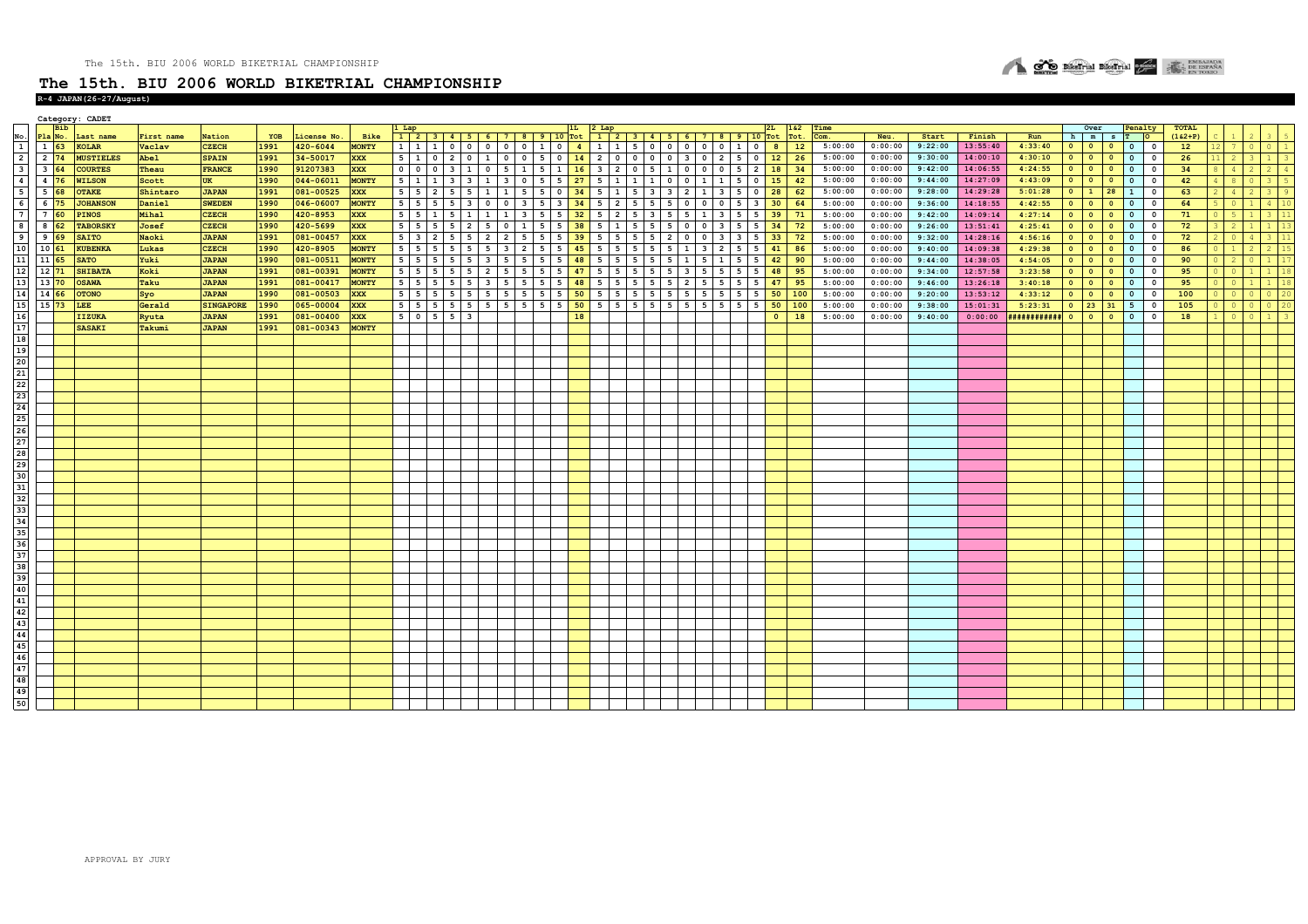

|                                         |                     |                     | Category: EXPERT           |                         |                        |      |                          |              |                         |                         |                         |                         |                         |                                                             |                |                                |                         |                                                             |                          |                                           |                         |                         |                          |                          |                 |            |                 |                 |                  |                    |                |                  |                                                                     |                          |                     |                           |                     |  |
|-----------------------------------------|---------------------|---------------------|----------------------------|-------------------------|------------------------|------|--------------------------|--------------|-------------------------|-------------------------|-------------------------|-------------------------|-------------------------|-------------------------------------------------------------|----------------|--------------------------------|-------------------------|-------------------------------------------------------------|--------------------------|-------------------------------------------|-------------------------|-------------------------|--------------------------|--------------------------|-----------------|------------|-----------------|-----------------|------------------|--------------------|----------------|------------------|---------------------------------------------------------------------|--------------------------|---------------------|---------------------------|---------------------|--|
|                                         |                     | <b>Bib</b>          |                            |                         |                        | YOB  |                          | Bike         |                         | 1 Lap                   |                         |                         |                         |                                                             |                | 1L                             | $2$ Lap                 |                                                             |                          |                                           |                         |                         |                          |                          |                 | 182<br>Tot | Time            |                 |                  |                    |                |                  | Over                                                                |                          | enalty<br><b>IO</b> | <b>TOTAL</b><br>$(162+P)$ |                     |  |
|                                         | Pla No.             | 1 118               | Last name<br><b>NAGAYA</b> | First name<br>Yoshimasa | Nation<br><b>JAPAN</b> | 1981 | License No.<br>081-00193 | <b>XXX</b>   | $\circ$                 | 0 <sub>0</sub>          |                         | $1 \mid 2 \mid$         |                         | $1$   2   3   4   5   6   7   8   9   10 Tot<br>0 0 1 2 0 6 |                |                                |                         | $1$   2   3   4   5   6   7   8   9   10 Tot<br>$0 \quad 1$ | $\overline{\phantom{0}}$ | $0 \quad 1$                               |                         | $3 \mid 1 \mid 0$       | $\overline{\mathbf{0}}$  | $\overline{\phantom{0}}$ | 6 <sup>6</sup>  | 12         | Com.<br>5:00:00 | Neu.<br>0:00:00 | Start<br>8:40:00 | Finish<br>12:51:20 | Run<br>4:11:20 | h m<br>$\bullet$ | $\mathbf{s}$<br>$\overline{\phantom{a}}$<br>$\overline{\mathbf{0}}$ | $\overline{\phantom{0}}$ | $\mathbf{0}$        | 12                        | 2<br>5 <sup>1</sup> |  |
|                                         |                     | $2 \quad 114$       | <b>BRUMOTTI</b>            | Vittorio                | <b>ITALY</b>           | 1980 | 3908                     | <b>XXX</b>   | $\overline{0}$          | 0 <sub>0</sub>          |                         | $0$ 5                   | $\overline{\mathbf{0}}$ | $0 \mid 1$                                                  | $\overline{0}$ | $\mathbf{0}$                   | 6                       | 5 0                                                         | $\mathbf{0}$             | $\overline{0}$<br>$\overline{\mathbf{3}}$ | $\mathbf 0$             | $\mathbf{0}$            | $\mathbf 0$<br>$\Omega$  | $\circ$                  |                 | 14         | 5:00:00         | 0:00:00         | 8:44:00          | 12:04:06           | 3:20:06        | $\mathbf{0}$     | l o<br>$\circ$                                                      | $\overline{\mathbf{0}}$  | $^{\circ}$          | 14                        |                     |  |
|                                         |                     | $3 \quad 132$       | <b>BUTLER</b>              | Daniel                  | UK                     | 1986 | 044-06054                | <b>XXX</b>   | $\overline{0}$          | $1 \quad 0$             | $\Omega$                |                         | $\Omega$                | $\mathbf{o}$<br>$\mathbf{1}$                                | $\mathbf{0}$   | $\mathbf{0}$<br>$\overline{7}$ | $\mathbf{0}$            | $\Omega$                                                    | $\Omega$                 | $\mathbf 0$<br>5                          | $\overline{\mathbf{3}}$ | <sup>1</sup>            | $\mathbf{1}$<br>$\Omega$ |                          | 11              | 18         | 5:00:00         | 0:00:00         | 8:58:00          | 12:50:17           | 3:52:17        | $\Omega$         | $\Omega$<br>$\Omega$                                                | $\mathbf{0}$             | $^{\circ}$          | 18                        |                     |  |
|                                         |                     | $4\overline{128}$   | <b>MOHAMET</b>             | Wayne                   | <b>UK</b>              | 1983 | 044-06009                | <b>XXX</b>   | $\overline{\mathbf{0}}$ | 1 0                     |                         | 1 5                     | $\Omega$                | 5<br>$\mathbf{1}$                                           | $\mathbf{1}$   | $\mathbf 0$<br>14              | $\circ$                 | $\overline{2}$                                              |                          | $\mathbf{1}$<br>5                         | 5                       | $\Omega$                |                          | $\overline{2}$           | 15              | 29         | 5:00:00         | 0:00:00         | 8:56:00          | 13:11:05           | 4:15:05        | $\circ$          | $\bullet$<br>$\Omega$                                               | $\overline{\mathbf{0}}$  | $\Omega$            | 29                        |                     |  |
|                                         | $5\overline{129}$   |                     |                            |                         |                        |      |                          |              |                         |                         | $\Omega$                |                         |                         |                                                             | $\Omega$       |                                | $\mathbf{0}$            |                                                             |                          |                                           |                         |                         | $\overline{2}$           |                          |                 |            |                 |                 |                  |                    |                | $\Omega$         | $\Omega$                                                            | $\mathbf{0}$             | $\Omega$            |                           |                     |  |
|                                         |                     |                     | <b>CLARKSON</b>            | Alastair                | UK                     | 1984 | 044-06023                | <b>XXX</b>   | $\mathbf 0$             | $0 \mid 5$              |                         | $\overline{\mathbf{2}}$ | $^{\circ}$              | - 5<br>$\Omega$                                             |                | $\mathbf{0}$<br>12             |                         | $\Omega$                                                    |                          | 5                                         | 5                       |                         |                          | 5                        | 21              | 33         | 5:00:00         | 0:00:00         | 9:08:00          | 13:31:12           | 4:23:12        |                  | $\bullet$                                                           |                          |                     | 33                        |                     |  |
|                                         | $6 \overline{)131}$ |                     | <b>BEDFORD</b>             | Gavin                   | <b>UK</b>              | 1986 | 044-06032                | <b>XXX</b>   | $\mathbf{1}$            | $\overline{\mathbf{3}}$ | ΙO<br>$\Omega$          | $\overline{2}$          |                         | $\mathbf{1}$<br>$\mathbf{1}$                                | $\overline{2}$ | 5<br>15                        | $\mathbf{1}$            | 5                                                           |                          | $\mathbf{1}$<br>5                         | 5                       | 1                       | $\mathbf{1}$<br>$\Omega$ |                          | 20              | 35         | 5:00:00         | 0:00:00         | 8:54:00          | 13:06:18           | 4:12:18        | $\bullet$        | $\overline{\mathbf{0}}$<br>$\Omega$                                 | $\overline{\mathbf{0}}$  | $^{\circ}$          | 35                        |                     |  |
|                                         |                     | $7 \quad 113$       | <b>CEDIK</b>               | Jan                     | <b>CZECH</b>           | 1977 | 420-8988                 | <b>MONTY</b> | $\overline{2}$          | 111                     | $\Omega$                |                         |                         | $\mathbf{3}$                                                | 5              | $\mathbf{0}$<br>21             | $\overline{2}$          | $\Omega$                                                    |                          | $\Omega$<br>5                             | 5                       | $\overline{\mathbf{3}}$ | $\overline{\phantom{a}}$ | 5                        | 22              | 43         | 5:00:00         | 0:00:00         | 8:48:00          | 13:25:59           | 4:37:59        | $\circ$          | $\Omega$<br>$\overline{\mathbf{0}}$                                 | $\circ$                  | $\Omega$            | 43                        |                     |  |
|                                         |                     | $8 \quad 126$       | YOKOZEKI                   | Yu                      | <b>JAPAN</b>           | 1990 | 081-00365                | <b>MONTY</b> | $\overline{\mathbf{3}}$ | $0$ 0                   | 1                       | $\overline{2}$          | 5                       | - 5<br>$\mathbf 0$                                          | 5              | 5<br>26                        | $\mathbf{1}$            | 5                                                           | $\Omega$                 | $\overline{2}$<br>5                       | 5                       | 5                       | $\overline{2}$           |                          | 31              | 57         | 5:00:00         | 0:00:00         | 9:10:00          | 14:02:28           | 4:52:28        | $\circ$          | $\overline{\mathbf{0}}$<br>$\bullet$                                | $\mathbf 0$              | $\Omega$            | 57                        |                     |  |
|                                         |                     | $9 \overline{122}$  | <b>MORIKAMI</b>            | Daisuke                 | <b>JAPAN</b>           | 1984 | 081-00423                | <b>XXX</b>   | 5                       | $5 \mid 2$              |                         |                         |                         | $\Omega$                                                    | $\Omega$       | 5<br>33                        | 5                       |                                                             |                          |                                           | $\overline{\mathbf{3}}$ |                         |                          |                          | 34              | 67         | 5:00:00         | 0:00:00         | 9:16:00          | 13:49:49           | 4:33:49        | $\circ$          | $\Omega$<br>$\bullet$                                               | $\overline{\mathbf{0}}$  |                     | 67                        |                     |  |
|                                         |                     | $10 \overline{121}$ | <b>OOISHI</b>              | Yoshinori               | <b>JAPAN</b>           | 1983 | 081-00514                | <b>XXX</b>   | 5                       | $2 \mid 1$              |                         | $\mathbf 0$<br>I 5      | 5                       | 5<br>$^{\circ}$                                             | 3              | 5<br>31                        | $\overline{\mathbf{3}}$ | 5                                                           |                          | $\mathbf{o}$<br>5                         | 5                       | 5                       | -5                       | 5                        | 40              | 71         | 5:00:00         | 0:00:00         | 8:50:00          | 13:45:37           | 4:55:37        | $\circ$          | $\Omega$<br>$\circ$                                                 | $\mathbf 0$              | $\Omega$            | 71                        |                     |  |
|                                         |                     | $11 \overline{125}$ | <b>MIYASHITA</b>           | Narumi                  | <b>JAPAN</b>           | 1989 | 081-00462                | <b>XXX</b>   | $\overline{\mathbf{3}}$ | 5 <sub>0</sub>          | $-5$                    | 5                       | 5                       | 5<br>5                                                      | $\mathbf{1}$   | 5<br>39                        | $\mathbf{1}$            | 5                                                           |                          | 5<br>5                                    | 5                       | 5                       | - 5<br>$\mathbf 0$       | $\mathbf{1}$             | 33 <sup>°</sup> | 72         | 5:00:00         | 0:00:00         | 8:52:00          | 13:34:53           | 4:42:53        | $\bullet$        | $\overline{\phantom{a}}$<br>$\bullet$                               | $\overline{\mathbf{0}}$  | $\mathbf 0$         | 72                        | $\Delta$            |  |
|                                         | 12 117              |                     | <b>NAGAYA</b>              | Naoki                   | <b>JAPAN</b>           | 1980 | 081-00558                | <b>XXX</b>   | $\overline{2}$          | $3 \mid 5$              | <sup>1</sup>            |                         | -3                      | - 5<br>$\circ$                                              | 5              | 5<br>34                        | $\overline{\mathbf{3}}$ | 5                                                           | 3                        | $\mathbf{1}$<br>5                         | 5                       | 5                       | 5                        | 5                        | 42              | 76         | 5:00:00         | 0:00:00         | 9:18:00          | 14:00:30           | 4:42:30        | $\mathbf{0}$     | $\bullet$<br>$\overline{\mathbf{0}}$                                | $\overline{\mathbf{0}}$  | $\Omega$            | 76                        |                     |  |
|                                         | 13 130              |                     | <b>DONOVAN</b>             | Patrick                 | <b>UK</b>              | 1985 | 044-06028                | <b>XXX</b>   | 5                       | $3 \mid 5$              | - 5                     |                         |                         | - 5<br>$\overline{2}$                                       | $\mathbf{0}$   | 5<br>40                        | $\overline{\mathbf{3}}$ | 5                                                           | 3                        | -5<br>5                                   | 5                       | - 5                     | $\overline{2}$           | - 5                      | 43              | 83         | 5:00:00         | 0:00:00         | 8:46:00          | 13:16:28           | 4:30:28        | $\circ$          | $\Omega$<br>$\circ$                                                 | $\mathbf{0}$             | $\Omega$            | 83                        |                     |  |
|                                         | 14 123              |                     | <b>FURUKAWA</b>            | Ryuichi                 | <b>JAPAN</b>           | 1984 | 081-00363                | <b>XXX</b>   | 5                       | 50                      |                         |                         |                         |                                                             |                | 5                              | 5                       |                                                             |                          |                                           | $\overline{\mathbf{3}}$ |                         |                          |                          | 41              | 84         | 5:00:00         | 0:00:00         | 8:42:00          | 13:08:04           | 4:26:04        | $\circ$          | $\Omega$<br>$\bullet$                                               | $\overline{\mathbf{0}}$  |                     | 84                        |                     |  |
|                                         | 15 115              |                     | <b>OTSUKA</b>              | Tatsuya                 | <b>JAPAN</b>           | 1972 | 081-00411                | <b>XXX</b>   | $\overline{\mathbf{3}}$ | $1 \mid 5$              |                         | $3 \mid 5$              | 5                       | 5<br>$\cdot$ 5 $\cdot$                                      | 5              | 5<br>42                        | 5                       | $\overline{\mathbf{3}}$                                     | 3                        | $\overline{\mathbf{3}}$<br>5              | 5                       | 5                       | - 5<br>5                 | 5                        | 44              | 86         | 5:00:00         | 0:00:00         | 9:04:00          | 13:58:54           | 4:54:54        | $\circ$          | $\overline{\mathbf{0}}$<br>$\overline{0}$                           | $\mathbf{0}$             | $\Omega$            | 86                        |                     |  |
|                                         |                     | 16 116              | SUZUKI                     | Masahiro                | <b>JAPAN</b>           | 1976 | 081-00402                | <b>XXX</b>   | 5 <sub>5</sub>          | $1 \mid 3$              | $\overline{\mathbf{3}}$ |                         | 5                       | 5<br>5                                                      | 5              | $5\overline{5}$<br>42          | 5                       | 5                                                           |                          | 5<br>5                                    | 5                       | 5                       | 5<br>5                   | 5                        | 50              | 92         | 5:00:00         | 0:00:00         | 9:06:00          | 13:55:06           | 4:49:06        | $\bullet$        | l o<br>$\bullet$                                                    | $\bullet$                | $^{\circ}$          | 92                        |                     |  |
|                                         |                     | 17120               | <b>OTA</b>                 | Yoji                    | <b>JAPAN</b>           | 1981 | 081-00192                | <b>XXX</b>   | 5                       | 52                      | $\overline{2}$          |                         | 10                      | . 5 L<br>5                                                  | 5              | 5<br>49                        | $\overline{\mathbf{3}}$ | -5                                                          |                          | $\mathbf{3}$<br>5                         | 5                       | 5                       | $\overline{2}$           |                          | 43              | 92         | 5:00:00         | 0:00:00         | 9:00:00          | 13:52:57           | 4:52:57        | $\Omega$         | $\overline{\mathbf{0}}$<br>$\circ$                                  | $\Omega$                 | $\Omega$            | 92                        |                     |  |
|                                         |                     | 18 127              | <b>CHEAH</b>               | Min Wei Steven          | <b>SINGAPORE</b>       | 1984 | 065-00019                | <b>XXX</b>   | 5                       | $5 \mid 5$              | -5                      |                         | -5                      | 5<br>$5\overline{5}$                                        | 5              | 5<br>50                        | 5                       | 5                                                           | 5                        | $5\overline{5}$<br>5                      | 5                       | 5                       | -5                       | 5                        | 50              | 100        | 5:00:00         | 0:00:00         | 9:02:00          | 13:02:12           | 4:00:12        | $\circ$          | $\overline{0}$<br>$\Omega$                                          | $\Omega$                 | $\Omega$            | 100                       |                     |  |
| 19                                      |                     | 119                 | <b>KATO</b>                | Akihiko                 | <b>JAPAN</b>           | 1981 | 081-00399                | <b>XXX</b>   |                         |                         |                         |                         |                         |                                                             |                |                                |                         |                                                             |                          |                                           |                         |                         |                          |                          |                 |            |                 |                 |                  |                    |                |                  |                                                                     |                          |                     |                           |                     |  |
| 20                                      |                     |                     | 124 SHIOTA                 | Rikio                   | <b>JAPAN</b>           | 1984 | 081-00427                | <b>XXX</b>   |                         |                         |                         |                         |                         |                                                             |                |                                |                         |                                                             |                          |                                           |                         |                         |                          |                          |                 |            |                 |                 |                  |                    |                |                  |                                                                     |                          |                     |                           |                     |  |
| 21                                      |                     |                     |                            |                         |                        |      |                          |              |                         |                         |                         |                         |                         |                                                             |                |                                |                         |                                                             |                          |                                           |                         |                         |                          |                          |                 |            |                 |                 |                  |                    |                |                  |                                                                     |                          |                     |                           |                     |  |
| 22                                      |                     |                     |                            |                         |                        |      |                          |              |                         |                         |                         |                         |                         |                                                             |                |                                |                         |                                                             |                          |                                           |                         |                         |                          |                          |                 |            |                 |                 |                  |                    |                |                  |                                                                     |                          |                     |                           |                     |  |
| 23                                      |                     |                     |                            |                         |                        |      |                          |              |                         |                         |                         |                         |                         |                                                             |                |                                |                         |                                                             |                          |                                           |                         |                         |                          |                          |                 |            |                 |                 |                  |                    |                |                  |                                                                     |                          |                     |                           |                     |  |
| 24                                      |                     |                     |                            |                         |                        |      |                          |              |                         |                         |                         |                         |                         |                                                             |                |                                |                         |                                                             |                          |                                           |                         |                         |                          |                          |                 |            |                 |                 |                  |                    |                |                  |                                                                     |                          |                     |                           |                     |  |
| 25                                      |                     |                     |                            |                         |                        |      |                          |              |                         |                         |                         |                         |                         |                                                             |                |                                |                         |                                                             |                          |                                           |                         |                         |                          |                          |                 |            |                 |                 |                  |                    |                |                  |                                                                     |                          |                     |                           |                     |  |
| 26                                      |                     |                     |                            |                         |                        |      |                          |              |                         |                         |                         |                         |                         |                                                             |                |                                |                         |                                                             |                          |                                           |                         |                         |                          |                          |                 |            |                 |                 |                  |                    |                |                  |                                                                     |                          |                     |                           |                     |  |
| 27                                      |                     |                     |                            |                         |                        |      |                          |              |                         |                         |                         |                         |                         |                                                             |                |                                |                         |                                                             |                          |                                           |                         |                         |                          |                          |                 |            |                 |                 |                  |                    |                |                  |                                                                     |                          |                     |                           |                     |  |
| 28                                      |                     |                     |                            |                         |                        |      |                          |              |                         |                         |                         |                         |                         |                                                             |                |                                |                         |                                                             |                          |                                           |                         |                         |                          |                          |                 |            |                 |                 |                  |                    |                |                  |                                                                     |                          |                     |                           |                     |  |
|                                         |                     |                     |                            |                         |                        |      |                          |              |                         |                         |                         |                         |                         |                                                             |                |                                |                         |                                                             |                          |                                           |                         |                         |                          |                          |                 |            |                 |                 |                  |                    |                |                  |                                                                     |                          |                     |                           |                     |  |
| $\begin{array}{c} 29 \\ 30 \end{array}$ |                     |                     |                            |                         |                        |      |                          |              |                         |                         |                         |                         |                         |                                                             |                |                                |                         |                                                             |                          |                                           |                         |                         |                          |                          |                 |            |                 |                 |                  |                    |                |                  |                                                                     |                          |                     |                           |                     |  |
| 31                                      |                     |                     |                            |                         |                        |      |                          |              |                         |                         |                         |                         |                         |                                                             |                |                                |                         |                                                             |                          |                                           |                         |                         |                          |                          |                 |            |                 |                 |                  |                    |                |                  |                                                                     |                          |                     |                           |                     |  |
|                                         |                     |                     |                            |                         |                        |      |                          |              |                         |                         |                         |                         |                         |                                                             |                |                                |                         |                                                             |                          |                                           |                         |                         |                          |                          |                 |            |                 |                 |                  |                    |                |                  |                                                                     |                          |                     |                           |                     |  |
| 32                                      |                     |                     |                            |                         |                        |      |                          |              |                         |                         |                         |                         |                         |                                                             |                |                                |                         |                                                             |                          |                                           |                         |                         |                          |                          |                 |            |                 |                 |                  |                    |                |                  |                                                                     |                          |                     |                           |                     |  |
| 33                                      |                     |                     |                            |                         |                        |      |                          |              |                         |                         |                         |                         |                         |                                                             |                |                                |                         |                                                             |                          |                                           |                         |                         |                          |                          |                 |            |                 |                 |                  |                    |                |                  |                                                                     |                          |                     |                           |                     |  |
| 34                                      |                     |                     |                            |                         |                        |      |                          |              |                         |                         |                         |                         |                         |                                                             |                |                                |                         |                                                             |                          |                                           |                         |                         |                          |                          |                 |            |                 |                 |                  |                    |                |                  |                                                                     |                          |                     |                           |                     |  |
| 35                                      |                     |                     |                            |                         |                        |      |                          |              |                         |                         |                         |                         |                         |                                                             |                |                                |                         |                                                             |                          |                                           |                         |                         |                          |                          |                 |            |                 |                 |                  |                    |                |                  |                                                                     |                          |                     |                           |                     |  |
| 36                                      |                     |                     |                            |                         |                        |      |                          |              |                         |                         |                         |                         |                         |                                                             |                |                                |                         |                                                             |                          |                                           |                         |                         |                          |                          |                 |            |                 |                 |                  |                    |                |                  |                                                                     |                          |                     |                           |                     |  |
| 37                                      |                     |                     |                            |                         |                        |      |                          |              |                         |                         |                         |                         |                         |                                                             |                |                                |                         |                                                             |                          |                                           |                         |                         |                          |                          |                 |            |                 |                 |                  |                    |                |                  |                                                                     |                          |                     |                           |                     |  |
| 38                                      |                     |                     |                            |                         |                        |      |                          |              |                         |                         |                         |                         |                         |                                                             |                |                                |                         |                                                             |                          |                                           |                         |                         |                          |                          |                 |            |                 |                 |                  |                    |                |                  |                                                                     |                          |                     |                           |                     |  |
| 39                                      |                     |                     |                            |                         |                        |      |                          |              |                         |                         |                         |                         |                         |                                                             |                |                                |                         |                                                             |                          |                                           |                         |                         |                          |                          |                 |            |                 |                 |                  |                    |                |                  |                                                                     |                          |                     |                           |                     |  |
| 40                                      |                     |                     |                            |                         |                        |      |                          |              |                         |                         |                         |                         |                         |                                                             |                |                                |                         |                                                             |                          |                                           |                         |                         |                          |                          |                 |            |                 |                 |                  |                    |                |                  |                                                                     |                          |                     |                           |                     |  |
| 41                                      |                     |                     |                            |                         |                        |      |                          |              |                         |                         |                         |                         |                         |                                                             |                |                                |                         |                                                             |                          |                                           |                         |                         |                          |                          |                 |            |                 |                 |                  |                    |                |                  |                                                                     |                          |                     |                           |                     |  |
| 42                                      |                     |                     |                            |                         |                        |      |                          |              |                         |                         |                         |                         |                         |                                                             |                |                                |                         |                                                             |                          |                                           |                         |                         |                          |                          |                 |            |                 |                 |                  |                    |                |                  |                                                                     |                          |                     |                           |                     |  |
| 43                                      |                     |                     |                            |                         |                        |      |                          |              |                         |                         |                         |                         |                         |                                                             |                |                                |                         |                                                             |                          |                                           |                         |                         |                          |                          |                 |            |                 |                 |                  |                    |                |                  |                                                                     |                          |                     |                           |                     |  |
| 44                                      |                     |                     |                            |                         |                        |      |                          |              |                         |                         |                         |                         |                         |                                                             |                |                                |                         |                                                             |                          |                                           |                         |                         |                          |                          |                 |            |                 |                 |                  |                    |                |                  |                                                                     |                          |                     |                           |                     |  |
|                                         |                     |                     |                            |                         |                        |      |                          |              |                         |                         |                         |                         |                         |                                                             |                |                                |                         |                                                             |                          |                                           |                         |                         |                          |                          |                 |            |                 |                 |                  |                    |                |                  |                                                                     |                          |                     |                           |                     |  |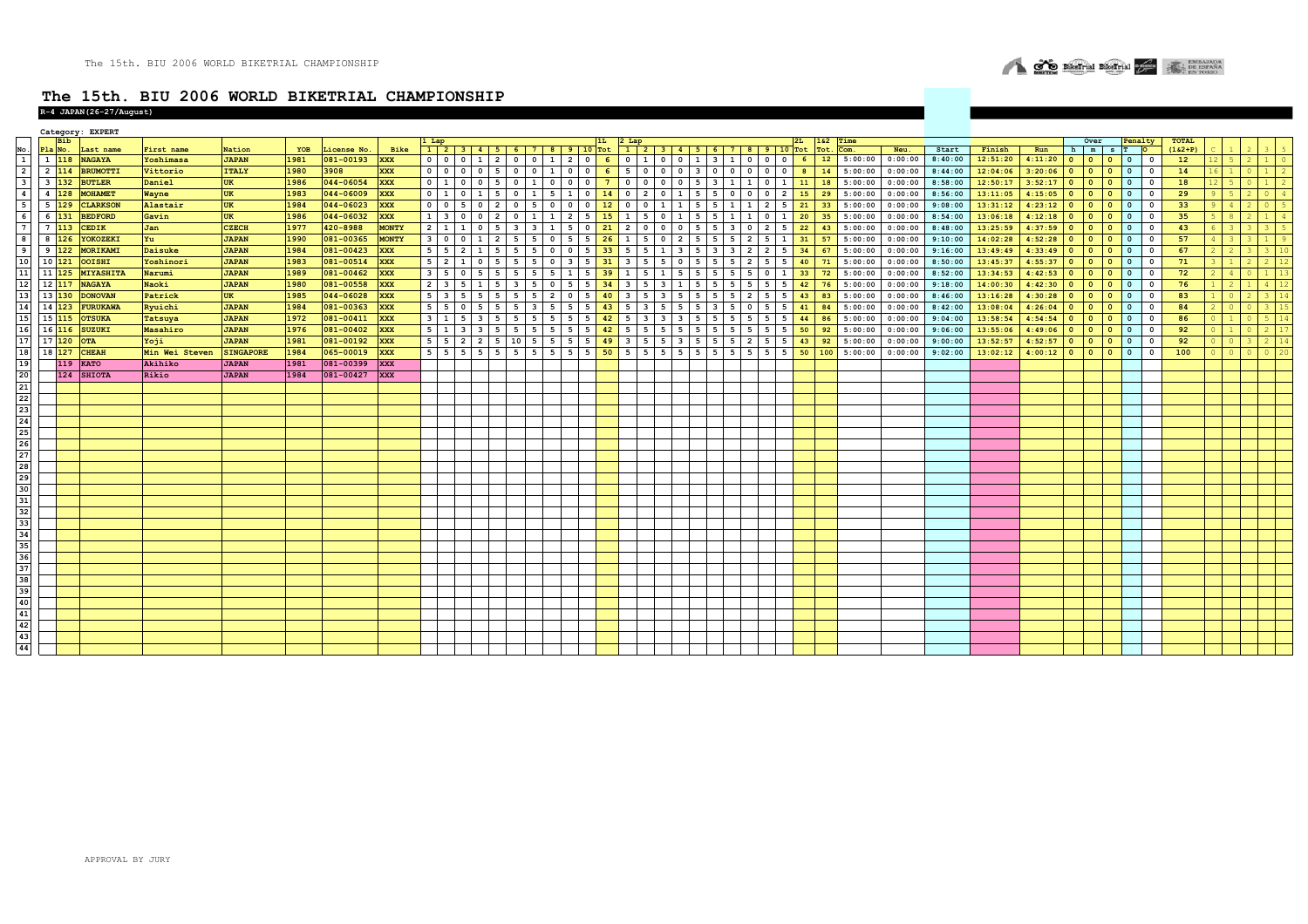# The 15th. BIU 2006 WORLD BIKETRIAL CHAMPIONSHIP **The 15th. BIU 2006 WORLD BIKETRIAL CHAMPIONSHIP R-4 JAPAN(26-27/August)**

|                         |    |               | Category: SCRATC |                       |            |                  |      |                |              |                |                                                                        |                 |                |                          |                          |                                         |            |                          |                                                                                           |                                                    |                                                |                               |                 |           |                         |         |          |                       |                         |                                                    |                    |              |                       |                                  |                    |                    |
|-------------------------|----|---------------|------------------|-----------------------|------------|------------------|------|----------------|--------------|----------------|------------------------------------------------------------------------|-----------------|----------------|--------------------------|--------------------------|-----------------------------------------|------------|--------------------------|-------------------------------------------------------------------------------------------|----------------------------------------------------|------------------------------------------------|-------------------------------|-----------------|-----------|-------------------------|---------|----------|-----------------------|-------------------------|----------------------------------------------------|--------------------|--------------|-----------------------|----------------------------------|--------------------|--------------------|
|                         |    |               |                  |                       |            |                  |      |                |              |                |                                                                        |                 |                |                          |                          |                                         |            |                          |                                                                                           |                                                    |                                                |                               |                 | Time      |                         |         |          |                       |                         | Over                                               | Penalty            |              | <b>TOTAL</b>          |                                  |                    |                    |
|                         |    |               | Pla Cathegor No. | Last name             | First name | Nation           | YOB  | License No.    | <b>Bike</b>  | $\overline{1}$ | $3   4   5   6   7$                                                    |                 |                | $8 \mid 9 \mid 10$ Tot   |                          | $-1$                                    |            |                          |                                                                                           |                                                    | $2$   3   4   5   6   7   8   9   10   Tot Tot |                               |                 | Com.      |                         | Start   | Finish   | Run                   |                         | m                                                  |                    |              | $s$ T Other $(162+P)$ |                                  |                    |                    |
| $\mathbf{1}$            |    | 1 SENIOR      | $ 48\rangle$     | <b>SHIBATA</b>        | Yasutaka   | <b>JAPAN</b>     | 1989 | 081-00328      | <b>MONTY</b> |                | $0$ 0<br> 0 01 00                                                      |                 |                | 0 0 0 1                  |                          |                                         |            |                          |                                                                                           |                                                    | $0$ 0 2<br>$\circ$ 1                           | $\overline{2}$                |                 | 0, 208333 | $\overline{0}$          | 8:48:00 | 13:08:00 | 4:20:00               | $\sim$                  | $\overline{\mathbf{0}}$<br>$\Omega$                | $\circ$            | $\Omega$     | ્વ                    | 18                               |                    | 1 0 0              |
| $\overline{2}$          |    | 2 SENIOR      | 54               | <b>MUZIGA</b>         | Peter      | <b>SLOVAK</b>    | 1983 | 421-00031      | <b>MONTY</b> |                | 0 5 0 1 0 1 0 1 0 1 0 1                                                |                 |                | $0$ 0 0 5                |                          |                                         |            |                          | 0 0 0 0 0 0 0 0                                                                           | $\circ$                                            | $\circ$<br>$\mathbf{0}$<br>$\mathbf{0}$        | $\bullet$                     | -5.             | 0,208333  | $\bullet$               | 8:54:00 | 12:09:53 | 3:15:53               |                         | $\mathbf{0}$<br>$\Omega$                           | $\Omega$           | $\Omega$     | 5                     | 19 <sup>1</sup><br>$\Omega$      |                    | $0 \mid 1$         |
| $\overline{\mathbf{3}}$ |    | 3 SENIOR      | 32 <sup>2</sup>  | <b>JUGAND</b>         | Stephane   | <b>FRANCE</b>    | 1980 | 48054859       | <b>MONTY</b> |                | 0 0 0 1 1 1 0 0 0 0                                                    |                 |                |                          |                          |                                         |            |                          | 0 5 1 7 0 0 0 0 0 0                                                                       | $\circ$                                            | $0$ 0<br>$\circ$                               | - 0                           | $7^{\circ}$     | 0,208333  | $\circ$                 | 9:04:00 | 12:42:56 | 3:38:56               | $\overline{0}$          | $\mathbf{0}$<br>$\overline{\mathbf{0}}$            | $\circ$ 1          | $\Omega$     | $\overline{7}$        |                                  |                    |                    |
| $\overline{\mathbf{4}}$ |    | 4 SENIOR      | 56               | LEVIN                 | Bjorn      | <b>SWEDEN</b>    | 1986 | 046-06001      | <b>XXX</b>   |                | 1 0 0 0 0 0                                                            | $0$ 0           |                |                          |                          |                                         |            |                          | 0 5 3 9 0 0 0 0 0 0                                                                       | $\overline{0}$                                     | $0$ 0<br>$\mathbf 0$                           | - 0                           | 9               | 0,208333  | $\bullet$               | 8:56:00 | 12:39:49 | 3:43:49               | $\bullet$               | $\bullet$<br>$\bullet$                             | $\circ$            | $\mathbf{0}$ | 9                     |                                  |                    | $1 \mid 1$         |
| 5                       |    | 5 SENIOR      | 47               | <b>MINO</b>           | Atomu      | <b>JAPAN</b>     | 1989 | 081-00300      | <b>XXX</b>   |                | $0 0 0 5 1 0 0$                                                        |                 |                |                          |                          |                                         |            |                          | 0  1  0   7  0  1  0  0  0  1                                                             | $\circ$                                            | 0 0 0                                          | $\overline{2}$                | -9              | 0,208333  | $\circ$                 | 9:12:00 | 13:09:16 | 3:57:16               | $\overline{\mathbf{0}}$ | $\bullet$<br>$\overline{\mathbf{0}}$               | $\circ$            | $\mathbf{0}$ | 9                     |                                  |                    |                    |
| 6                       |    | 6 SENIOR      | 42               | <b><i>YAMAMOT</i></b> | Masaya     | <b>JAPAN</b>     | 1987 | 081-00422      | <b>MONTY</b> |                | $1 \mid 1 \mid 0 \mid 2$<br>$\circ$                                    | $0$ 0           | 1              | -1                       |                          | $0 \big  6 \big  1$                     | $\vert$ 1  | $\overline{\phantom{a}}$ | 0 0 0                                                                                     | $\circ$                                            | $\circ$<br>$^{\circ}$<br>$\mathbf{1}$          | $\overline{\mathbf{3}}$       | -9              | 0,208333  | $\circ$                 | 9:10:00 | 13:47:17 | 4:37:17               | - 0                     | $\overline{\mathbf{0}}$<br>$\mathbf{0}$            | $\circ$            | $\Omega$     | -9                    |                                  |                    |                    |
| $7^{\circ}$             |    | 7 SENIOR      |                  | <b>ISHIGURO</b>       | Masashi    | <b>JAPAN</b>     | 1982 | 081-00159      | <b>MONTY</b> |                | 0 0 0 0 0 0 0                                                          | $1 \quad 0$     | $\mathbf{0}$   | $\overline{0}$           | $1\vert 2$               | $\overline{\mathbf{0}}$                 | $0\quad 0$ |                          | 1 0 2                                                                                     | $\circ$                                            | 5<br>$^{\circ}$<br>$\circ$                     |                               | 10 <sup>°</sup> | 0,208333  | $\circ$                 | 8:42:00 | 12:14:11 | 3:32:11               |                         | $\overline{0}$<br>$\overline{\mathbf{0}}$          | $\circ$            | $\mathbf{o}$ | 10 <sup>1</sup>       |                                  |                    |                    |
| 8                       |    | 8 SENIOR      | 44               | <b>YAMAGUCHI</b>      | Takumi     | <b>JAPAN</b>     | 1988 | 081-00393      | <b>MONTY</b> |                | 5000<br>1 <sup>1</sup>                                                 | $0$ 0           | $\circ$        | $\circ$                  | $\overline{\phantom{0}}$ | 6 <sup>6</sup><br>$\mathbf{1}$          | 2 0        |                          | 0 0 0                                                                                     | $\circ$                                            | $0 \mid 1$<br>$\mathbf 0$                      |                               | 10 <sup>°</sup> | 0,20833   | $\overline{\mathbf{0}}$ | 9:34:00 | 14:33:55 | 4:59:55               | $\Omega$                | $\bullet$<br>$\overline{0}$                        | $\circ$            | $\mathbf{0}$ | 10 <sub>1</sub>       | 15                               |                    |                    |
| 9                       |    | 9 CADET       | 63               | <b>KOLAR</b>          | Vaclav     | <b>CZECH</b>     | 1991 | 420-6044       | <b>MONTY</b> |                | $1 \mid 1 \mid$<br>1 0 1<br>$\circ$ 1                                  | $0$ 0           |                | $0$   1   0   4          |                          | $\mathbf{1}$                            |            |                          | 115000                                                                                    | $^{\circ}$                                         | $0 \quad 1$<br>$^{\circ}$                      |                               | 12 <sup>2</sup> | 0,208333  | $\overline{0}$          | 9:22:00 | 13:55:40 | 4:33:40               |                         | $\overline{\mathbf{0}}$<br>$\Omega$                | $\sim$             | $\Omega$     | 12 <sup>7</sup>       |                                  | 1270011            |                    |
|                         |    | 10 SENIOR     |                  |                       | Naoki      | <b>JAPAN</b>     | 1986 | 081-00364      | <b>MONTY</b> |                |                                                                        |                 |                |                          |                          |                                         |            |                          | 1   1   0   5   1   0   0   1   2   0                                                     | $\overline{2}$                                     |                                                |                               | 14              | 0,208333  |                         |         | 14:11:45 |                       |                         |                                                    |                    |              |                       |                                  |                    |                    |
| 10                      |    |               | 41               | <b>FURUKAWA</b>       |            |                  |      |                |              |                | 1   1   0   0   1   0   0                                              |                 |                |                          |                          |                                         |            |                          |                                                                                           |                                                    | $1 \vert 2 \vert$<br>$^{\circ}$                | - 9                           |                 |           | $\circ$                 | 9:18:00 |          | 4:53:45               | - 0                     | $\overline{\mathbf{0}}$<br>$\bullet$               | $\circ$ 1          | $\mathbf{o}$ | 14                    | -9.                              | 3.                 | 0 0                |
| 11                      |    | 11 SENIOR     |                  | <b>PROCHAZKA</b>      | Adam       | <b>CZECH</b>     | 1981 | 420-1573       | <b>XXX</b>   |                | 1 1 0 0 0 0 0 0                                                        |                 |                | $0 \mid 1 \mid 3 \mid 6$ |                          | $\mathbf{1}$                            |            |                          | 500000                                                                                    | $\circ$                                            | $\mathbf{0}$<br>$^{\circ}$<br>$\overline{2}$   | - 8                           | 14              | 0,208333  | $\overline{\mathbf{0}}$ | 9:30:00 | 13:57:42 | 4:27:42               | $\bullet$               | $\overline{0}$<br>$\bullet$                        | $\circ$            | $\mathbf{0}$ | 14                    | $13 \quad 4$                     |                    | $1 \mid 1 \mid 1$  |
| 12                      |    | 13 SENIOR     | 36.              | <b>TOBISATO</b>       | Atsushi    | <b>JAPAN</b>     | 1981 | 81-00243       | <b>MONTY</b> |                | 1 0 0 3 1 0 0                                                          |                 |                |                          |                          |                                         |            |                          | $0$ 5 5 15 1 2 0 0 1 0                                                                    | $\circ$                                            | $0 \mid 1$<br>$\overline{\mathbf{3}}$          |                               | 23              | 0,208333  | $\circ$                 | 8:46:00 | 13:33:25 | 4:47:25               | - 0                     | $\bullet$<br>$\bullet$                             | $\circ$            | $\Omega$     | 23 <sup>°</sup>       |                                  |                    |                    |
| 13                      |    | 14 CADET      | 74               | <b>MUSTIELE:</b>      | Abel       | <b>SPAIN</b>     | 1991 | 34-50017       | <b>XXX</b>   |                | 5   1   0   2   0   1   0                                              |                 |                |                          |                          |                                         |            |                          | $0$ 5 0 14 2 0 0 0 0 3                                                                    | $\circ$<br>$\overline{2}$                          | 5<br>$\mathbf{0}$                              | 12                            | 26              | 0,208333  | $\circ$                 | 9:30:00 | 14:00:10 | 4:30:10               |                         | $\overline{0}$<br>$\Omega$                         | $\circ$            | $\Omega$     | 26                    | 11 2 3 1 3                       |                    |                    |
| 14                      |    | 15 SENIOR     | 55               | DE PFAFI              | Enrique    | <b>SPAIN</b>     | 1984 | 34-08256       | <b>MONTY</b> |                | 2   1   0   2   1   1   0                                              |                 |                |                          |                          | $1 \mid 2 \mid 5 \mid 15 \mid 2 \mid 1$ |            |                          | $0 3 0 0$                                                                                 | $\circ$                                            | $\circ$<br>5<br>$\mathbf{1}$                   | 12                            | 27              | 0,208333  | $\circ$                 | 9:28:00 | 13:30:58 | 4:02:58               |                         | $\overline{0}$<br>$\overline{\mathbf{0}}$          | $\circ$            | $\mathbf{o}$ | 27                    |                                  |                    |                    |
| 15                      |    | 16 SENIOR     | 35               | <b>MURATA</b>         | Riki       | <b>JAPAN</b>     | 1980 | 081-00430      | <b>XXX</b>   |                | $3 \mid 1 \mid 0 \mid 1 \mid 2$                                        | $0 \quad 1$     | $\overline{2}$ |                          |                          | $1 \mid 1 \mid 12 \mid 1$               |            |                          | 0 0 1 3 5                                                                                 | $\mathbf{1}$<br>$\mathbf 0$                        | 5<br>1                                         | 17                            | 29              | 0,208333  | $\overline{\mathbf{0}}$ | 9:00:00 | 12:48:17 | 3:48:17               | $\sqrt{2}$              | $\overline{0}$<br>$\overline{0}$                   | $\circ$            | $\mathbf{0}$ | 29                    | $5 -$                            |                    | $2 \mid 2$         |
| 16                      |    | 17 CADET      | 64               | <b>COURTES</b>        | Theau      | <b>FRANCE</b>    | 1990 | 91207383       | <b>XXX</b>   |                | $0$ 0 0 3 1 0 5                                                        |                 |                |                          |                          |                                         |            |                          | $1 \mid 5 \mid 1 \mid 16 \mid 3 \mid 2 \mid 0 \mid 5 \mid 1 \mid 0$                       | $\circ$<br>$\mathbf 0$                             | 5<br>$\overline{2}$                            | 18                            | 34              | 0,208333  | $\overline{\mathbf{0}}$ | 9:42:00 | 14:06:55 | 4:24:55               | $\Omega$                | $\bullet$<br>$\overline{0}$                        | $\circ$            | $\mathbf{0}$ | 34                    |                                  | 84224              |                    |
| 17                      |    | 18 SENIOR     | 50               | <b>TAKEUCH</b>        | Yasutaka   | <b>JAPAN</b>     | 1989 | 081-00454      | <b>MONTY</b> |                | 3 1 5 3 0 0 0                                                          |                 |                |                          |                          | 3 3 3 21 2 1                            |            |                          | 5010                                                                                      | $^{\circ}$<br>$^{\circ}$                           | 5<br>$\mathbf{1}$                              | 15                            | 36              | 0,208333  | $\overline{0}$          | 9:06:00 | 13:10:23 | 4:04:23               |                         | $\overline{0}$<br>$\overline{\mathbf{0}}$          | $\Omega$           | $\Omega$     | 36 <sup>°</sup>       | 7                                |                    | $5 \mid 3$         |
| 18                      |    | 19 SENIOR     | 38               | <b>KAJITANI</b>       | Ryuta      | <b>JAPAN</b>     | 1982 | 081-00261      | <b>XXX</b>   |                | 5 3 0 2 0 2 1                                                          |                 | $\circ$        |                          |                          |                                         |            |                          | $5 \mid 5 \mid 23 \mid 3 \mid 1 \mid 0 \mid 1 \mid 1 \mid 1$                              | $\circ$<br>$\overline{\mathbf{3}}$                 | 5<br>$\circ$                                   | <b>15</b>                     | 38              | 0,208333  | $\bullet$               | 9:24:00 | 14:11:01 | 4:47:01               | - 0                     | $\overline{0}$                                     | $\circ$<br>$\circ$ | $\mathbf{o}$ | 38                    |                                  |                    |                    |
| 19                      |    | 20 CADET      | 76               | <b>WILSON</b>         | Scott      | <b>UK</b>        | 1990 | 044-06011      | <b>MONTY</b> |                | 5 1 1 1 3 3 1 1 3                                                      |                 |                |                          |                          |                                         |            |                          | 0 5 5 27 5 1 1 1 0 0                                                                      | $\mathbf{1}$                                       | $1 \mid 5$<br>$\mathbf{0}$                     | 15                            | 42              | 0,208333  | $\overline{\mathbf{0}}$ | 9:44:00 | 14:27:09 | 4:43:09               |                         | $\circ$<br>$\overline{0}$                          | $\circ$            | $\mathbf{0}$ | 42                    |                                  | 4 8 0 3 5          |                    |
| 20                      |    | 21 SENIOR     | 59               | <b>SHAW</b>           | Duncan     | <b>UK</b>        | 1987 | 044-06030      | <b>XXX</b>   |                | 5 0 0 2 1 0 0                                                          |                 |                |                          |                          |                                         |            |                          | $1 \mid 3 \mid 5 \mid 17 \mid 3 \mid 0 \mid 0 \mid 10 \mid 1 \mid 0 \mid 1 \mid 1 \mid 5$ |                                                    |                                                | $5 \mid 26$                   | 43              | 0,208333  | $\overline{\mathbf{0}}$ | 9:14:00 | 13:13:27 | 3:59:27               | $\overline{\mathbf{0}}$ | $\bullet$<br>$\bullet$                             | $\circ$            | $\mathbf{0}$ | 43                    |                                  |                    | $2 \mid 4$         |
|                         |    | 22 SENIOR     | 57               | <b>REW</b>            | Peter      | UK               | 1984 | 044-06085      | <b>XXX</b>   |                | 5 5 0 3 0 3 0                                                          |                 |                |                          |                          |                                         |            |                          | 2 5 5 28 1 5 0 5 2 0                                                                      | 1<br>$^{\circ}$                                    | $\overline{\mathbf{3}}$                        | $3 \mid 20$                   | 48              | 0,208333  | $\circ$                 |         | 13:45:42 | 4:29:42               |                         | $\bullet$<br>$\overline{\mathbf{0}}$               | $\Omega$           | $\Omega$     | 48                    |                                  |                    | $4 \mid 6$         |
| 21<br>22                |    | 23 SENIOR     |                  | <b>HAGIWARI</b>       |            | <b>JAPAN</b>     | 1985 | 081-00112      | <b>MONTY</b> |                | $5 \t2 \t5 \t1$                                                        | $0$ 0           |                |                          |                          | $2$   2   17   5   1                    |            |                          | 52110                                                                                     | 5                                                  |                                                |                               | 51              | 0,208333  | $\circ$                 | 9:16:00 | 13:37:13 | 4:45:13               |                         |                                                    |                    |              |                       |                                  |                    |                    |
|                         |    |               | 40               |                       | Takuya     |                  |      |                |              |                | $\circ$                                                                |                 | $\circ$        |                          |                          |                                         |            |                          |                                                                                           | 5                                                  | 5                                              | $5 \mid 34$                   |                 |           |                         | 8:52:00 |          |                       | - 0                     | $\overline{\mathbf{0}}$<br>$\overline{\mathbf{0}}$ | $\circ$            | $\mathbf{0}$ | 51                    | $5 -$                            |                    |                    |
| 23                      |    | 24 SENIOR     | 39               | <b>MISHIMA</b>        | Narihito   | <b>JAPAN</b>     | 1984 | 081-00401      | <b>MONTY</b> |                | $5 \mid 5 \mid 0 \mid 3$<br>$\mathbf{1}$                               | $0 \quad 1$     | 5 <sub>1</sub> | $\overline{2}$           | $5 \mid 27 \mid$         | 5                                       | 5 1        |                          | $5 \mid 5 \mid 1$                                                                         | $\circ$                                            | $\overline{\mathbf{3}}$<br>$5\overline{5}$     | $5\vert 35$                   | 62              | 0,208333  | $\overline{\mathbf{0}}$ | 8:44:00 | 13:11:21 | 4:27:21               |                         | $\overline{0}$<br>$\Omega$                         | $\Omega$           | $\mathbf{0}$ | 62                    |                                  |                    | $2 \mid 10$        |
| 24                      |    | 25 CADET      | 68               | <b>OTAKE</b>          | Shintaro   | <b>JAPAN</b>     | 1991 | 081-00525      | <b>XXX</b>   |                | 5 5 2 5 5 1 1                                                          |                 |                |                          |                          | 5 5 0 34 5 1                            |            |                          | 5 3 3 2                                                                                   | 1                                                  | $3 \mid 5 \mid$                                | $\circ$<br>28                 | 62              | 0,20833   | $\circ$                 | 9:28:00 | 14:29:28 | 5:01:28               | $\Omega$                | $\mathbf{1}$                                       | 28<br>$\sim$       | $\mathbf{o}$ | 63                    |                                  | 2   4   2   3   9  |                    |
| 25                      |    | 26 SENIOR     | 46               | <b>OSAWA</b>          | Shin       | <b>JAPAN</b>     | 1988 | 081-00314      | <b>MONTY</b> |                | $5 \mid 5 \mid 5 \mid 5 \mid 1 \mid$                                   | $0 \quad 5$     |                |                          |                          |                                         |            |                          | $1 \mid 5 \mid 3 \mid 35 \mid 5 \mid 5 \mid 2 \mid 1 \mid 1 \mid 1$                       | $\overline{2}$                                     | $5 \mid 3$                                     | 28<br>$\overline{\mathbf{3}}$ | 63              | 0,208333  | $\overline{0}$          | 8:50:00 | 13:15:40 | 4:25:40               | $\Omega$                | $\overline{\mathbf{0}}$<br>$\bullet$               | $\circ$            | $\Omega$     | 63                    | $\mathbf{1}$                     | $\mathcal{L}$      | $3 \mid 9$         |
| 26                      |    | 27 CADET      | 75               | <b>JOHANSON</b>       | Daniel     | <b>SWEDEN</b>    | 1990 | 046-06007      | <b>MONTY</b> |                | $5 \mid 5 \mid 5 \mid 5 \mid 3 \mid 0 \mid 0$                          |                 |                |                          |                          |                                         |            |                          | $3 \mid 5 \mid 3 \mid 34 \mid 5 \mid 2 \mid 5 \mid 5 \mid 5$ 0                            | $\mathbf 0$                                        | $0 \t 5 \t 3 \t 30$                            |                               | 64              | 0,208333  | $\circ$                 | 9:36:00 | 14:18:55 | 4:42:55               | - 0                     | $\bullet$<br>$\bullet$                             | $\circ$            | $\mathbf{0}$ | 64                    | 5011410                          |                    |                    |
| 27                      |    | 28 SENIOR     | 30               | <b>BOUDA</b>          | Daniel     | <b>CZECH</b>     | 1978 | 420-4290       | <b>MONTY</b> |                | $5 \mid 5 \mid 5 \mid 3 \mid 2 \mid 1 \mid 0$                          |                 |                |                          |                          |                                         |            |                          | $3 \mid 3 \mid 5 \mid 32 \mid 5 \mid 5 \mid 5 \mid 2 \mid 1 \mid 1$                       | $\circ$                                            | 3 <sup>1</sup><br>$-5 -$                       | $5 \mid 32$                   | 64              | 0,208333  | $\bullet$               | 9:36:00 | 14:28:45 | 4:52:45               | <b>0</b>                | $\bullet$<br>$\bullet$                             | $\circ$            | $\mathbf{0}$ | 64                    | $\overline{2}$<br>$\mathcal{R}$  | 2 <sup>1</sup>     | $4 \mid 9$         |
| 28                      |    | 29 SENIOR     | 58               | <b>ASTBUR</b>         | Thomas     | UK               | 1986 | 044-06024      | <b>XXX</b>   |                | 3   5   0   5   5   1   0   2   5   5   31   5   5   5   5   5   3   5 |                 |                |                          |                          |                                         |            |                          |                                                                                           | $\overline{2}$                                     | $0 \quad 5$                                    | $0$ 35                        | 66              | 0,208333  | $\circ$                 | 8:40:00 | 12:38:55 | 3:58:55               | $\overline{0}$          | $\bullet$<br>$\bullet$                             | $\Omega$           | $\Omega$     | 66                    | $\overline{4}$                   |                    | 2 11               |
| 29                      |    | 30 CADET      | 60               | <b>PINOS</b>          | Mihal      | <b>CZECH</b>     | 1990 | 420-8953       | <b>XXX</b>   |                | $5 \mid 5 \mid 1 \mid 5 \mid 1 \mid 1 \mid 1 \mid 3 \mid$              |                 |                |                          |                          |                                         |            |                          | 5 5 32 5 2 5 3 55                                                                         | 1                                                  | 3 <sup>1</sup><br>5                            | 5 I<br>39                     | 71              | 0,208333  | $\circ$                 | 9:42:00 | 14:09:14 | 4:27:14               | $\Omega$                | $\overline{\mathbf{0}}$<br>$\overline{0}$          | 0 <sup>1</sup>     | $\mathbf{0}$ | 71                    |                                  | 0 5 1 3 11         |                    |
| 30                      |    | 31 CADET      | 62               | <b>TABORSK</b>        | Josef      | <b>CZECH</b>     | 1990 | 420-5699       | <b>XXX</b>   |                | $5 \mid 5 \mid 5 \mid 5 \mid 2 \mid 5 \mid 0$                          |                 |                |                          |                          |                                         |            |                          | $1 \mid 5 \mid 5 \mid 38 \mid 5 \mid 1 \mid 5 \mid 5 \mid 5 \mid 0$                       | $\circ$                                            | $3 \mid 5 \mid$                                | $5 \mid 34$                   | 72              | 0,208333  | $\overline{\mathbf{0}}$ | 9:26:00 | 13:51:41 | 4:25:41               |                         | $\bullet$<br>$\overline{\mathbf{0}}$               | $\circ$            | $\mathbf{0}$ | 72                    |                                  |                    |                    |
| 31                      |    | 32 CADET      | 69               | <b>SAITO</b>          | Naoki      | <b>JAPAN</b>     | 1991 | 081-00457      | <b>XXX</b>   |                | $5 \mid 3 \mid 2 \mid 5 \mid 5 \mid$                                   | $2 \mid 2 \mid$ | 5 <sub>1</sub> |                          |                          |                                         |            |                          | 5 5 39 5 55 5 52 0                                                                        | $\circ$                                            | $3 \mid 3 \mid$                                | $5 \mid 33$                   | 72              | 0,20833   | $\bullet$               | 9:32:00 | 14:28:16 | 4:56:16               | $\sqrt{2}$              | $\bullet$<br>$\overline{0}$                        | $\circ$            | $\mathbf{0}$ | 72                    | $2$ 0                            |                    | $4 \mid 3 \mid 11$ |
| 32                      | 33 | <b>SENIOR</b> | 43               | <b>NAKATAN</b>        | Chikara    | <b>JAPAN</b>     | 1987 | 081-00510      | <b>XXX</b>   |                | $5 \mid 3 \mid 1 \mid 5 \mid 5 \mid 0 \mid 5$                          |                 | 51             |                          |                          |                                         |            |                          | 5 5 39 5 2 5 5 5 1                                                                        | $\overline{\mathbf{3}}$<br>$\overline{\mathbf{3}}$ | $\overline{2}$<br>5                            | 36                            | 75              | 0,208333  | $\overline{0}$          | 9:20:00 | 14:01:34 | 4:41:34               |                         | $\overline{\mathbf{0}}$<br>$\Omega$                | $\circ$            | $\Omega$     | 75                    |                                  |                    | $3 \mid 12$        |
| 33                      | 34 | <b>CADET</b>  | 61               | <b>KUBENKA</b>        | Lukas      | <b>CZECH</b>     | 1990 | 420-8905       | <b>MONTY</b> |                | 5 5 5 5 5 5 5 5 3                                                      |                 | $\overline{2}$ |                          |                          |                                         |            |                          | 5   5   45   5   5   5   5   5   1                                                        | $\overline{\mathbf{3}}$<br>$\overline{2}$          | 5<br>5                                         | 41                            | 86              | 0,208333  | $\circ$                 | 9:40:00 | 14:09:38 | 4:29:38               | $\Omega$                | $\bullet$<br>$\bullet$                             | $\circ$            | $\mathbf{0}$ | 86                    |                                  | 0   1   2   2   15 |                    |
| 34                      | 35 | <b>SENIOR</b> | 49               | <b>ISHIHARA</b>       | Taku       | <b>JAPAN</b>     | 1989 | 081-00492      | <b>XXX</b>   |                | $5 \mid 5 \mid 5 \mid 5 \mid 5 \mid 0 \mid 3$                          |                 | 3 <sup>1</sup> |                          |                          | $5 \t 5 \t 41 \t 5$                     |            |                          | 3 5 5 5 5 5                                                                               | $\overline{\mathbf{3}}$<br>5                       | 5 <sub>5</sub><br>5                            | 46                            | 87              | 0,208333  | $\overline{\mathbf{0}}$ | 9:22:00 | 14:04:39 | 4:42:39               |                         | $\bullet$<br>$\overline{0}$                        | $\circ$            | $\mathbf{o}$ | 87                    |                                  |                    | $4 \mid 15$        |
| 35                      |    | 36 SENIOR     | 33               | <b>NISHIZAKI</b>      | Katsuya    | <b>JAPAN</b>     | 1958 | 081-00476      | <b>MONTY</b> |                | $5 \mid 5 \mid 5 \mid 5 \mid 5 \mid 1 \mid 5 \mid$                     |                 |                |                          |                          |                                         |            |                          | 3 5 5 44 5 5 5 5 5 6 3                                                                    | $\overline{\mathbf{3}}$                            | 5 <sup>1</sup><br>5<br>5                       | 46                            | 90              | 0,208333  | $\bullet$               | 8:58:00 | 13:21:41 | 4:23:41               | - 0                     | $\bullet$<br>$\bullet$                             | $\circ$            | $\Omega$     | 90                    |                                  |                    | 3   16             |
|                         |    |               |                  |                       |            |                  |      |                |              |                |                                                                        |                 |                |                          |                          |                                         |            |                          |                                                                                           |                                                    |                                                |                               |                 |           | $\circ$                 |         | 14:38:05 | 4:54:05               |                         |                                                    |                    |              |                       |                                  |                    |                    |
| 36                      |    | 37 CADET      | 65               | <b>SATO</b>           | Yuki       | <b>JAPAN</b>     | 1990 | 081-00511      | <b>MONTY</b> |                | $5 \mid 5 \mid 5 \mid 5 \mid 5 \mid 3 \mid 5$                          |                 |                |                          |                          |                                         |            |                          | 5 5 5 48 5 5 5 5 5 1                                                                      | 5<br>$\mathbf{1}$                                  | 5<br>5                                         | 42                            | 90              | 0,208333  |                         | 9:44:00 |          |                       | $\overline{0}$          | $\bullet$<br>$\overline{0}$                        | $\circ$            | $\mathbf{0}$ | 90                    | $\overline{0}$<br>$\overline{2}$ |                    | $0 \mid 1 \mid 17$ |
| 37                      |    | 38 CADET      | 70               | <b>OSAWA</b>          | Taku       | <b>JAPAN</b>     | 1991 | 081-00417      | <b>MONTY</b> |                | 5 5 5 5 5 3 5                                                          |                 | 5 <sub>1</sub> |                          |                          |                                         |            |                          | $5 \mid 5 \mid 48 \mid 5 \mid 5 \mid 5 \mid 5 \mid 2$                                     | 5                                                  | $5 \mid 5$                                     | 5 I<br>47                     | 95              | 0,208333  | $\circ$                 | 9:46:00 | 13:26:18 | 3:40:18               |                         | $\bullet$<br>$\overline{\mathbf{0}}$               | $\circ$            | $\mathbf{0}$ | 95                    | $\bullet$<br>$\overline{0}$      |                    | $1 \mid 1 \mid 18$ |
| 38                      | 39 | <b>CADET</b>  | 71               | <b>SHIBATI</b>        | Koki       | <b>JAPAN</b>     | 1991 | 081-00391      | <b>MONTY</b> |                | $5 \mid 5 \mid 5 \mid 5 \mid 5$                                        | 2 5             | 5 <sup>1</sup> |                          |                          | $5 \t 5 \t 47 \t 5$                     |            |                          | 5 5 5 5 5 3                                                                               | 5                                                  | 5<br>$5\overline{5}$<br>5                      | 48                            | 95              | 0,208333  | $\overline{\mathbf{0}}$ | 9:34:00 | 12:57:58 | 3:23:58               |                         | $\bullet$<br>$\Omega$                              | $\Omega$           | $\mathbf{o}$ | 95                    | $\circ$<br>$\bullet$             |                    | $1 \mid 1 \mid 18$ |
| 39                      | 40 | <b>SENIOF</b> |                  | <b>OHTA</b>           | Jiro       | <b>JAPAN</b>     | 1970 | 081-00477      | <b>MONTY</b> |                | $5 \mid 5 \mid 5 \mid 5$<br>- 5                                        | 5 5             | 5 <sub>1</sub> | 5                        | $5\vert 50$              | 5                                       | 5          | 5                        | 55<br>$\overline{\mathbf{3}}$                                                             | 5<br>5                                             | 5<br>5                                         | 48                            | 98              | 0,20833   | $\bullet$               | 9:02:00 | 13:21:45 | 4:19:45               |                         | $\bullet$<br>$\Omega$                              | $\Omega$           | $\mathbf{0}$ | 98                    |                                  |                    | $1 \mid 19$        |
| 40                      | 41 | <b>CADET</b>  | 66.              | OTONO                 | Syo        | <b>JAPAN</b>     | 1990 | 081-00503      | <b>XXX</b>   |                | 5 5 5 5 5 5 5 5 5                                                      |                 |                |                          |                          |                                         |            |                          | 5 5 5 5 5 6 5 5 5 5 5 5 6                                                                 | 5                                                  | 5 I<br>5                                       | $5\vert 50$                   | 100             | 0,20833   | $\circ$                 | 9:20:00 | 13:53:12 | 4:33:12               | $\Omega$                | $\overline{\mathbf{0}}$<br>$\Omega$                | $\circ$            | $\Omega$     | 100                   |                                  |                    |                    |
| 41                      |    | 42 SENIOR     | 51               | <b>LOW</b>            | YangMing   | <b>SINGAPORE</b> | 1984 | 065-00002      | <b>XXX</b>   |                | $5 \ 5 \ 5 \ 5$<br>5                                                   | $5 \mid 2$      | 5 <sub>1</sub> | 5                        |                          | $5 \vert 47 \vert 5$                    |            |                          | 5 5 5 5 5 5                                                                               | 5<br>5                                             | 5<br>5                                         | 50                            | 97              | 0,208333  | $\circ$                 | 9:26:00 | 15:00:39 | 5:34:39               |                         | 34<br>39                                           | 7 <sup>1</sup>     | $\Omega$     | 104                   |                                  |                    | $0 \mid 19$        |
| 42                      |    | 43 SENIOR     | 52               | <b>TAN</b>            | Matthew    | <b>SINGAPORE</b> | 1984 | 065-00026      | <b>XXX</b>   |                | $5 \mid 5 \mid 5 \mid 5 \mid 5 \mid 5 \mid 5$                          |                 |                |                          |                          |                                         |            |                          | 5 5 5 5 5 6 5 5 5 5 5 5 6                                                                 | 5                                                  | 5<br>5<br>5                                    | 50                            | 100             | 0,208333  | $\circ$                 | 9:38:00 | 15:02:46 | 5:24:46               |                         | 24                                                 | 46<br>- 5 L        |              | 105                   |                                  |                    |                    |
| 43                      |    | 44 CADET      | 73               | LEE.                  | Gerald     | <b>SINGAPORE</b> | 1990 | 065-00004      | <b>XXX</b>   |                |                                                                        |                 |                |                          |                          |                                         |            |                          |                                                                                           |                                                    | 51                                             | 50                            | 100             | 0,208333  | $\circ$                 | 9:38:00 | 15:01:31 | 5:23:31               | - 0                     | $\vert$ 23                                         | $31 \mid 5 \mid$   | $\Omega$     | 105                   |                                  | $0 0 0 0 0 20$     |                    |
| 44                      |    | 45 SENIOR     |                  | <b>CHUA</b>           | ZhenPeng   | <b>SINGAPORE</b> | 1986 | 065-00042      | <b>XXX</b>   |                |                                                                        |                 |                |                          |                          |                                         |            |                          |                                                                                           |                                                    |                                                |                               | 100             | 0,208333  | $\circ$                 | 9:32:00 | 14:59:48 | $5:27:48$ 0 27 48 6 0 |                         |                                                    |                    |              | 106                   |                                  |                    |                    |
| 45                      |    | <b>SENIOR</b> |                  | <b>KABASAW</b>        | Takumi     | <b>JAPAN</b>     | 1988 | 081-00333      | <b>MONTY</b> |                |                                                                        |                 |                |                          |                          |                                         |            |                          |                                                                                           |                                                    |                                                |                               |                 |           |                         |         |          |                       |                         |                                                    |                    |              |                       |                                  |                    |                    |
| 46                      |    | <b>CADET</b>  |                  | <b>SASAKI</b>         | Takumi     | <b>JAPAN</b>     | 1991 | 081-00343      | <b>MONTY</b> |                |                                                                        |                 |                |                          |                          |                                         |            |                          |                                                                                           |                                                    |                                                |                               |                 |           |                         |         |          |                       |                         |                                                    |                    |              |                       |                                  |                    |                    |
| 47                      |    | <b>CADET</b>  |                  | <b>IIZUKA</b>         | Rvuta      | <b>JAPAN</b>     | 1991 | $ 081 - 00400$ | <b>XXX</b>   |                |                                                                        |                 |                |                          |                          |                                         |            |                          |                                                                                           |                                                    |                                                |                               |                 |           |                         |         |          |                       |                         |                                                    |                    |              |                       |                                  |                    |                    |
| 48                      |    |               |                  |                       |            |                  |      |                |              |                |                                                                        |                 |                |                          |                          |                                         |            |                          |                                                                                           |                                                    |                                                |                               |                 |           |                         |         |          |                       |                         |                                                    |                    |              |                       |                                  |                    |                    |
| 49                      |    |               |                  |                       |            |                  |      |                |              |                |                                                                        |                 |                |                          |                          |                                         |            |                          |                                                                                           |                                                    |                                                |                               |                 |           |                         |         |          |                       |                         |                                                    |                    |              |                       |                                  |                    |                    |
|                         |    |               |                  |                       |            |                  |      |                |              |                |                                                                        |                 |                |                          |                          |                                         |            |                          |                                                                                           |                                                    |                                                |                               |                 |           |                         |         |          |                       |                         |                                                    |                    |              |                       |                                  |                    |                    |
| 50                      |    |               |                  |                       |            |                  |      |                |              |                |                                                                        |                 |                |                          |                          |                                         |            |                          |                                                                                           |                                                    |                                                |                               |                 |           |                         |         |          |                       |                         |                                                    |                    |              |                       |                                  |                    |                    |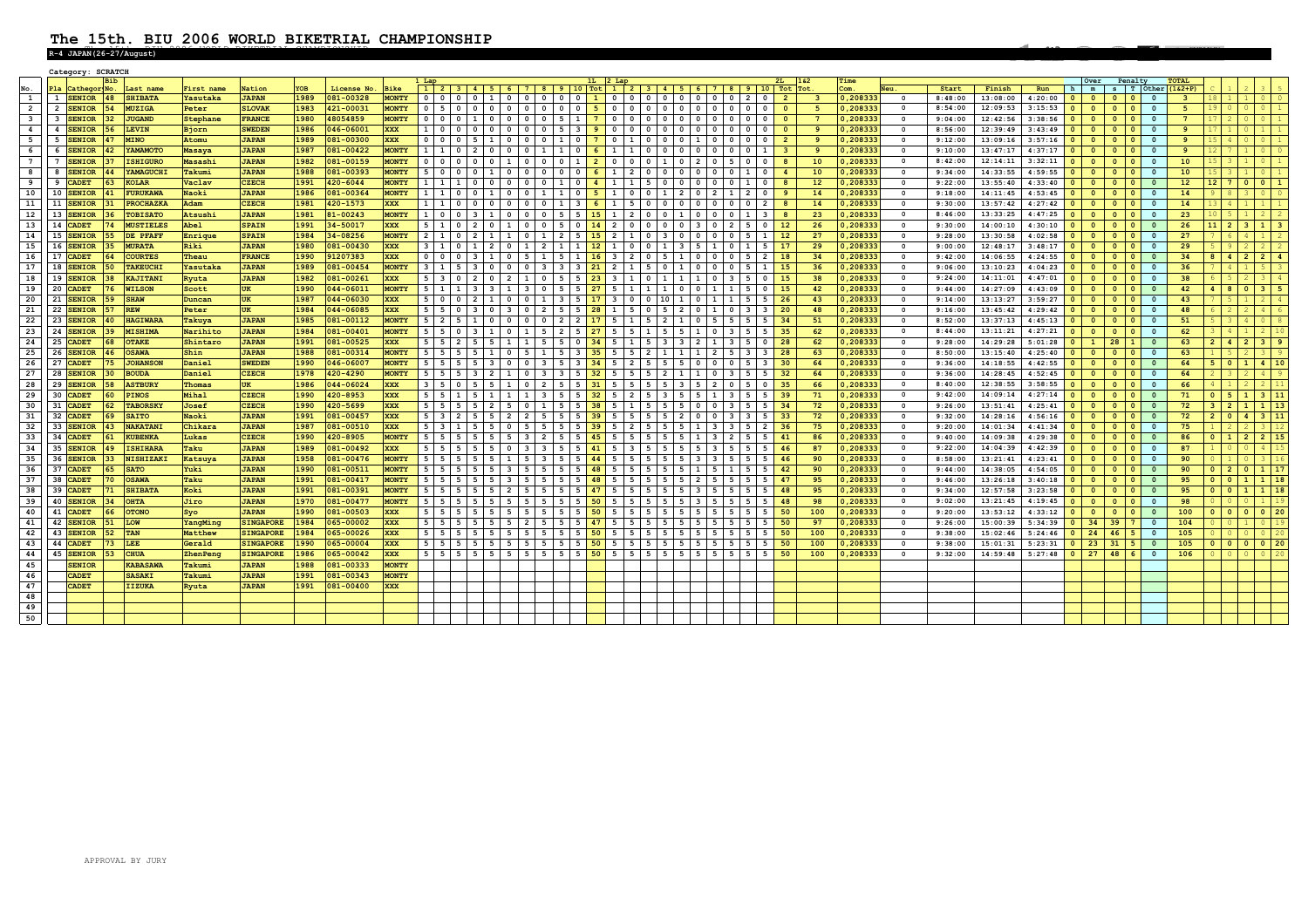The 15th. BIU 20<sup>R-4</sup> JAPAN(26-27/August)

#### $\begin{tabular}{|c|c|} \hline & EMBAIADA \\ \hline & DE ESPAÑA \\ \hline & EN TOKIO \\ \hline \end{tabular}$ **EXECUTE DESCRIPTION OF STRAIGHTEN CARGO**

|                          |                  | Category: Nation |         |                  |                 |         |          |            |         |        |         |       |                | $\frac{1}{2}$ sext <b>MINITIAL</b> |    | ممشاشف               |
|--------------------------|------------------|------------------|---------|------------------|-----------------|---------|----------|------------|---------|--------|---------|-------|----------------|------------------------------------|----|----------------------|
|                          |                  |                  | Group A |                  |                 | Group B |          |            | Group C |        | Group D | Point | point no count |                                    |    | Efe. Point           |
| No.                      |                  | Pla Nation       | Elite   | Senior           | Cadet           | Minime  | Benjamin | Poussin    | Master  | Expert | Femina  | Total | #1             | #2                                 | #3 | $\text{{\tt Total}}$ |
| $\mathbf{1}$             | $\mathbf{1}$     | <b>JAPAN</b>     | 20      | 20               | $\overline{11}$ | 20      | 15       | 15         |         | 20     | 20      | 141   | ${\bf 11}$     | 15                                 |    | 115                  |
| $\mathbf 2$              | $\overline{2}$   | <b>UK</b>        |         |                  | 13              | 17      |          |            | 20      | 15     | 17      | 82    |                |                                    |    | 82                   |
| $\overline{\mathbf{3}}$  | 3                | <b>CZECH</b>     |         | 6                | 20              | 9       |          | ${\bf 10}$ | 15      | 9      |         | 69    |                |                                    |    | 69                   |
| $\pmb{4}$                | $\boldsymbol{4}$ | <b>SLOVAK</b>    |         | 17               |                 |         | 17       | 17         | 17      |        |         | 68    |                |                                    |    | 68                   |
| $\overline{\phantom{a}}$ | $5\phantom{.0}$  | <b>FRANCE</b>    |         | 15               | 15              | 15      |          | 20         |         |        |         | 65    |                |                                    |    | 65                   |
| 6                        | 6                | <b>SPAIN</b>     | 13      | $\boldsymbol{4}$ | 17              |         | 20       |            |         |        |         | 54    |                |                                    |    | 54                   |
| $\overline{7}$           | $7\phantom{.0}$  | <b>SWEDEN</b>    |         | 13               | 10              |         |          |            |         |        |         | 23    |                |                                    |    | 23                   |
| $\bf{8}$                 | 8                | <b>ITALY</b>     |         |                  |                 |         |          |            |         | 17     |         | 17    |                |                                    |    | 17                   |
| 9                        | 9                | <b>SINGAPORE</b> |         |                  | $\mathbf 1$     |         |          |            |         |        | 15      | 16    |                |                                    |    | 16                   |
| 10                       |                  | 10 ANDORRA       |         |                  |                 |         |          |            | 13      |        |         | 13    |                |                                    |    | 13                   |
| 11                       |                  |                  |         |                  |                 |         |          |            |         |        |         |       |                |                                    |    |                      |
| 12                       |                  |                  |         |                  |                 |         |          |            |         |        |         |       |                |                                    |    |                      |
| 13                       |                  |                  |         |                  |                 |         |          |            |         |        |         |       |                |                                    |    |                      |
| 14                       |                  |                  |         |                  |                 |         |          |            |         |        |         |       |                |                                    |    |                      |
| 15                       |                  |                  |         |                  |                 |         |          |            |         |        |         |       |                |                                    |    |                      |
| 16                       |                  |                  |         |                  |                 |         |          |            |         |        |         |       |                |                                    |    |                      |
| 17                       |                  |                  |         |                  |                 |         |          |            |         |        |         |       |                |                                    |    |                      |
| 18                       |                  |                  |         |                  |                 |         |          |            |         |        |         |       |                |                                    |    |                      |
| 19                       |                  |                  |         |                  |                 |         |          |            |         |        |         |       |                |                                    |    |                      |
| 20                       |                  |                  |         |                  |                 |         |          |            |         |        |         |       |                |                                    |    |                      |
| 21                       |                  |                  |         |                  |                 |         |          |            |         |        |         |       |                |                                    |    |                      |
| 22                       |                  |                  |         |                  |                 |         |          |            |         |        |         |       |                |                                    |    |                      |
| 23                       |                  |                  |         |                  |                 |         |          |            |         |        |         |       |                |                                    |    |                      |
| 24                       |                  |                  |         |                  |                 |         |          |            |         |        |         |       |                |                                    |    |                      |
| 25                       |                  |                  |         |                  |                 |         |          |            |         |        |         |       |                |                                    |    |                      |
| 26                       |                  |                  |         |                  |                 |         |          |            |         |        |         |       |                |                                    |    |                      |
| 27                       |                  |                  |         |                  |                 |         |          |            |         |        |         |       |                |                                    |    |                      |
| 28                       |                  |                  |         |                  |                 |         |          |            |         |        |         |       |                |                                    |    |                      |
| $\overline{29}$          |                  |                  |         |                  |                 |         |          |            |         |        |         |       |                |                                    |    |                      |
| 30                       |                  |                  |         |                  |                 |         |          |            |         |        |         |       |                |                                    |    |                      |
| 31                       |                  |                  |         |                  |                 |         |          |            |         |        |         |       |                |                                    |    |                      |
| 32                       |                  |                  |         |                  |                 |         |          |            |         |        |         |       |                |                                    |    |                      |
| 33                       |                  |                  |         |                  |                 |         |          |            |         |        |         |       |                |                                    |    |                      |
| 34                       |                  |                  |         |                  |                 |         |          |            |         |        |         |       |                |                                    |    |                      |
| 35                       |                  |                  |         |                  |                 |         |          |            |         |        |         |       |                |                                    |    |                      |
| 36                       |                  |                  |         |                  |                 |         |          |            |         |        |         |       |                |                                    |    |                      |
| 37                       |                  |                  |         |                  |                 |         |          |            |         |        |         |       |                |                                    |    |                      |
| 38                       |                  |                  |         |                  |                 |         |          |            |         |        |         |       |                |                                    |    |                      |
| 39                       |                  |                  |         |                  |                 |         |          |            |         |        |         |       |                |                                    |    |                      |
| 40                       |                  |                  |         |                  |                 |         |          |            |         |        |         |       |                |                                    |    |                      |
| 41                       |                  |                  |         |                  |                 |         |          |            |         |        |         |       |                |                                    |    |                      |
| 42                       |                  |                  |         |                  |                 |         |          |            |         |        |         |       |                |                                    |    |                      |
| 43                       |                  |                  |         |                  |                 |         |          |            |         |        |         |       |                |                                    |    |                      |
| 44                       |                  |                  |         |                  |                 |         |          |            |         |        |         |       |                |                                    |    |                      |